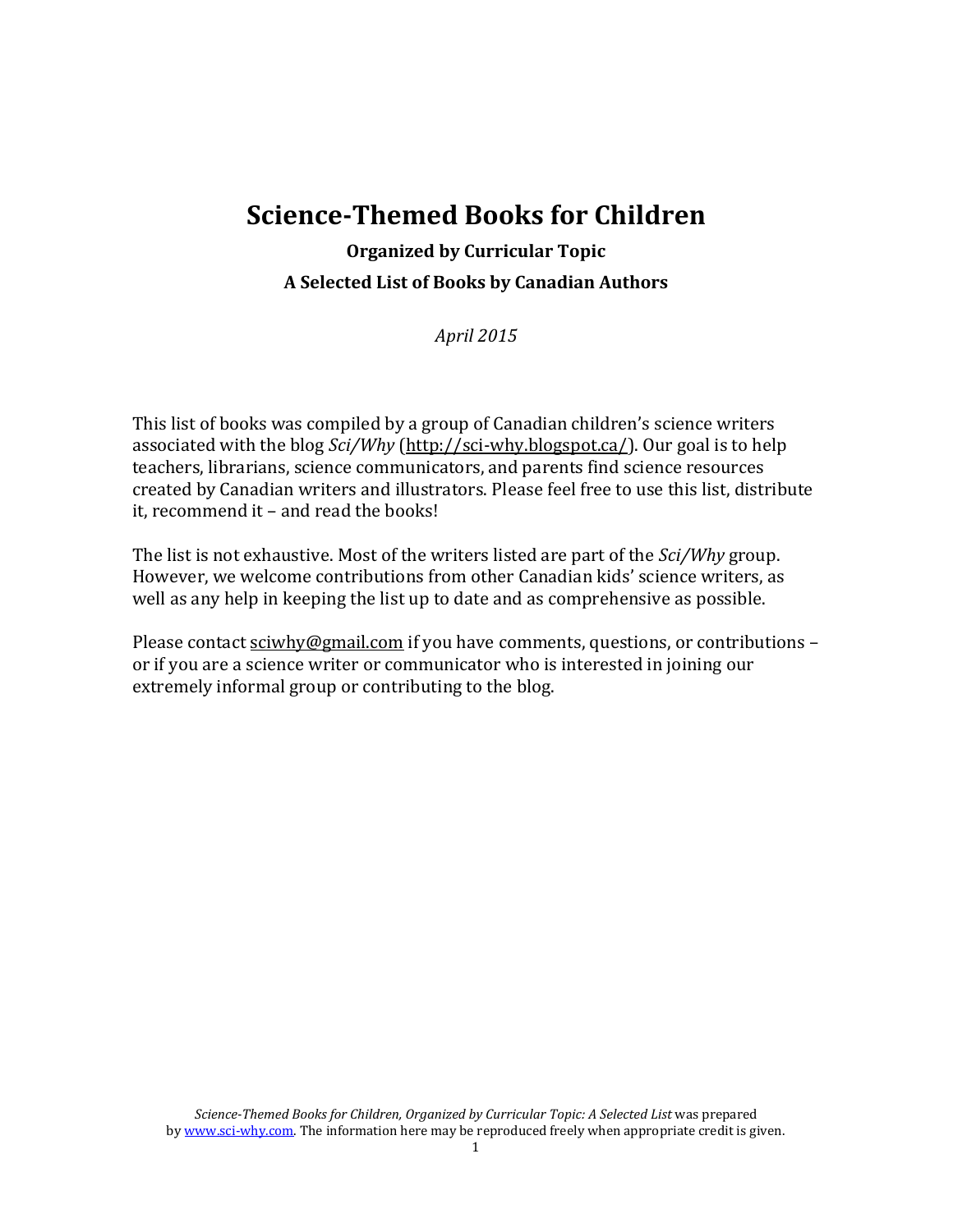# **Full Topic List**

| Agriculture                             | Food Science/Food Security              |
|-----------------------------------------|-----------------------------------------|
| Anatomy (Human)                         | Forensics (see Crime Science)           |
| Animals                                 | Genetics                                |
| Archaeology                             | Health/Health Care                      |
| Astronomy                               | <b>History of Science</b>               |
| Atmospheric Science (see Weather)       | Life Science                            |
| Aviation                                | Marine Biology (see Ocean Science)      |
| Biodiversity                            | Material Science (see Physical Science) |
| <b>Biology</b>                          | Mathematics                             |
| Botany (see also Plants)                | Medicine/Medical Science (see Health)   |
| Careers (in science)                    | Nutrition                               |
| Chemistry                               | Ocean Science                           |
| Communication                           | <b>Physical Science</b>                 |
| Computers                               | Plants                                  |
| Crime Science/Forensics                 | <b>Resource Extraction</b>              |
| <b>Earth Science</b>                    | Robotics                                |
| Ecology                                 | Science (Experiments)                   |
| Electricity (see Physical Science)      | Science (General)                       |
| <b>Energy/Alternative Energy</b>        | Space Science                           |
| Engineering                             | Structures                              |
| Environment/Environmental Science       | Sustainability                          |
| Evolution                               | Technology                              |
| Experiments - see Science (Experiments) | Transportation                          |
| Fiction (science-related)               | Weather                                 |
| Fisheries/Aquaculture                   | Zoology (see Animals)                   |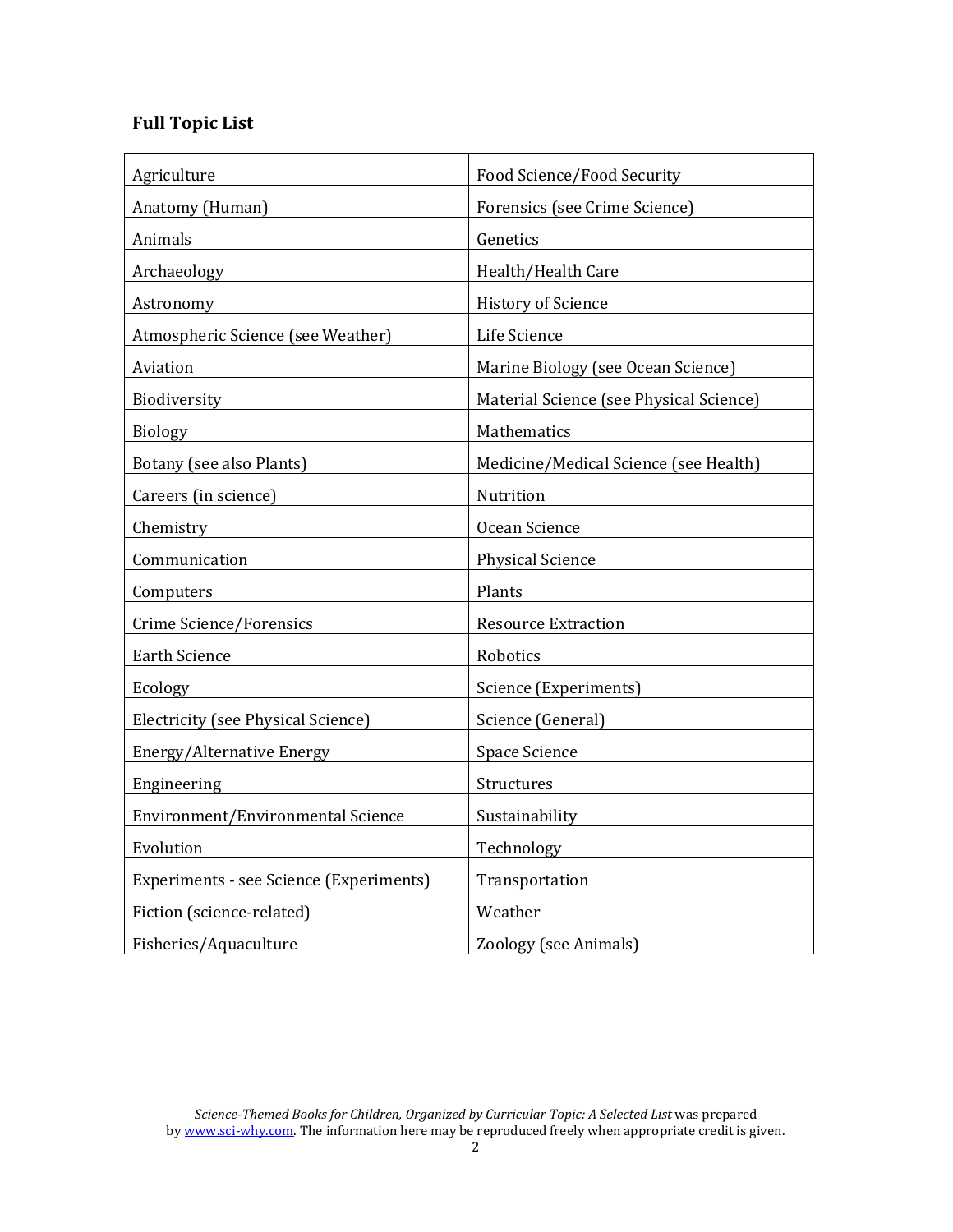#### **Agriculture**

*Agricultural Inventions: At the Top of the Field* Helen Mason Crabtree, 2013 Grades 4-8 In Print

*Jobs in Sustainable Agriculture: Green Careers* Paula Johanson Rosen Publishing, 2010 Grades 7-12 In Print

*The World in Your Lunch Box: The Wacky History and Weird Science of Everyday Foods* Claire Eamer Annick Press, 2012 Ages: 8-12 years In Print

*Who Wants Pizza? The Kids' Guide to the History, Science & Culture of Food* Jan Thornhill Maple Tree Press, 2010 Ages: 8-12 In Print

*Wormworld* Shar Levine Somerville House, 1997 Ages: 6-10 Out of Print

# **Anatomy (Human)**

*Extreme 3-D Your Body* Shar Levine, Leslie Johnstone and Elaine Humphrey Silver Dolphin Books, San Diego, CA, 2005 Ages: 8 and up Out of Print

*First Science - The Amazing Human Body* Shar Levine and Leslie Johnstone Sterling Publishing , 2006 Ages: 5-8 Out of Print

*Science-Themed Books for Children, Organized by Curricular Topic: A Selected List* was prepared b[y www.sci-why.com.](http://www.sci-why.com/) The information here may be reproduced freely when appropriate credit is given.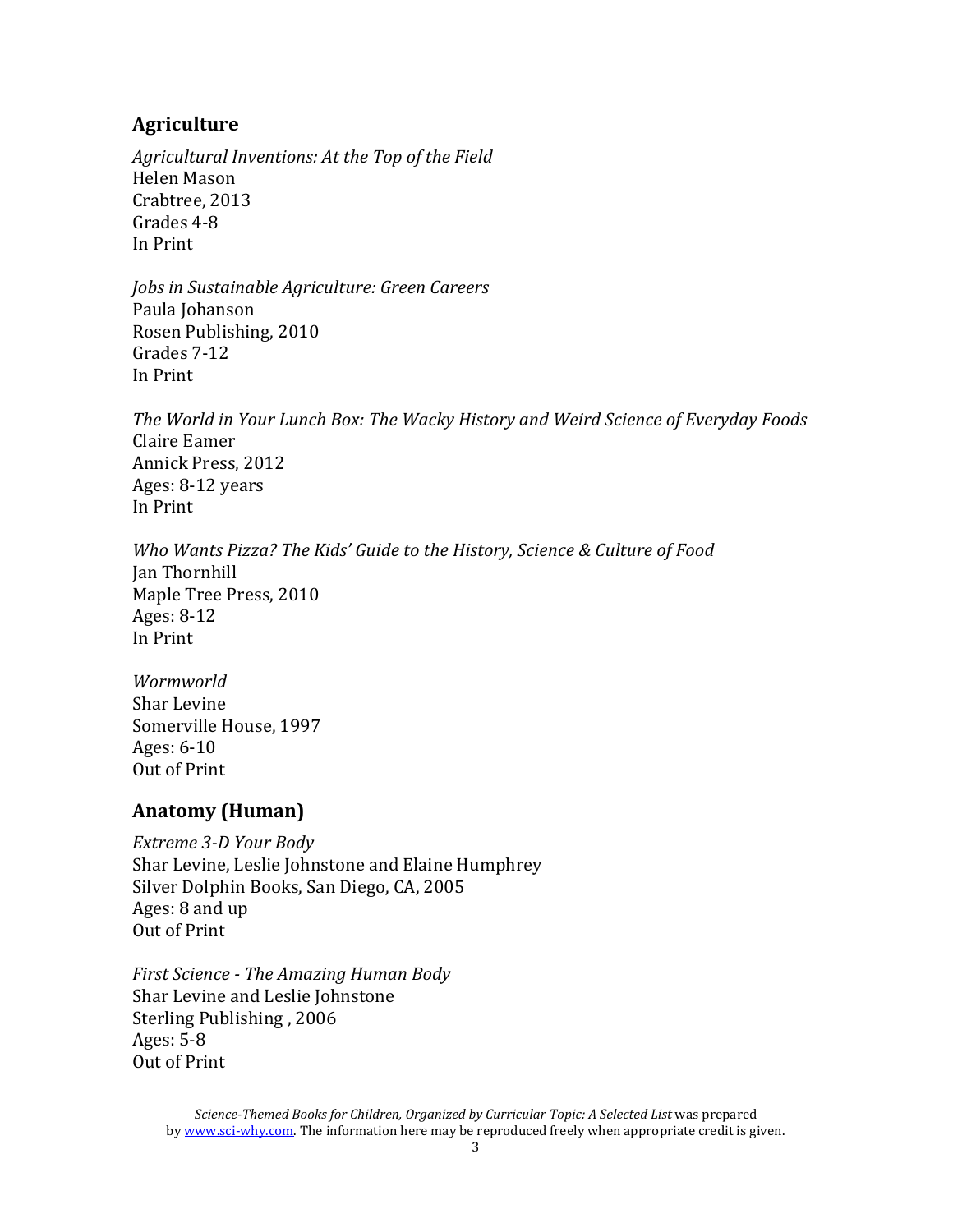*First Science - Super Senses* Shar Levine and Leslie Johnstone Sterling Publishing , 2003 Ages: 5-8 Out of Print

*Hockey Science* Shar Levine and Leslie Johnstone Scholastic Canada, 2012 Ages 8-12 In Print

*Skateboarding Science* Helaine Becker Crabtree Press, 2009 Ages:  $8+$ In Print

*Smart Lab - Human Body Challenge* Shar Levine and Leslie Johnstone becker&mayer! 2007 Ages: 8 and up Out of Print

*Sports Science* Shar Levine and Leslie Johnstone Sterling Publishing , 2006 Ages: 8-12 In Print

#### **Animals**

*Amazing Animals* Margriet Ruurs Tundra Books, 2011 Ages 6-12 In Print

*And the Winner Is...Amazing Animal Athletes* Etta Kaner Kids Can Press, 2013 Ages 4 to 8 in print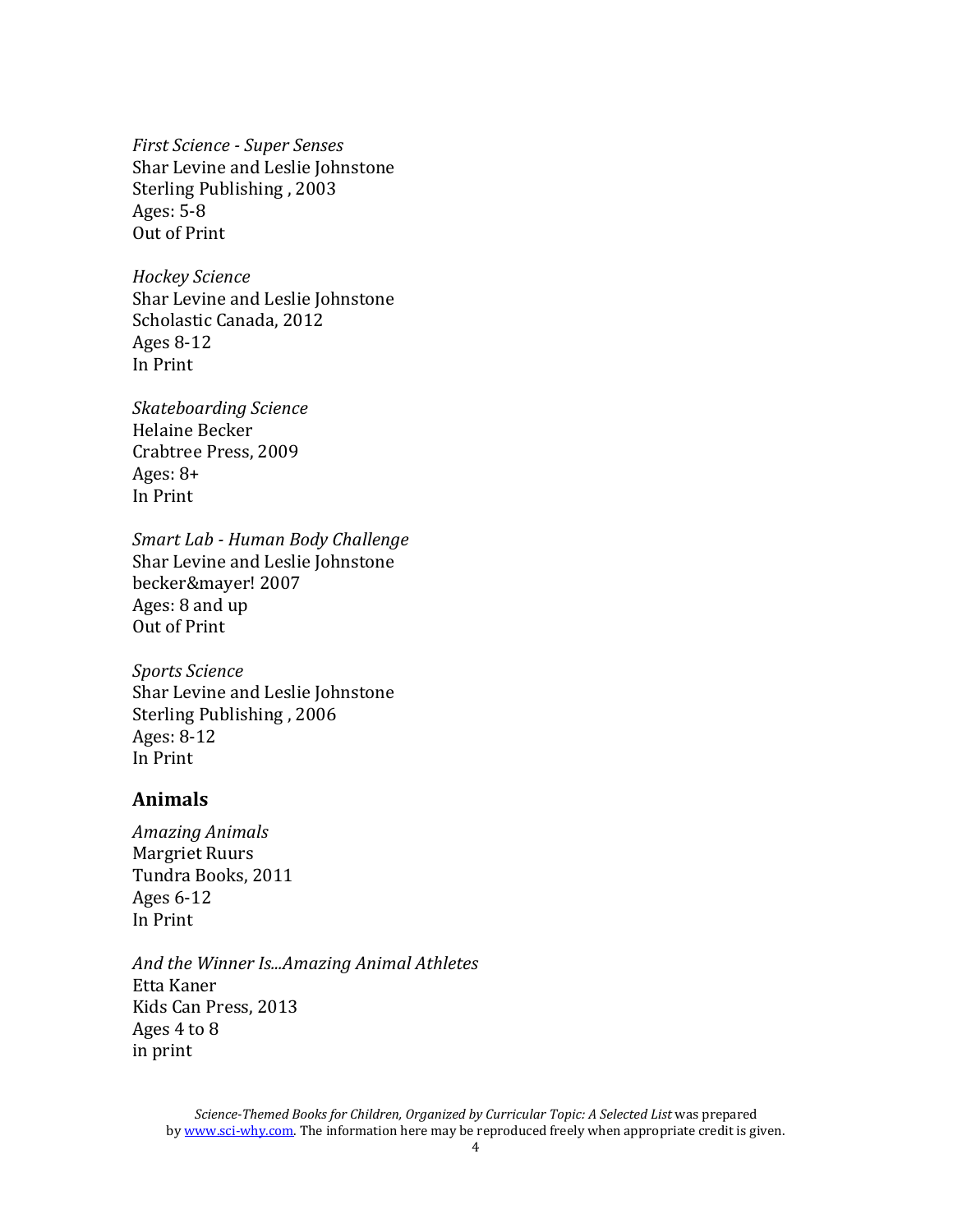*Animal Defenses: How Animals Protect Themselves* Etta Kaner Kids Can Press, 1999 Ages 7 to 10 in print

*Animal Groups* Etta Kaner Kids Can Press, 2004 Ages 7 to 10 in print

*Animals Migrating* Etta Kaner Kids Can Press, 2005 Age 7 to 10 in print

*Animal Talk* Etta Kaner Kids Can Press. 2002 Ages 7 to 10 In Print

*Animals at Work: How Animals Build, Dig, Fish and Trap* Etta Kaner Kids Can Press, 2001 Age 7 to 10 in print

*Bats* Adrienne Mason Kids Can Press, 2003 Grades: K to 5; Ages 5 to 10 In Print

*Before & After: A Book of Nature Timescapes* Jan Thornhill Owl Books, 1997 Ages: 3-7 Out of Print (Available from author)

*Dragonflies are Amazing* Marie Powell

*Science-Themed Books for Children, Organized by Curricular Topic: A Selected List* was prepared b[y www.sci-why.com.](http://www.sci-why.com/) The information here may be reproduced freely when appropriate credit is given.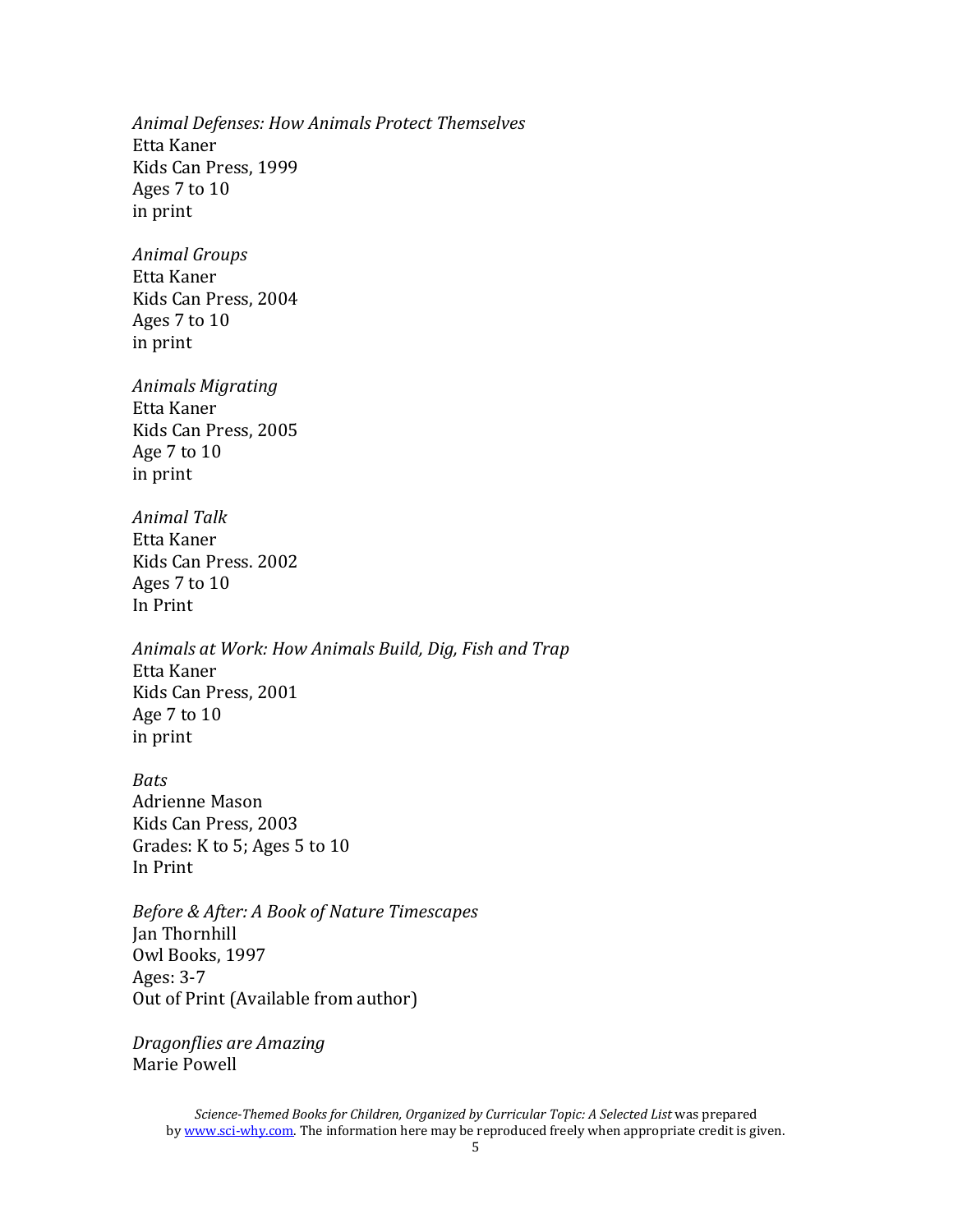Scholastic Canada, 2007 Grade: 2 In Print

*Extreme 3-D Weird Animals* Shar Levine, Leslie Johnstone and Elaine Humphrey Siler Dolphin Books, San Diego, CA, 2005 Ages: 8 and up Out of Print

*Have You Ever Seen a Duck in a Raincoat?* Etta Kaner Kids Can Press, 2009 Ages 4 to 7 in print

*Have You Ever Seen a Hippo with Sunscreen?* Etta Kaner Kids Can Press, 2010 Ages 4 to 7 in print

*Have You Ever Seen an Octopus with a Broom?* Etta Kaner Kids Can Press, 2009 Ages 4 to 7 in print

*Have You Ever Seen a Stork Build a Log Cabin?* Etta Kaner Kids Can Press, 2010 Ages 4 to 7 in print

*Humpback Whale Migration* L. E. Carmichael The Child's World, 2012 Grade $(s)$ : 2+ In Print

*I Found a Dead Bird: The Kids' Guide to the Cycle of Life & Death* Jan Thornhill Maple Tree Press, 2006 Ages: 8-12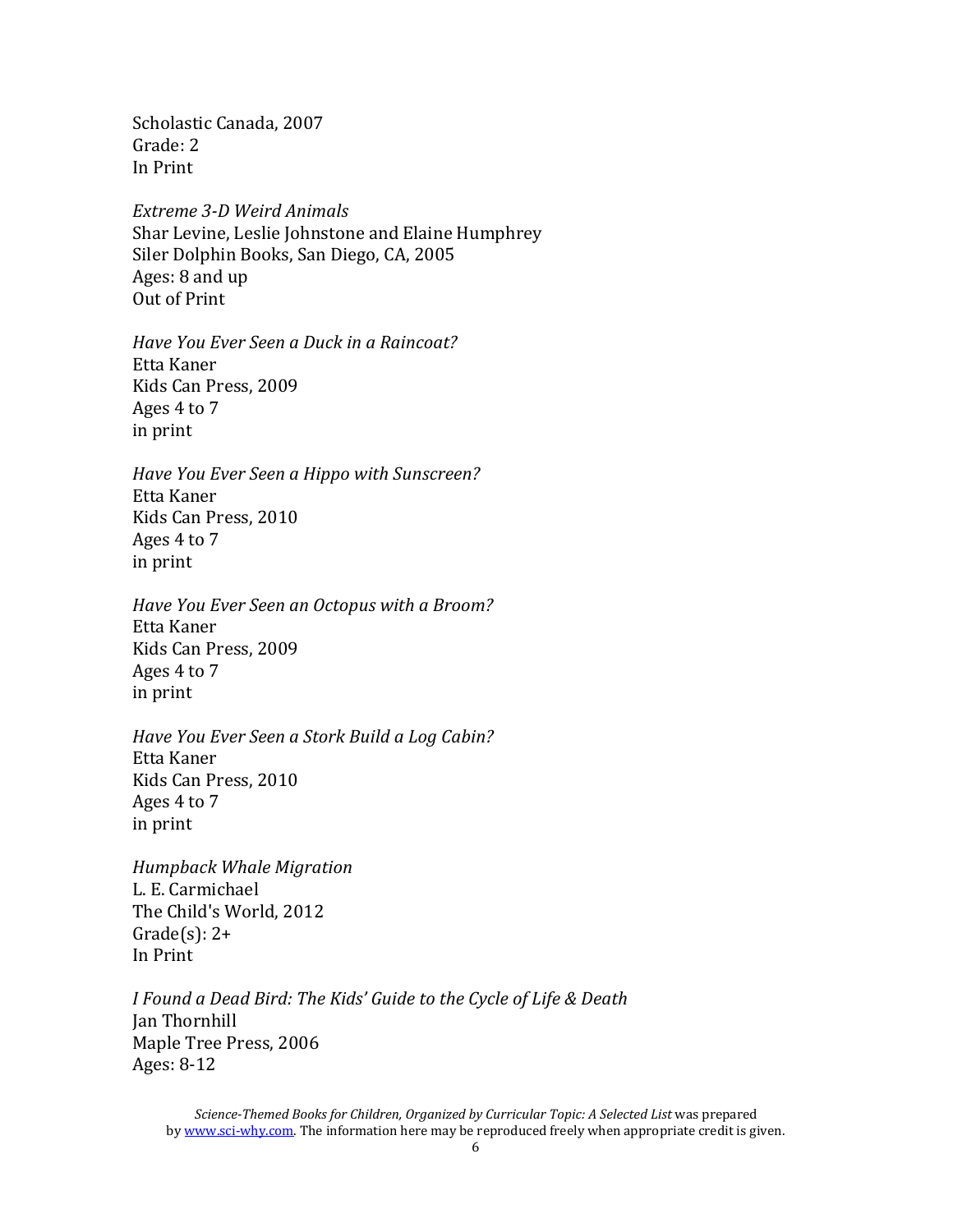Out of Print (Available from author)

*In a Class of Their Own: Animals* Shar Levine and Leslie Johnstone Crabtree Publishing, 2010 Ages 8-12 In Print

*The Insecto-files*  Helaine Becker Mapletree Press/Owl, 2009 Ages: 8+ In Print

*Is This Panama?: A Migration Story* Jan Thornhill (illustrated by Soyeon Kim) Owlkids Books, 2013 Ages:5-8 In Print

*Lizards in the Sky: Animals Where You Least Expect Them* Claire Eamer Annick Press, 2010 Age target: 9-12 years In Print

*Locust Migration* L. E. Carmichael The Child's World, 2012 Grade(s): grade 2+

*Mealworms: Raise them, watch them, see them change* Adrienne Mason Kids Can Press, 1998 Grades: 2-3; Ages 7-10 In Print

*Otters* Adrienne Mason Kids Can Press, 2003 Grades: K to 5; Ages 5 to 10 In Print

*Owls*

*Science-Themed Books for Children, Organized by Curricular Topic: A Selected List* was prepared b[y www.sci-why.com.](http://www.sci-why.com/) The information here may be reproduced freely when appropriate credit is given.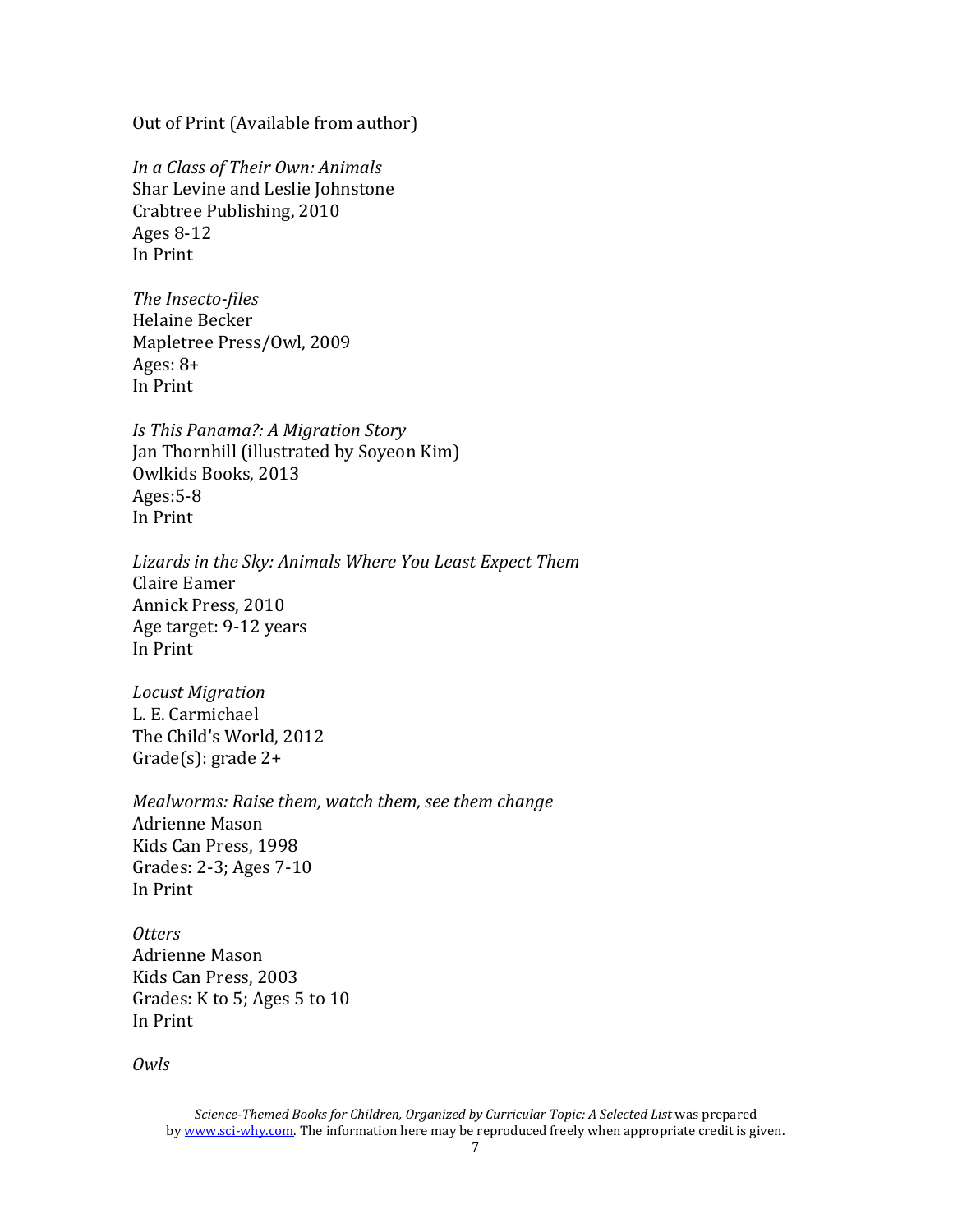Adrienne Mason Kids Can Press, 2004 Grades: K to 5; Ages 5 to 10 In Print

*Skunks* Adrienne Mason Kids Can Press, 2006 Grades: K to 5; Ages 5 to 10 In Print

*Smart Lab- Amazing Animal Challenge* Shar Levine and Leslie Johnstone becker&mayer!, 2008 Ages: 8-12 Out of Print

*Snakes* Adrienne Mason Kids Can Press, 2005 Grades: K to 5; Ages 5 to 10 In Print

*Spectacular Spiders* Margriet Ruurs Pacific Edge Publishing, 1995 Grades 1-2 In Print

*Spiked Scorpions and Walking Whales: Modern Animals, Ancient Animals and Water* Claire Eamer Annick Press, 2009 Ages: 8-12 years In Print

*Super Crocs and Monster Wings: Modern Animals' Ancient Past* Claire Eamer Annick Press, 2008 Ages: 8-12 years Out of Print. Available from the author and from some bookstores.

*Super Smelly Lab* Shar Levine and Leslie Johnstone Scholastic, NY, 2008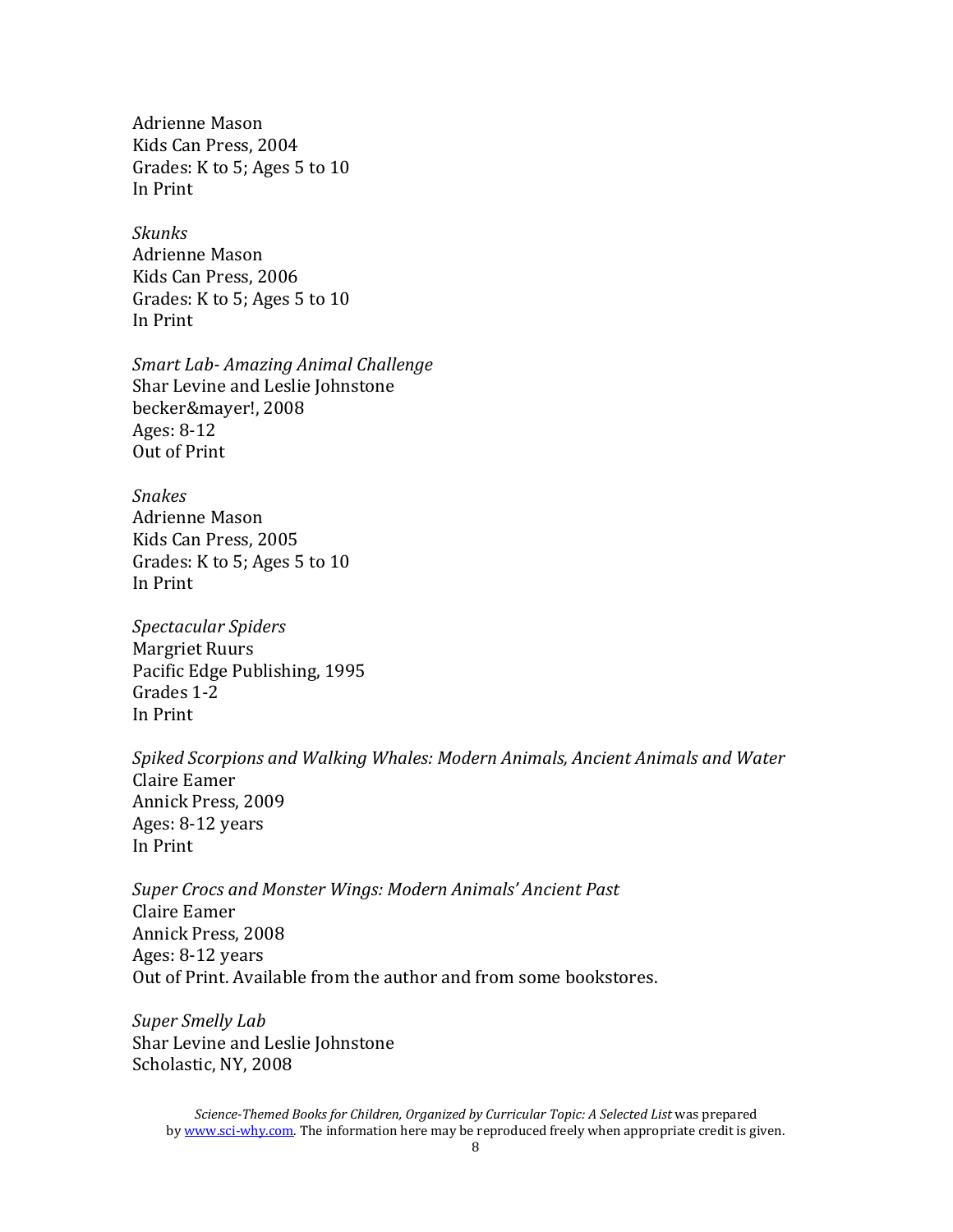Ages: 8-12 Out of Print

*A Tree in a Forest* Jan Thornhill Greey de Pencier, 1991 Ages: 5-10 Out of Print (Available from author)

*Weird Nature* Helen Mason Crabtree, 2013 Grades 4-6 In Print

*Wildebeest Migration* L. E. Carmichael The Child's World, 2012 Grade(s): grade 2+

*Wild Babies* Margriet Ruurs Tundra Books, 2003 Ages 4-10 In Print

*Wild in the City* Jan Thornhill Owl Books, 1996 Ages: 3-7 Out of Print

*Winter's Coming: A Story of Seasonal Change* Jan Thornhill (illustrated by Josée Bisaillon) Owlkids Books, 2013 Ages: 5-8 In Print

*The World of Marine Mammals* Adrienne Mason Orca Book Publishers, 1990 Ages: 7+ Out of print; look for this title in your library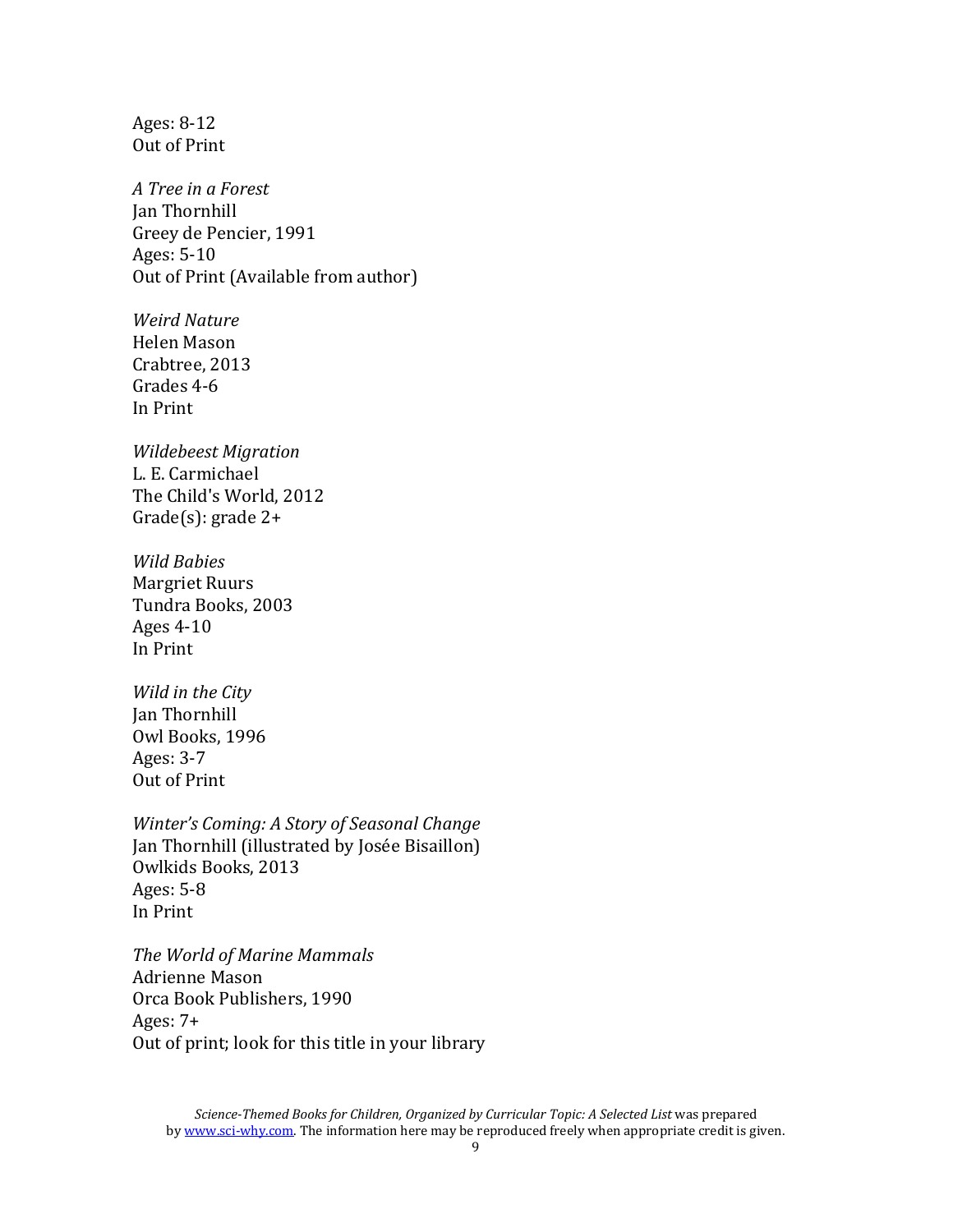*Wormworld* Shar Levine Somerville House, 1997 Ages: 6-10 Out of print

*Zoobots* Helaine Becker Kids Can Press, 2014 Ages: 8 and up In Print

### **Archaeology**

*Traitors' Gate and Other Doorways to the Past* Claire Eamer Annick Press, 2008 Ages: 10-14 years Out of Print. Available from the author and some bookstores.

### **Astronomy**

*Before the World Was Ready: Stories of Daring Genius in Science* Claire Eamer Annick Press, 2013 Ages: 9-13 years In Print

# **Atmospheric Science (see Weather)**

#### **Aviation**

*Before the World Was Ready: Stories of Daring Genius in Science* Claire Eamer Annick Press, 2013 Ages: 9-13 years In Print

# **Biodiversity**

*Ark: Preserving Earth's Biodiversity* Adrienne Mason Kids Can Press, 2013 Ages: 8 to 12; Grades 3 to 6 In Print

*Before & After: A Book of Nature Timescapes*

*Science-Themed Books for Children, Organized by Curricular Topic: A Selected List* was prepared b[y www.sci-why.com.](http://www.sci-why.com/) The information here may be reproduced freely when appropriate credit is given.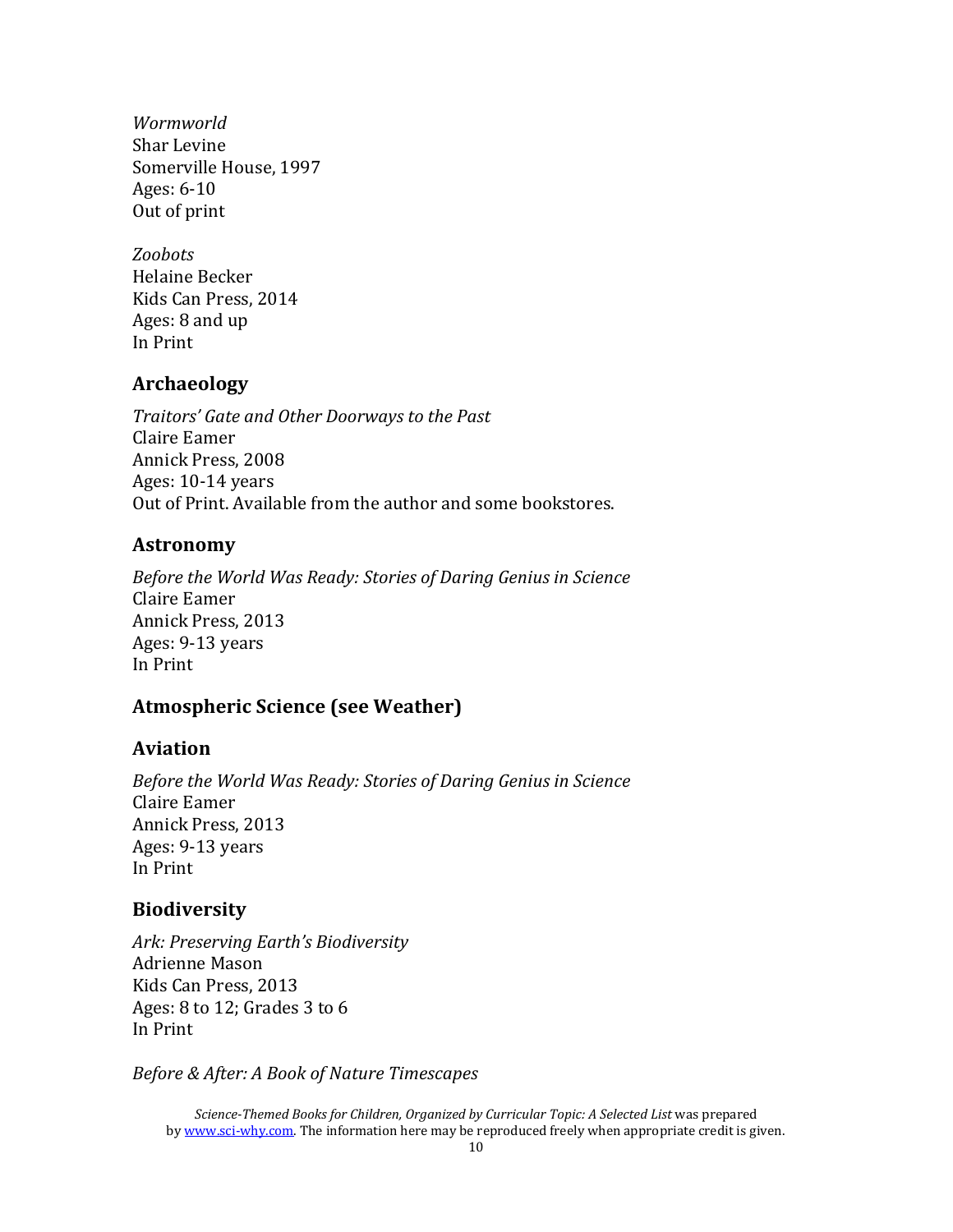Jan Thornhill Owl Books, 1997 Ages: 3-7 Out of Print (Available from author)

*I Found a Dead Bird: The Kids' Guide to the Cycle of Life & Death* Jan Thornhill Maple Tree Press, 2006 Ages: 8-12 Out of Print (Available from author)

*In My Backyard* Margriet Ruurs Tundra Books, 2007 Ages 4-12 In Print

*Is This Panama?: AMigration Story* Jan Thornhill (illustrated by Soyeon Kim) Owlkids Books, 2013 Ages: 5-8 In Print

*Lizards in the Sky: Animals Where You Least Expect Them* Claire Eamer Annick Press, 2010 Ages: 9-12 years In Print

*Smart Lab-Science and Nature Challenge* Shar Levine and Leslie Johnstone becker&mayer! Bellevue, WA,2007 Ages: 8 and up Out of Print

*A Tree in a Forest* Jan Thornhill Greey de Pencier, 1991 Ages: 5-10 Out of Print (Available from author)

*Wild Babies* Margriet Ruurs Tundra Books, 2003

*Science-Themed Books for Children, Organized by Curricular Topic: A Selected List* was prepared b[y www.sci-why.com.](http://www.sci-why.com/) The information here may be reproduced freely when appropriate credit is given.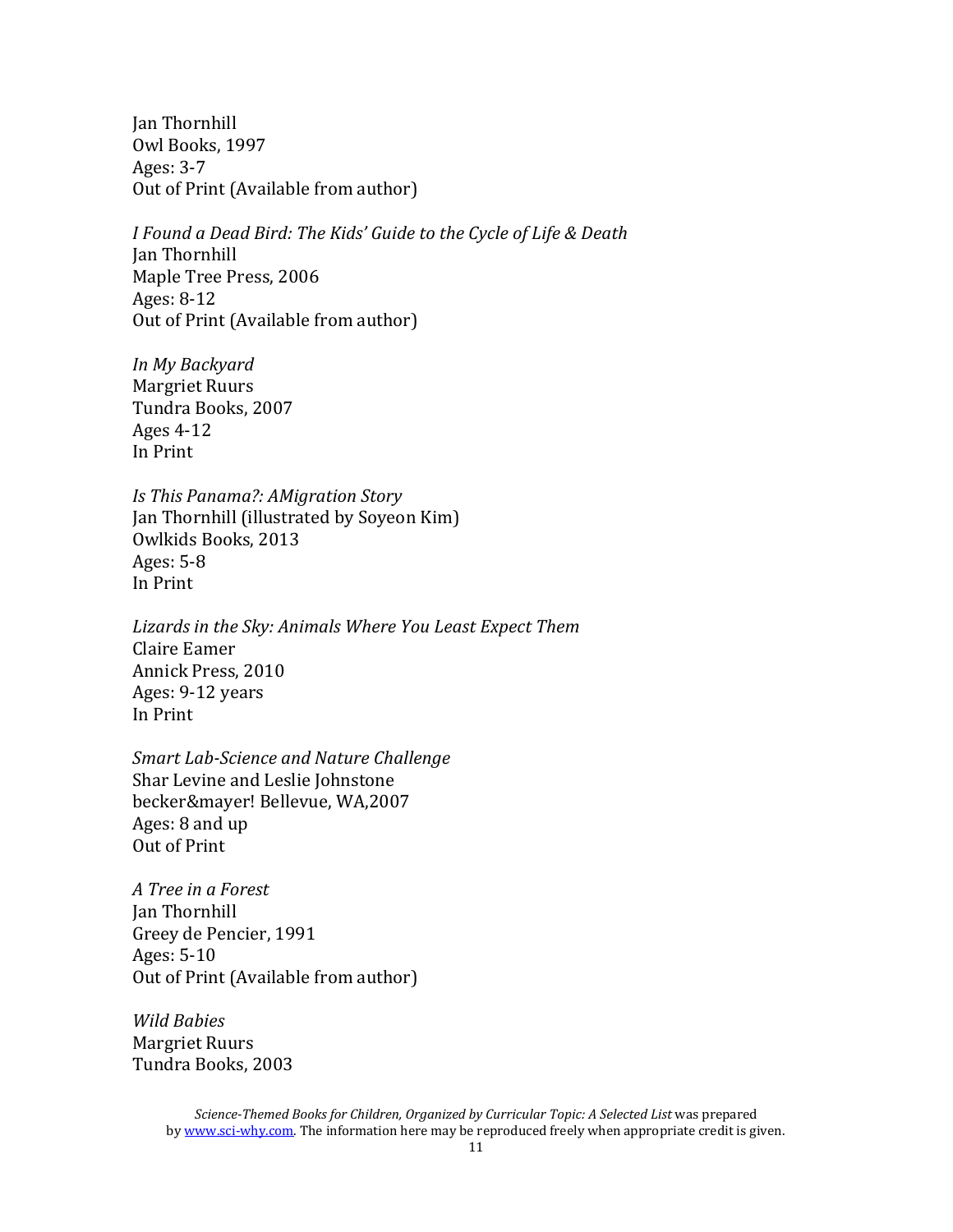Ages 4-10 In Print

*Wild in the City* Jan Thornhill Owl Books, 1996 Ages: 3-7 Out of Print

*The Wildlife 123: A Nature Counting Book* Jan Thornhill Owlkids, 2012 Ages: 3-6 yrs. In Print

*The Wildlife ABC: A Nature Alphabet* Jan Thornhill Owlkids, 2012 Ages: 3-6 In Print

*The Wildlife ABC & 123: A Nature Alphabet & Counting Book*, Jan Thornhill Maple Trees Press, 2004 Ages: 3-6 Out of Print (Hardcover – available from author)

#### **Biology**

*3-D Bees and Microfleas* Shar Levine, Leslie Johnstone and Elaine Humphrey Somerville House Books Ltd., Toronto, Penguin Putnam, 1999 Ages: 8 and up Out of Print

*3-D Lungs and Microtongues* Shar Levine, Leslie Johnstone and Elaine Humphrey Somerville House Books Ltd., Toronto, Penguin Putnam, 1999 Ages: 8 and up Out of Print

*Amazing Animals* Margriet Ruurs Tundra Books, 2011 Ages 6-12

*Science-Themed Books for Children, Organized by Curricular Topic: A Selected List* was prepared b[y www.sci-why.com.](http://www.sci-why.com/) The information here may be reproduced freely when appropriate credit is given.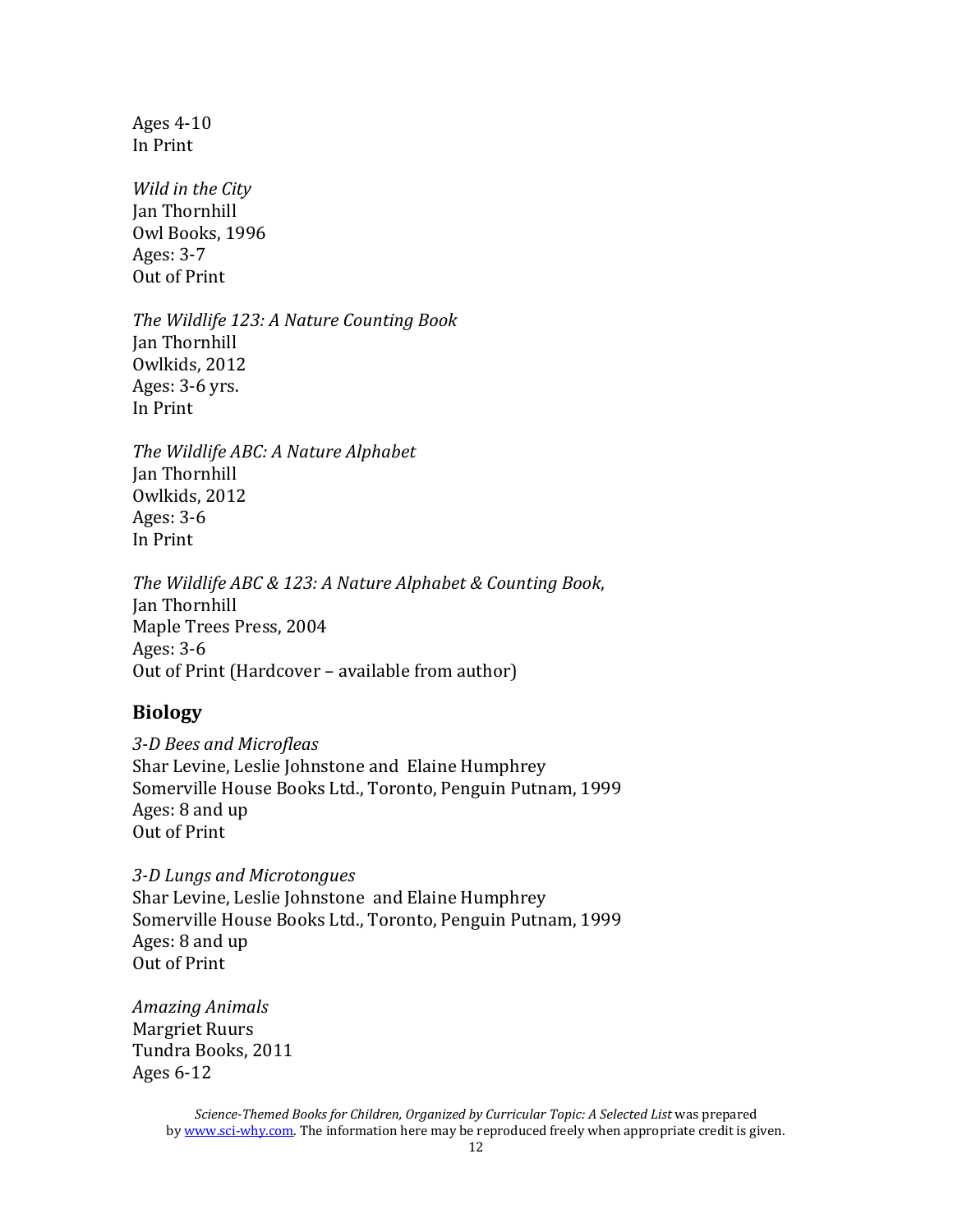In Print

*Before & After: A Book of Nature Timescapes* Jan Thornhill Owl Books, 1997 Ages: 3-7 Out of Print (Available from author)

*Backyard Science* Shar Levine and Leslie Johnstone Sterling Publishing, 2005 Ages: 8 -12 Out of Print

*The Big Green Book of the Big Blue Sea* Helaine Becker Kids Can Press, 2012 Ages: 8 and up In Print

*Dragonflies are Amazing* Marie Powell Scholastic Canada, 2007 Grade/Age target: Grade Two In Print

*Extreme 3-D Scary Bugs* Shar Levine, Leslie Johnstone and Elaine Humphrey Silver Dolphin Books, 2005 Ages: 8 and up Out of Print

*Extreme 3-D Weird Animals* Shar Levine, Leslie Johnstone and Elaine Humphrey Silver Dolphin Books, 2005 Ages: 8 and up Out of Print

*First Science Experiments with Nature, Senses, Weather and Machines* Shar Levine and Leslie Johnstone Sterling Publishing, 2005 Ages: 5-8 Out of Print

*Science-Themed Books for Children, Organized by Curricular Topic: A Selected List* was prepared b[y www.sci-why.com.](http://www.sci-why.com/) The information here may be reproduced freely when appropriate credit is given.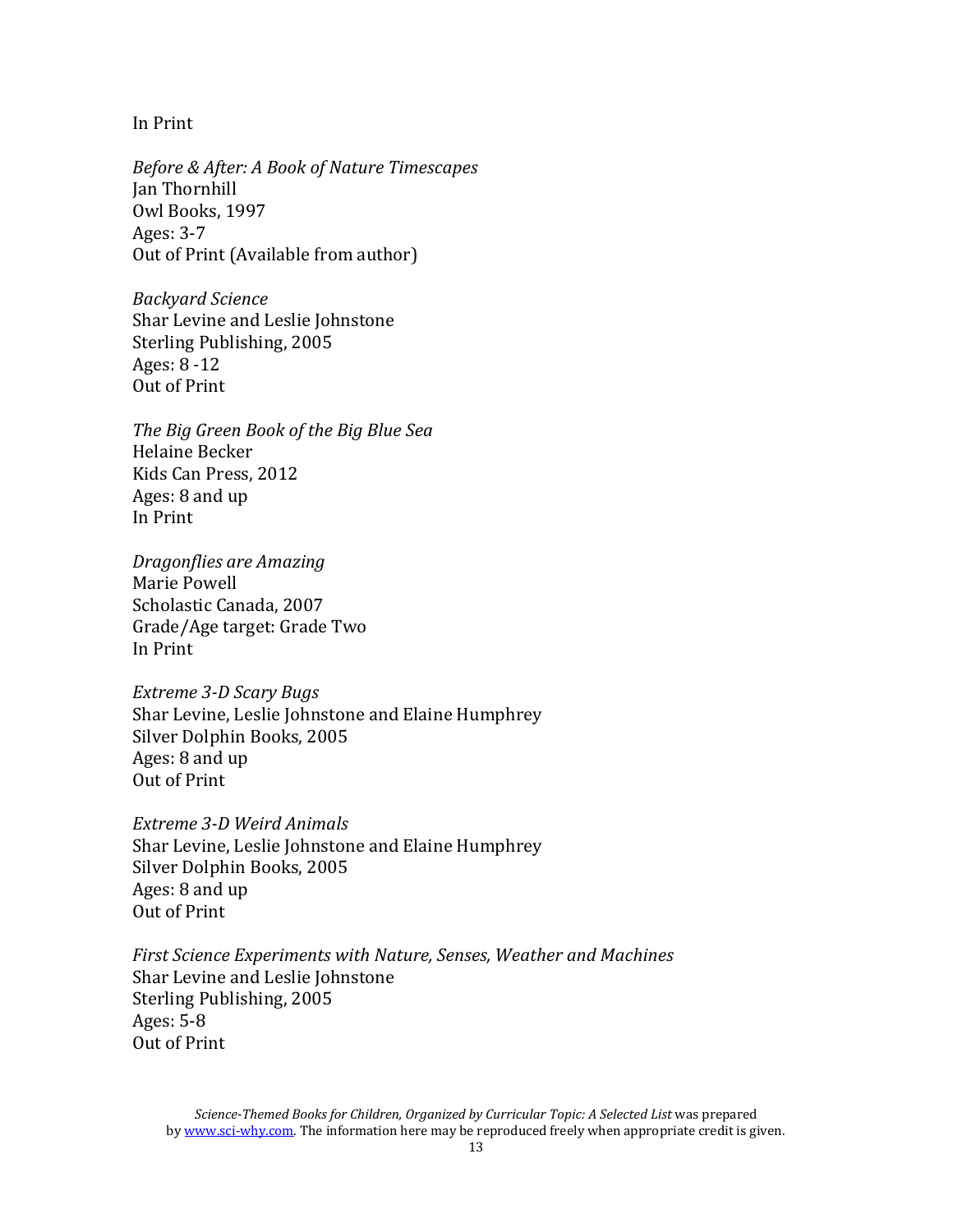*First Science - The Amazing Human Body* Shar Levine and Leslie Johnstone Sterling Publishing, 2006 Ages: 5-8 Out of Print

*Fox Talk: How Some Very Special Animals Helped Scientists Understand Communication* L. E. Carmichael Ashby-BP Publishing, 2013 Grade(s):  $\text{grade }4+$ In Print

*Fun with your Microscope* Shar Levine and Leslie Johnstone Sterling Publishing, 1998 Ages: 8-12 Out of Print

*I Found a Dead Bird: The Kids' Guide to the Cycle of Life & Death* Jan Thornhill Maple Tree Press, 2006 Ages: 8-12 Out of Print (Available from author)

*In a Class of Their Own: Animals* Shar Levine and Leslie Johnstone Crabtree Publishing, 2010 Ages 8-12 In Print

*In a Class of Their Own: Plants* Shar Levine and Leslie Johnstone Crabtree Publishing, 2010 Ages 8-12 In Print

*In My Backyard* Margriet Ruurs Tundra Books, 2007 Ages 4-12 In Print

*Lizards in the Sky: Animals Where You Least Expect Them* Claire Eamer

*Science-Themed Books for Children, Organized by Curricular Topic: A Selected List* was prepared b[y www.sci-why.com.](http://www.sci-why.com/) The information here may be reproduced freely when appropriate credit is given.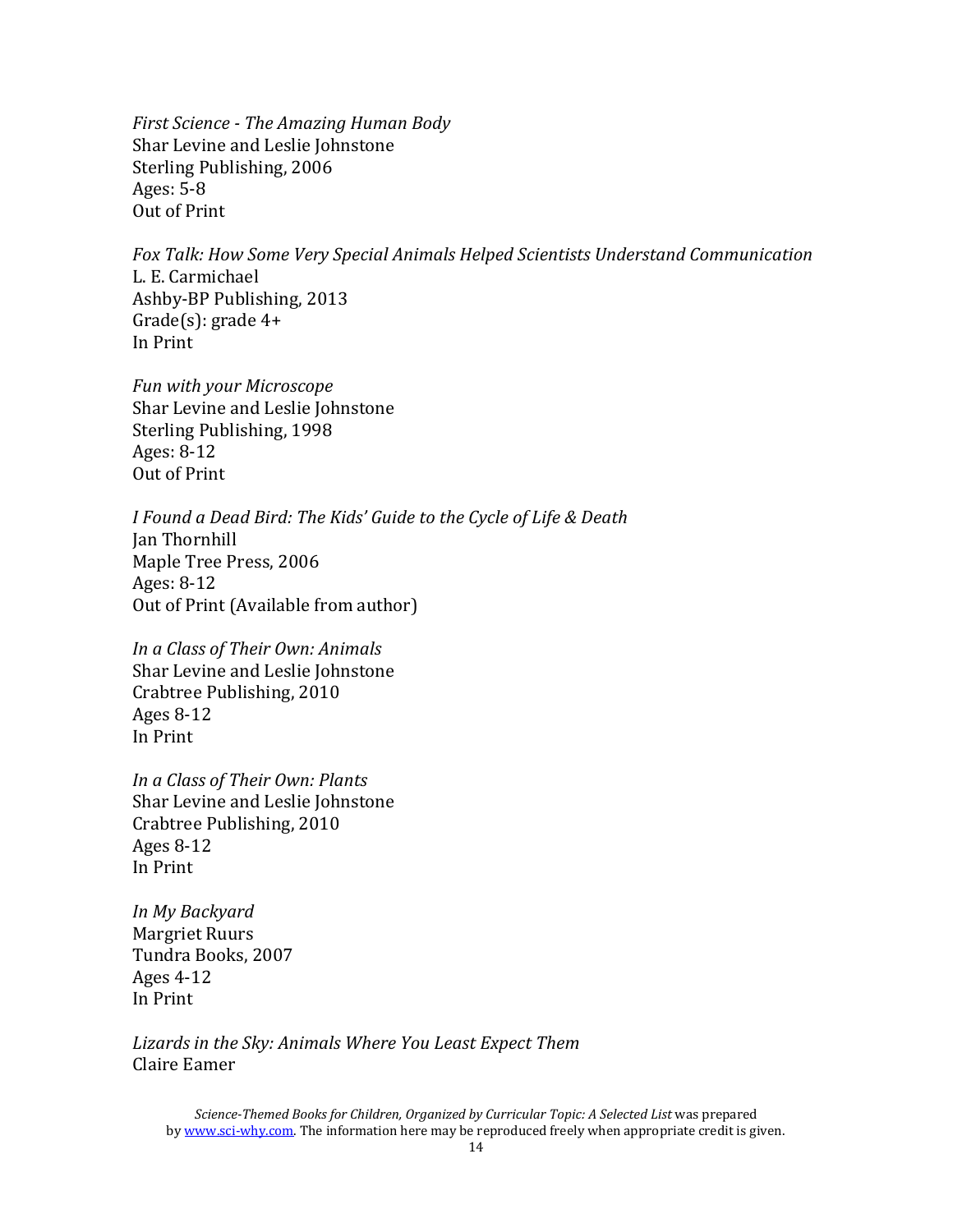Annick Press, 2010 Age target: 9-12 years In Print

*Locust Migration* L. E. Carmichael The Child's World, 2012 Grade(s): grade 2+ In Print

*Quick-but-great Science Fair Projects* Shar Levine and Leslie Johnstone Sterling Publishing, 2000 Ages: 8-12 Out of Print

*Smart Lab - Human Body Challenge* Shar Levine and Leslie Johnstone becker&mayer!, 2007 Ages: 8 and up Out of Print

*Smart Lab - Human Body Challenge* Shar Levine and Leslie Johnstone becker&mayer!, 2007 Ages: 8 and up Out of Print

*Smart Lab - Indoor Outdoor Microscope* Shar Levine becker&mayer!,2007 Ages: 8-12 Out of Print

*Smart Lab - Indoor-Outdoor Science Lab* Shar Levine becker&mayer!, 2009 Ages 8-12 Out of Print

*Smart Lab - Science and Nature Challenge* Shar Levine and Leslie Johnstone becker&mayer!, 2007 Ages: 8 and up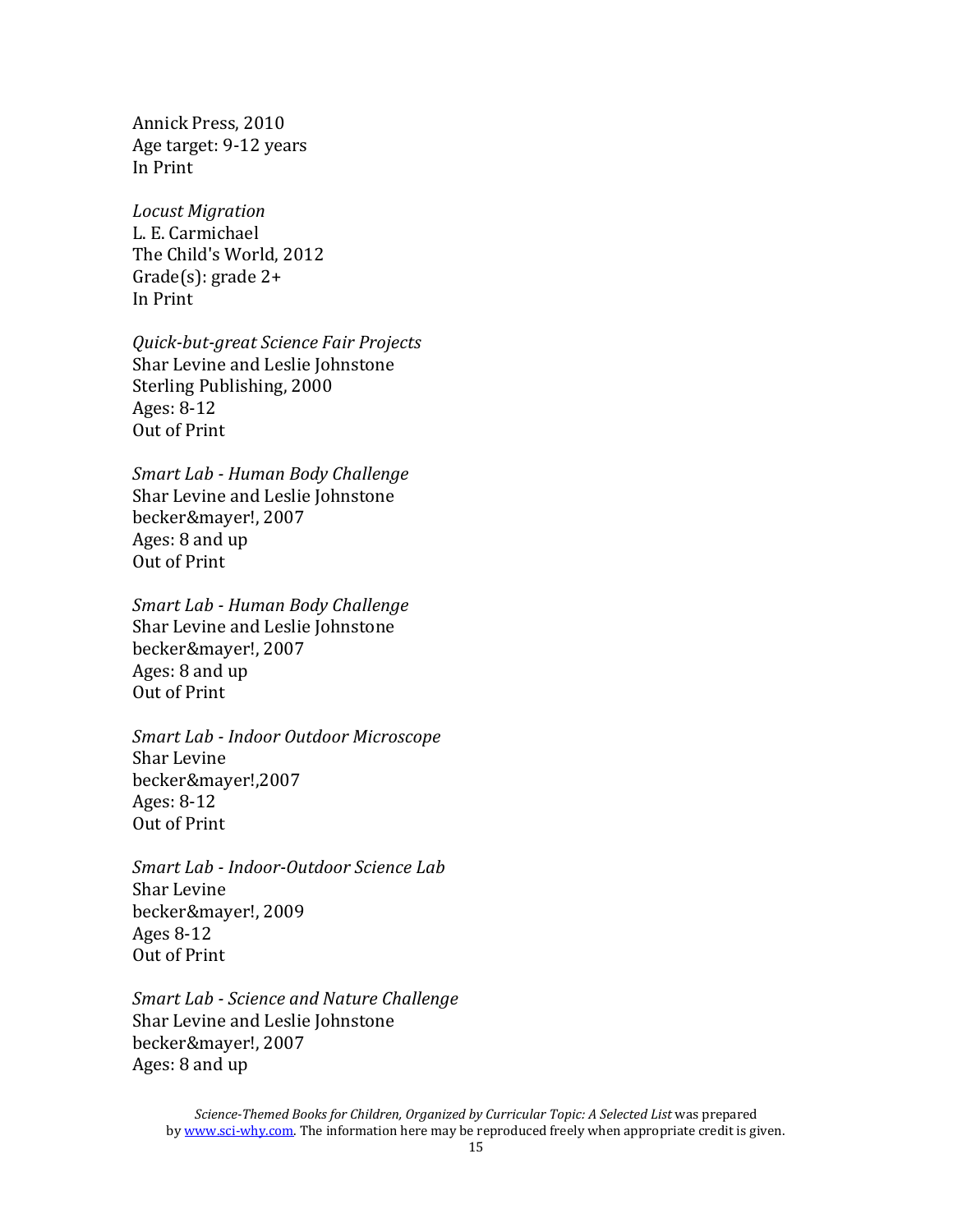Out of Print

*Smart Lab - Weird and Gross Challenge* Shar Levine and Leslie Johnstone becker&mayer!, 2006 Ages: 8 and up Out of Print

*Spiked Scorpions and Walking Whales: Modern Animals, Ancient Animals and Water* Claire Eamer Annick Press, 2009 Ages: 8-12 years In Print

*Sports Science* Shar Levine and Leslie Johnstone Sterling Publishing, 2006 Ages: 8-12 In Print

*Super Crocs and Monster Wings: Modern Animals' Ancient Past* Claire Eamer Annick Press, 2008 Ages: 8-12 years Out of Print. Available from the author and from some bookstores.

*Super Power Microscope* Shar Levine Scholastic, NY, 2007 Ages: 8-12 Out of Print

*Ultimate Guide to Your Microscope* Shar Levine and Leslie Johnstone Sterling Publishing, 2008 Ages: 8 and up In Print

*Wildebeest Migration* L. E. Carmichael The Child's World, 2012 Grade(s): grade 2+ In Print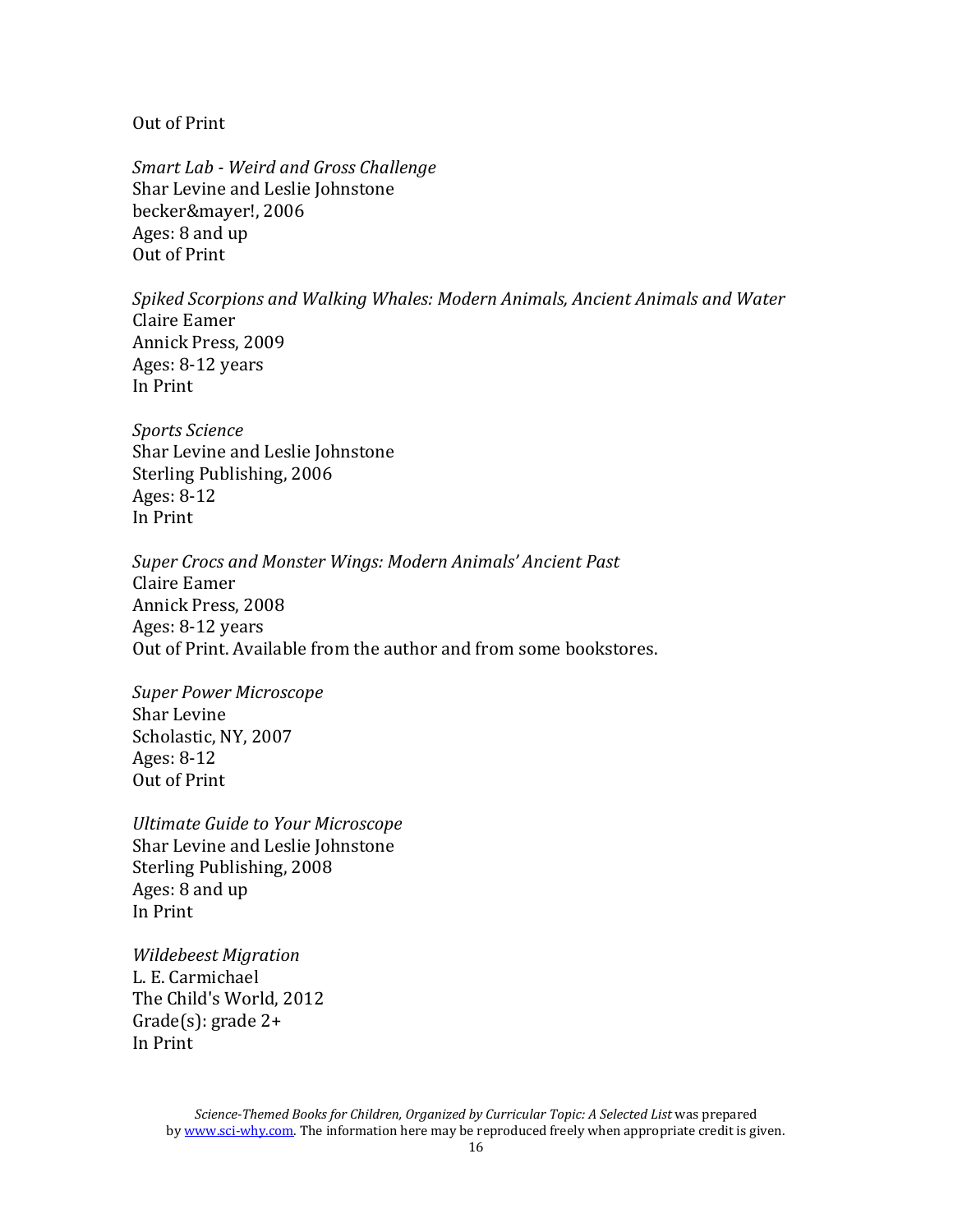*The Wildlife 123: A Nature Counting Book* Jan Thornhill Owlkids, 2012 Ages: 3-6 yrs. In Print

*The Wildlife ABC: A Nature Alphabet* Jan Thornhill Owlkids, 2012 Ages: 3-6 In Print

*The Wildlife ABC & 123: A Nature Alphabet & Counting Book*, Jan Thornhill Maple Tree Press, 2004 Ages: 3-6 Out of Print (Hardcover – available from author)

*Wormworld* Shar Levine Somerville House, 1997 Ages: 6-10 Out of Print

#### **Botany (see also Plants)**

*3-D Lungs and Microtongues* Shar Levine, Leslie Johnstone and Elaine Humphrey Somerville House Books, 1999 Ages: 8 and up Out of Print

*Backyard Science* Shar Levine and Leslie Johnstone Sterling Publishing , 2005 Ages: 8 -12 Out of Print

*Before & After: A Book of Nature Timescapes* Jan Thornhill Owl Books, 1997 Ages: 3-7 Out of Print (Available from author)

*First Science - Nifty Nature*

*Science-Themed Books for Children, Organized by Curricular Topic: A Selected List* was prepared b[y www.sci-why.com.](http://www.sci-why.com/) The information here may be reproduced freely when appropriate credit is given.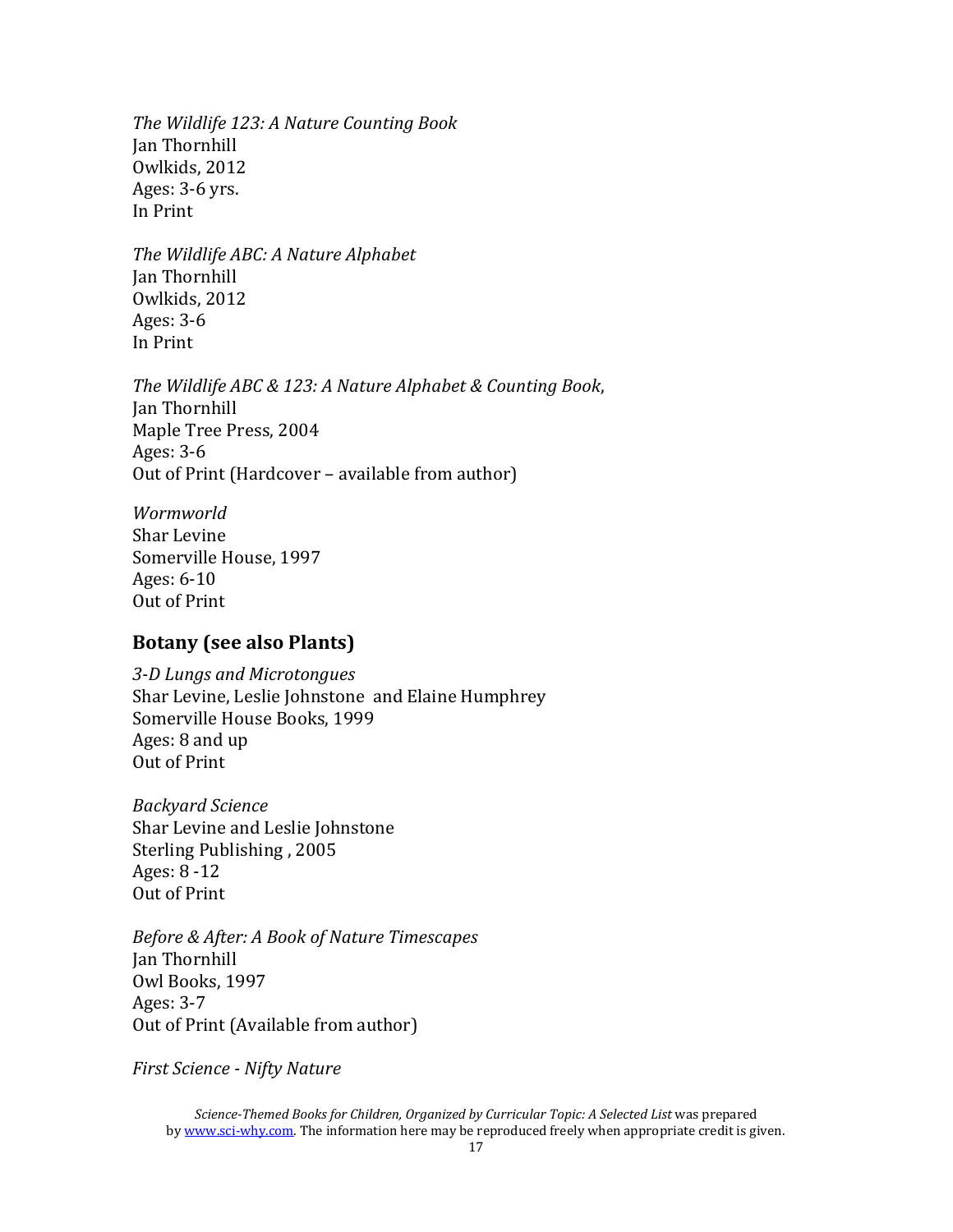Shar Levine and Leslie Johnstone Sterling Publishing , 2004 Ages: 5-8 Out of Print

*Fun with your Microscope* Shar Levine and Leslie Johnstone Sterling Publishing, 1998 Ages: 8-12 Out of Print

*In a Class of Their Own: Plants* Shar Levine and Leslie Johnstone Crabtree Publishing, 2010 Ages 8-12 In Print

*Quick-but-great Science Fair Projects* Shar Levine and Leslie Johnstone Sterling Publishing, 2000 Ages: 8-12

*Smart Lab - Indoor Outdoor Microscope* Shar Levine becker&mayer!, 2007 Ages: 8-12 Out of Print

*Smart Lab - Indoor-Outdoor Science Lab* Shar Levine becker&mayer! 2009 Ages 8-12 Out of Print

*Smart Lab - Science and Nature Challenge* Shar Levine and Leslie Johnstone becker&mayer! 2007 Ages: 8 and up Out of Print

*Super Power Microscope* Shar Levine Scholastic, NY, 2007 Ages: 8-12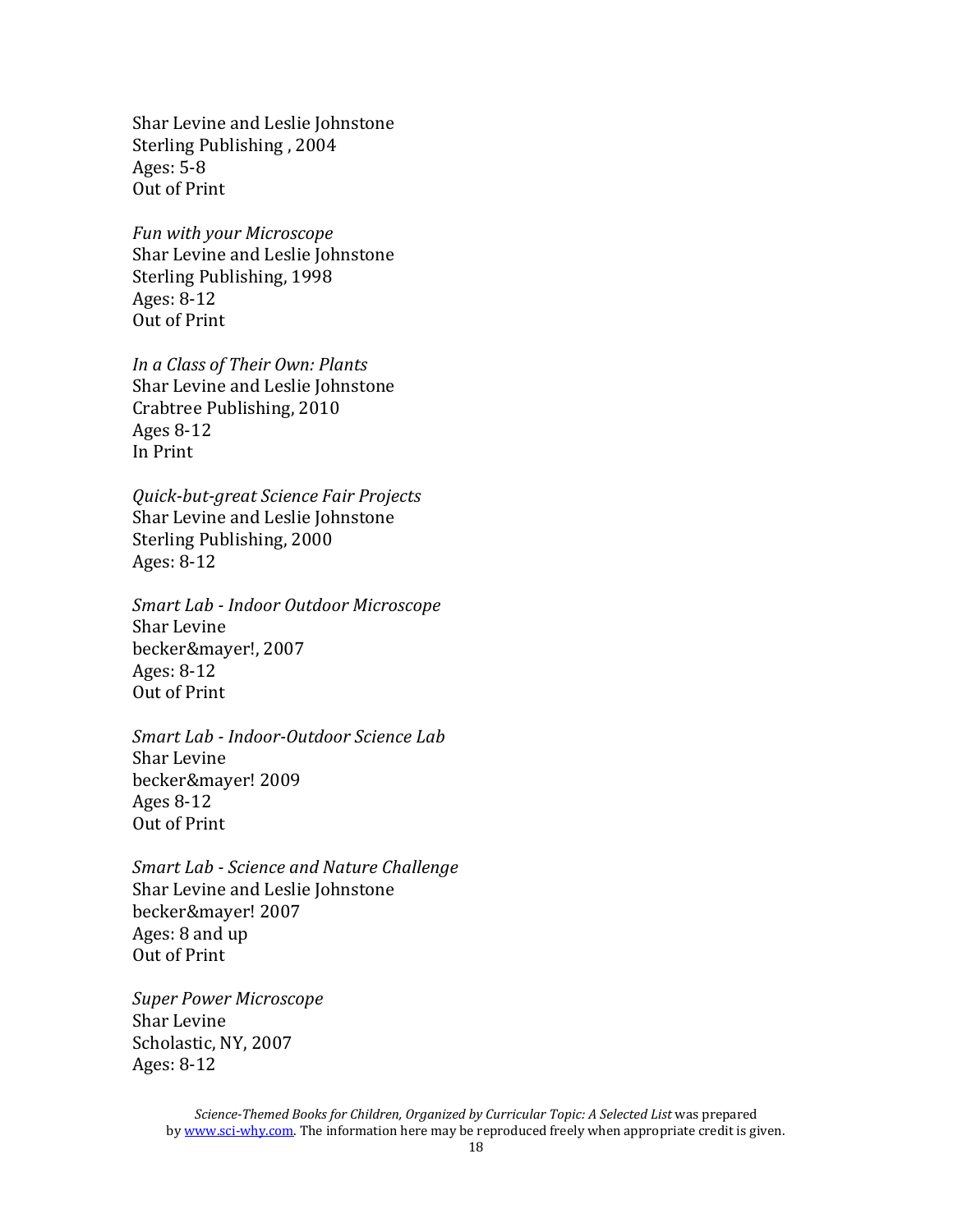#### Out of Print

*A Tree in a Forest* Jan Thornhill Greey de Pencier, 1991 Ages: 5-10 Out of Print (Available from author)

*Ultimate Guide to Your Microscope* Shar Levine and Leslie Johnstone Sterling Publishing, 2008 Ages: 8 and up In Print

### **Careers (in science)**

*Amazing Feats of Civil Engineering* L. E. Carmichael ABDO Publishing, 2014 Grade(s): grade 8+ In Print

*Chef* Helen Mason Gareth Stevens Publishing, 2014 Grades 4-8 In Print

*Forensic Science: In Pursuit of Justice* L. E. Carmichael ABDO Publishing, 2015 Grades 8+ In Print

*Jobs in Sustainable Agriculture: Green Careers* Paula Johanson Rosen Publishing, 2010 Grades 7-12 In Print

*Landscape Designer* Helen Mason Gareth Stevens Publishing, 2014 Grades 4-8 In Print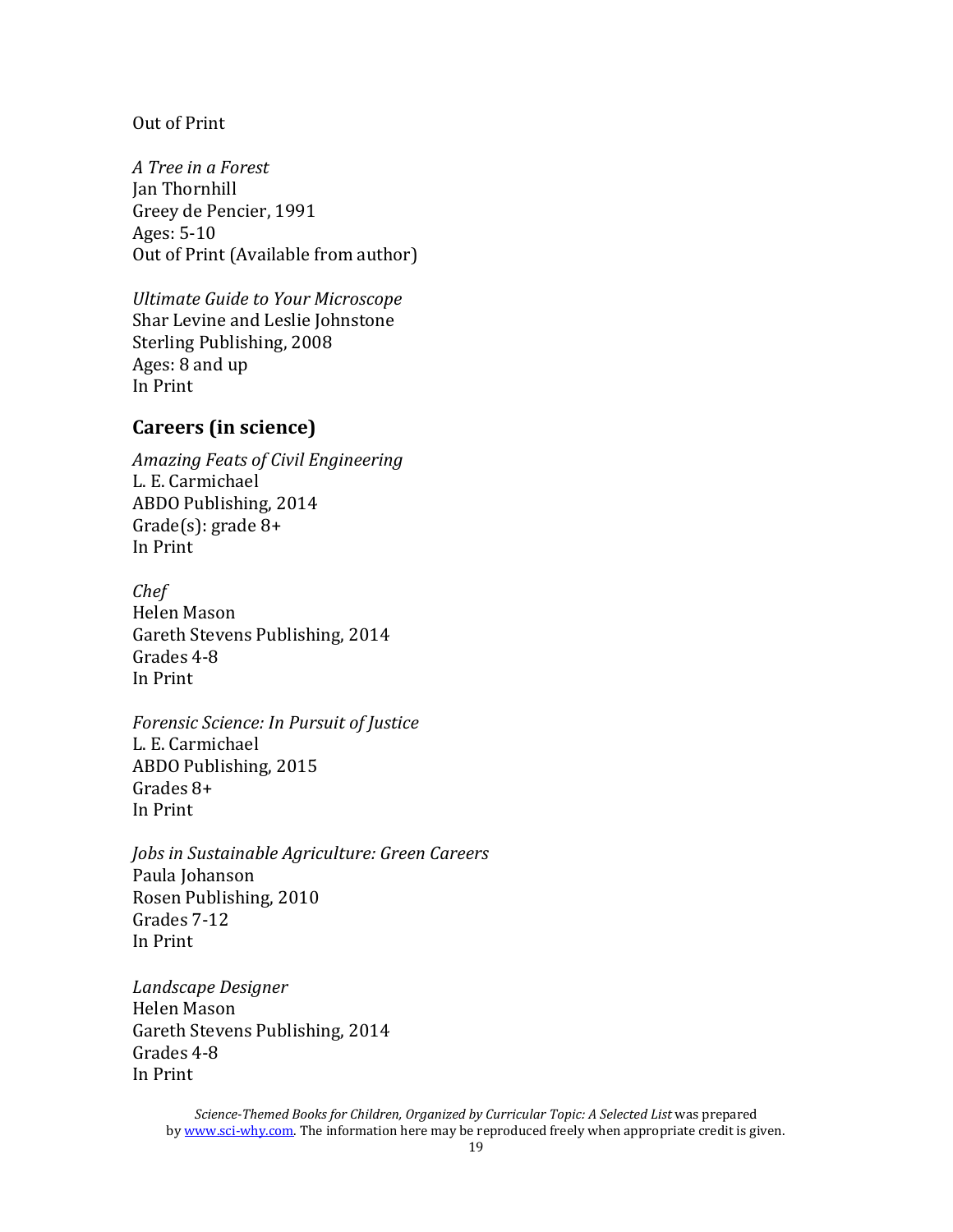*Urban Planner* Helen Mason Gareth Stevens Publishing, 2014 Grades 4-8 In Print

#### **Chemistry**

*Backyard Science* Shar Levine and Leslie Johnstone Sterling Publishing , 2005 Ages: 8 -12 Out of Print

*Change It: solids, liquids, gases and you* Adrienne Mason Kids Can Press, 2006 Grades: Pre-K to 2; Ages 4 to 7

*Cobalt: Understanding the Elements of the Periodic Table* Paula Johanson Rosen Publishing, 2008 Grades 5-8 In Print

*Copper: Understanding the Elements of the Periodic Table* Paula Johanson Rosen Publishing, 2006 Grades 5-8 In Print

*Colours* Shar Levine and Leslie Johnstone Raincoast, n.d. Ages: 4-6

*Dirty Science* Shar Levine and Leslie Johnstone Scholastic Canada, 2013 Ages 8-12 In Print

*Everyday Science* Shar Levine and Leslie Johnstone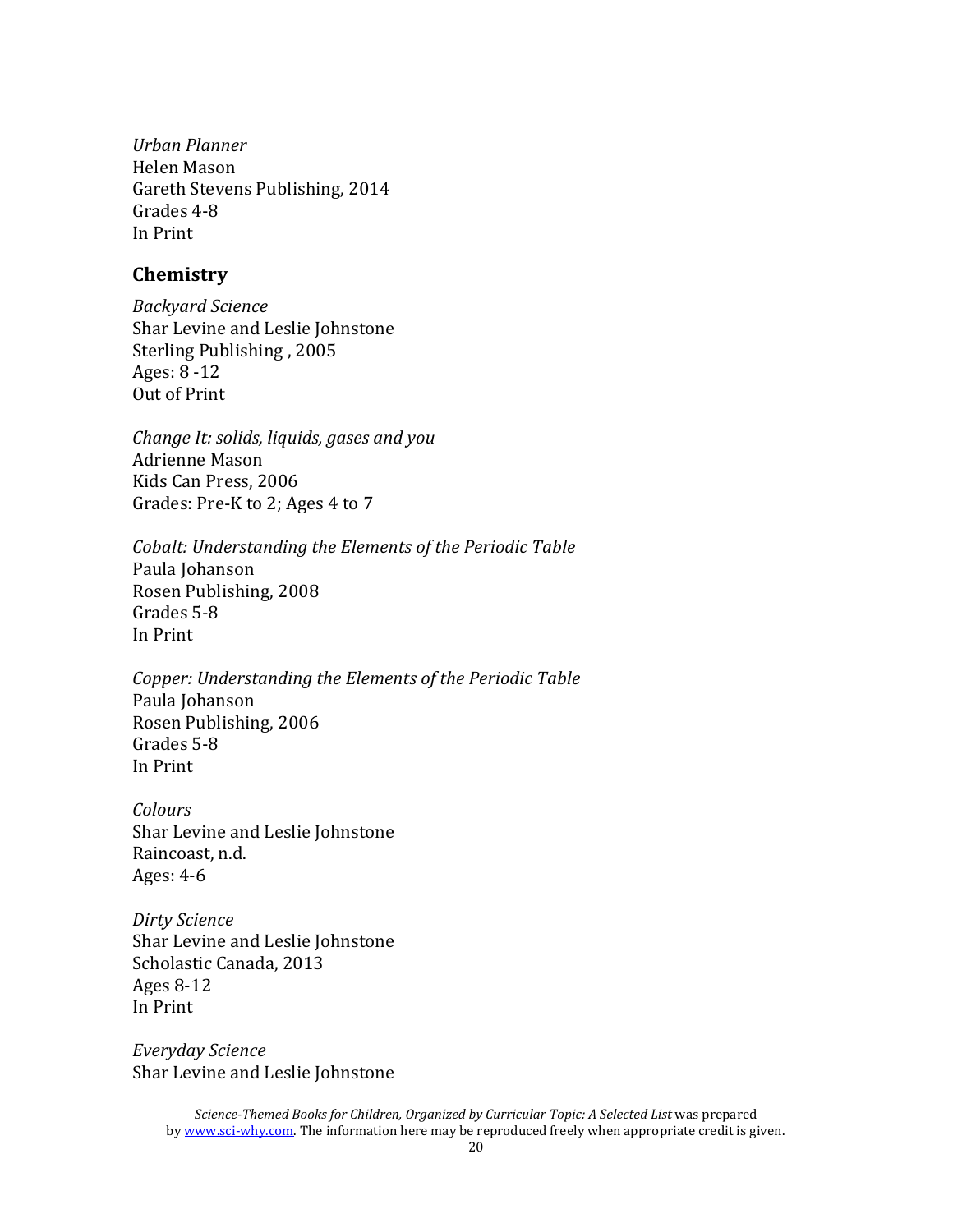John Wiley and Sons, 1995 Ages: 8-12 Out of Print

*Gross Lab* Shar Levine and Leslie Johnstone Wild Planet Toys, , 1999 Age target 8-12 Out of Print

*The Incredible Secret Formula Book* Shar Levine and Leslie Johnstone becker & mayer!, 2001 Ages: 8-12 Out of Print

*Kitchen Science* Shar Levine and Leslie Johnstone Sterling Publishing , 2003 Age target 8-12 Out of Print

*Lithium: Understanding the Elements of the Periodic Table* Paula Johanson Rosen Publishing, 2007 Grades 5-8 In Print

*Magic up Your Sleeve* Helaine Becker Mapletree Press/OWL, 2010 Ages:  $8+$ In Print

*The Mega Dome Chemistry Book* Shar Levine and Leslie Johnstone Wild Planet Toys, 1999 Ages: 8 -12 Out of Print

*Platinum: Understanding the Elements of the Periodic Table* Paula Johanson Rosen Publishing, 2008 Grades 5-8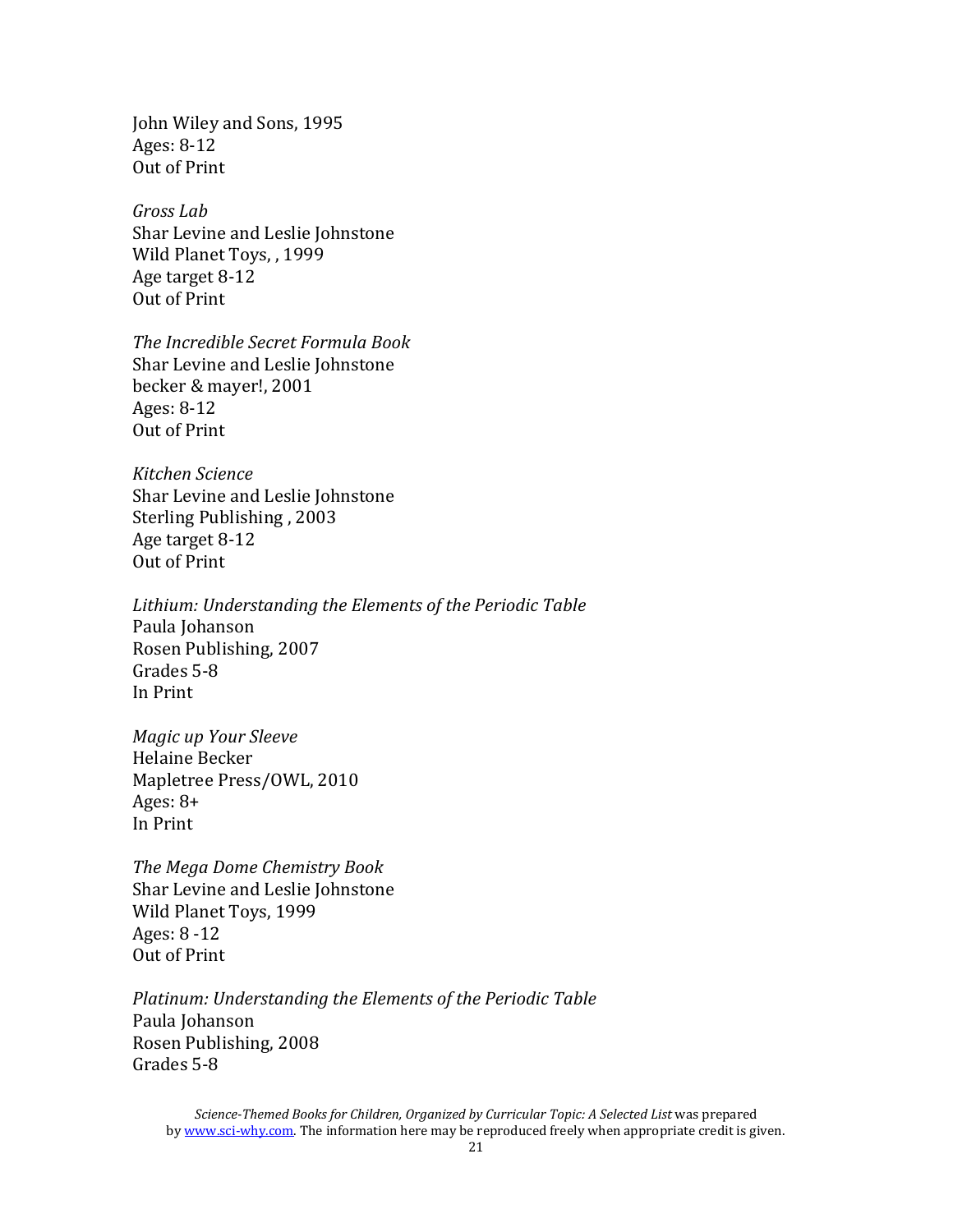#### In Print

*Quick-but-great Science Fair Projects* Shar Levine and Leslie Johnstone Sterling Publishing , 2000 Ages: 8-12

*Scary Science* Shar Levine and Leslie Johnstone Scholastic Canada, 2010 Ages 8-12 In Print

*Science Around the World* Shar Levine and Leslie Johnstone John Wiley and Sons, 1996 Ages: 8-12 Out of Print

*Science on the Loose* Helaine Becker Mapletree Press/Owl, 2008 Ages 8+

*Secret Formula Lab: Smart Lab* Shar Levine and Leslie Johnstone becker & mayer! 2006 Ages: 8-12 Out of Print

*Silly Science* Shar Levine and Leslie Johnstone John Wiley and Sons, 1995 Ages: 8-12 Out of Print

*Smart Lab- Extreme Secret Formula Lab* Shar Levine and Leslie Johnstone becker&mayer!, 2008 Ages: 8 -12 Out of Print

*Snowy Science* Shar Levine and Leslie Johnstone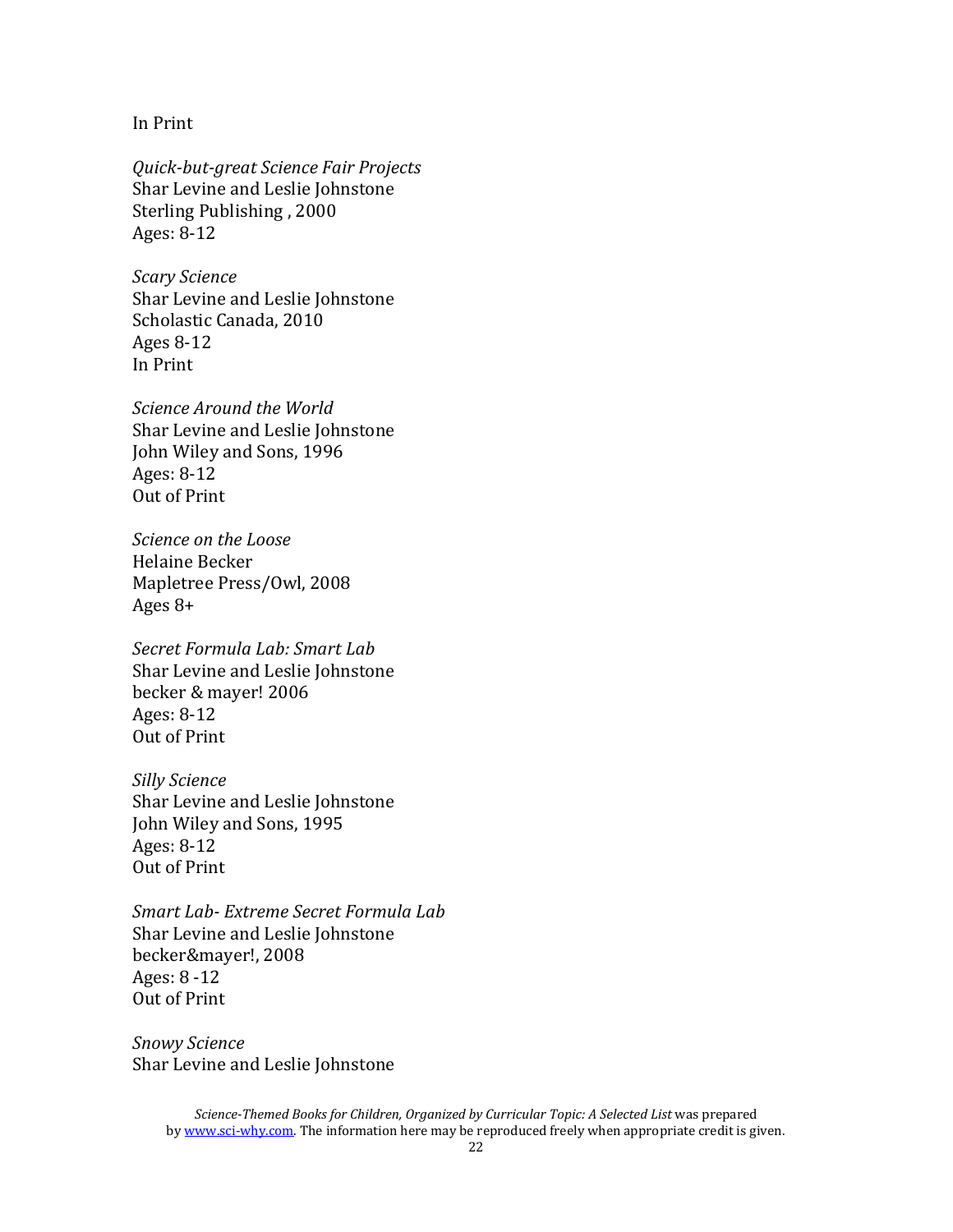Scholastic Canada, 2010 Ages 8-12 In Print

*Super Secret Formula Lab* Shar Levine and Leslie Johnstone Scholastic Press, 2006 Ages: 8-12 Out of Print

*Super Smelly Lab* Shar Levine and Leslie Johnstone Scholastic, NY, 2008 Ages: 8-12 Out of Print

*The Ultimate Bubble Book* Shar Levine and Leslie Johnstone Sterling Publishing , 2003 Ages: 8 and up Out of Print

*The World in Your Lunch Box: The Wacky History and Weird Science of Everyday Foods* Claire Eamer Annick Press, 2012 Ages: 8-12 years In Print

#### **Communication**

*Fox Talk: How Some Very Special Animals Helped Scientists Understand Communication* L. E. Carmichael Ashby-BP Publishing, 2013 Grade(s): grade 4+ In Print

#### **Computers**

*Before the World Was Ready: Stories of Daring Genius in Science* Claire Eamer Annick Press, 2013 Ages: 9-13 years In Print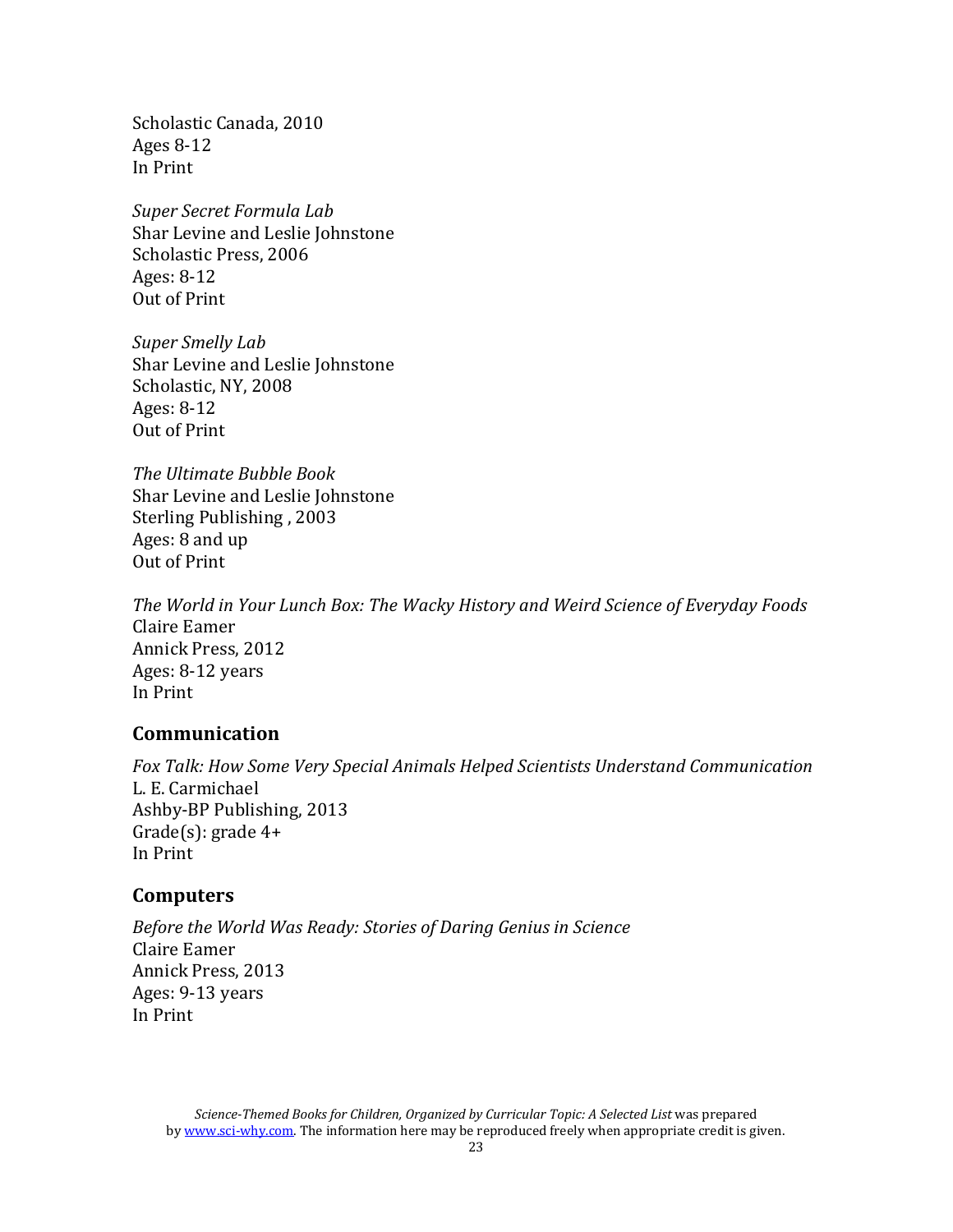### **Crime Science/Forensics**

*Case Closed?: Nine Mysteries Unlocked by Modern Science* Susan Hughes Kids Can Press, 2010 Ages 9-12 and up In Print

*Forensic Science: In Pursuit of Justice* L. E. Carmichael ABDO Publishing, 2015 Grades 8+ In Print

*Fuzzy Forensics: DNA Fingerprinting Gets Wild* L. E. Carmichael Ashby-BP Publishing, 2014 Grades 7+ In Print

# **Earth Science**

*Backyard Science* Shar Levine and Leslie Johnstone Sterling Publishing , 2005 Ages: 8 -12 Out of Print

*Dirty Science* Shar Levine and Leslie Johnstone Scholastic Canada, 2013 Ages 8-12 In Print

*First Science Experiments with Nature, Senses, Weather and Machines* Shar Levine and Leslie Johnstone Sterling Pub. , 2005 Ages: 5-8 Out of Print

*Oceans: Looking at beaches and coral reefs, tides and currents, sea mammals and seaweeds, and other ocean wonders* Adrienne Mason Kids Can Press, 1995 Ages 8 to 12; Grades 3 to 6

*Science-Themed Books for Children, Organized by Curricular Topic: A Selected List* was prepared b[y www.sci-why.com.](http://www.sci-why.com/) The information here may be reproduced freely when appropriate credit is given.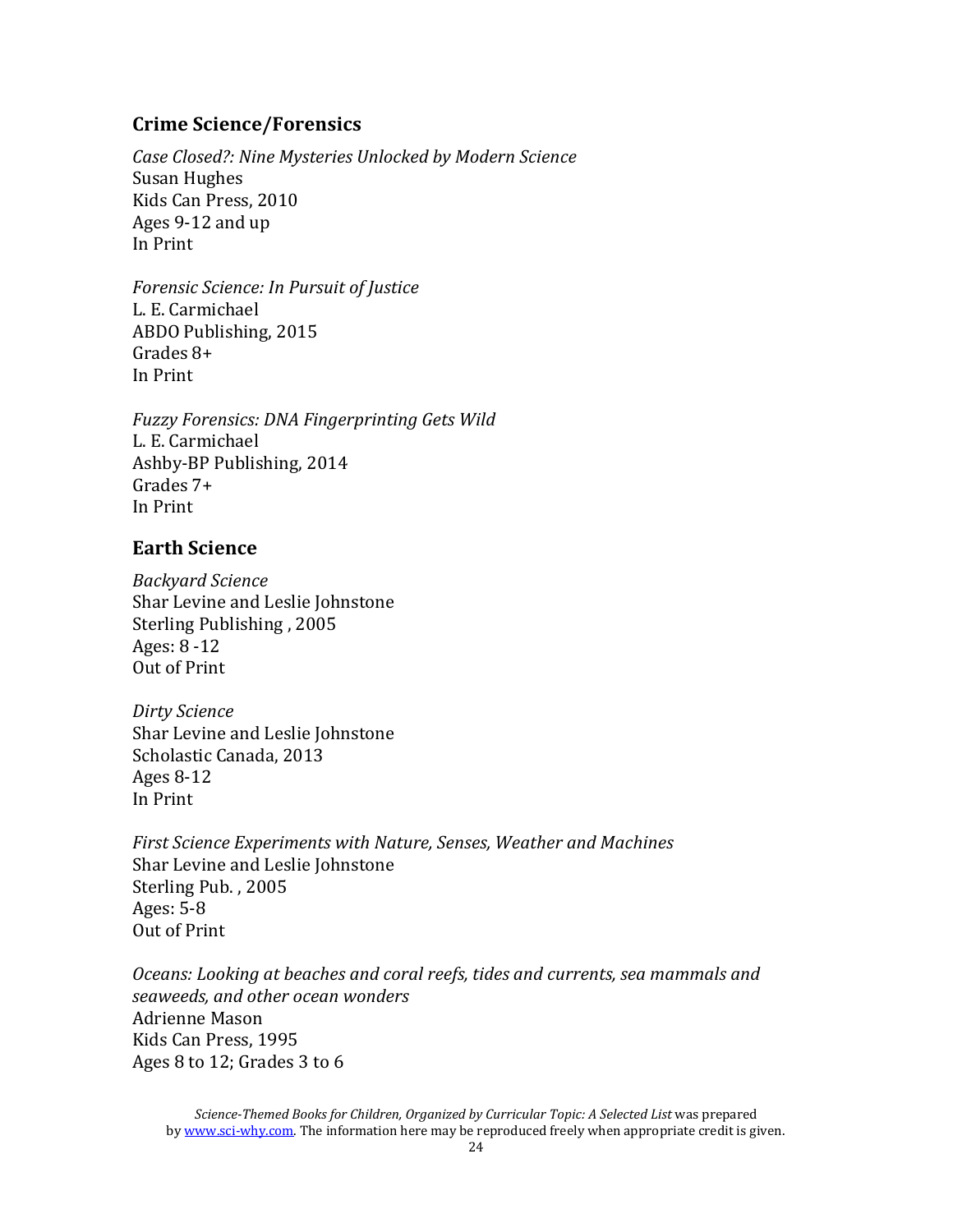In Print

*Volcano book and kit* Shar Levine and Leslie Johnstone Mud Puddle, 2007 Ages: 7 -12 Out of Print

### **Ecology**

*Backyard Science* Shar Levine and Leslie Johnstone Sterling Publishing , 2005 Ages: 8 -12 Out of Print

*Before & After: A Book of Nature Timescapes* Jan Thornhill Owl Books, 1997 Ages: 3-7 Out of Print (Available from author)

*The Big Green Book of the Big Blue Sea* Helaine Becker Kids Can Press, 2012 Ages: 8 and up

*Dragonflies are Amazing* Marie Powell Scholastic Canada, 2007 Grade/Age target: Grade Two In Print

*First Science-Nifty Nature* Shar Levine and Leslie Johnstone Sterling Publishing , 2004 Ages: 5-8 Out of Print

*Humpback Whale Migration* L. E. Carmichael The Child's World, 2012 Grade(s): grade 2+

*I Found a Dead Bird: The Kids' Guide to the Cycle of Life & Death*

*Science-Themed Books for Children, Organized by Curricular Topic: A Selected List* was prepared b[y www.sci-why.com.](http://www.sci-why.com/) The information here may be reproduced freely when appropriate credit is given.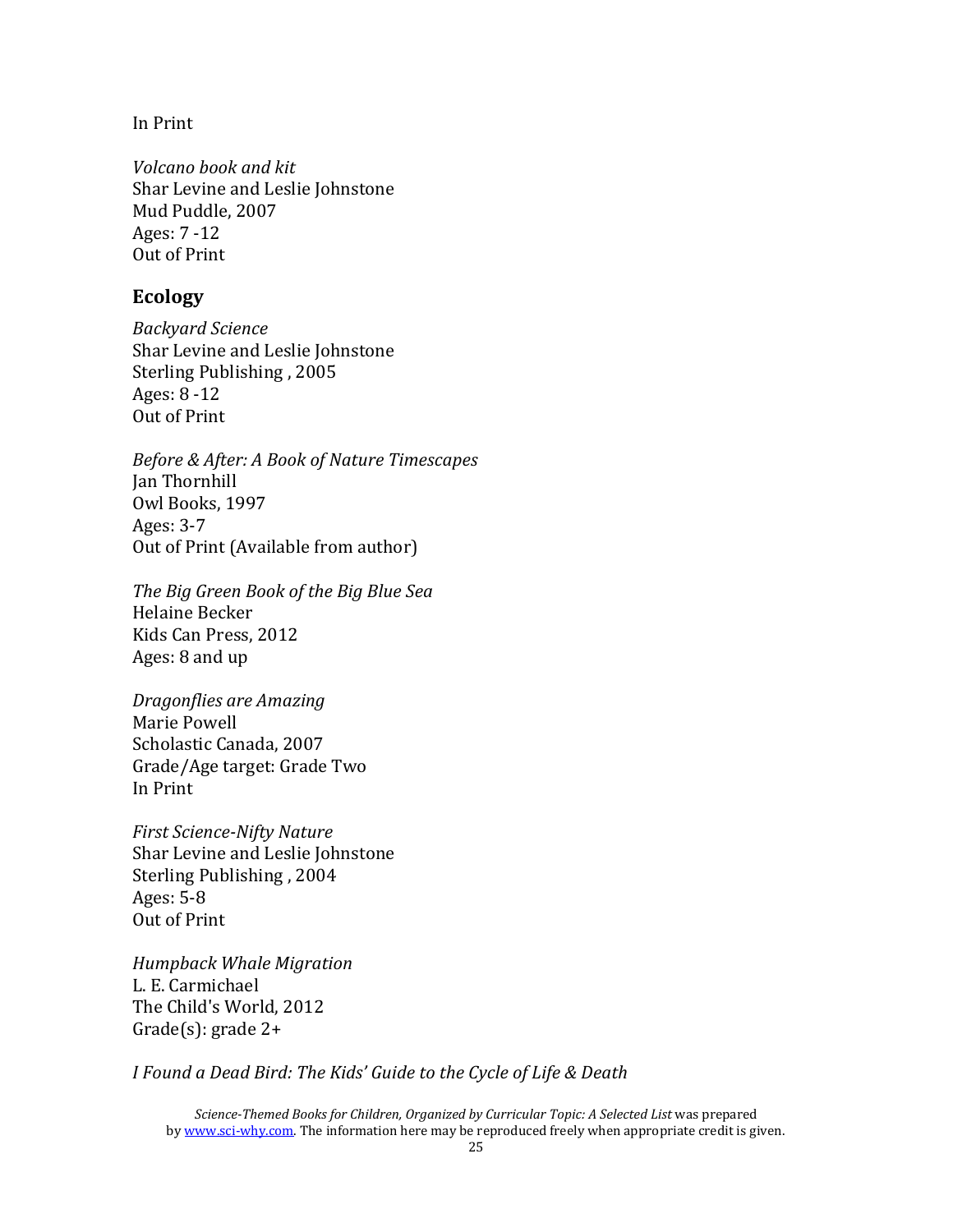Jan Thornhill Maple Tree Press, 2006 Ages: 8-12 Out of Print (Available from author)

*Is This Panama?: A Migration Story* Jan Thornhill (illustrated by Soyeon Kim) Owlkids Books, 2013 Ages:5-8 In Print

*Locust Migration* L. E. Carmichael The Child's World, 2012 Grade(s): grade 2+

*Planet Ark: Preserving Earth's Biodiversity* Adrienne Mason Kids Can Press, 2013 Ages: 8 to 12; Grades 3 to 6 In Print

*Smart Lab-Science and Nature Challenge* Shar Levine and Leslie Johnstone becker&mayer! Bellevue, WA,2007 Ages: 8 and up Out of Print

*Spiked Scorpions and Walking Whales: Modern Animals, Ancient Animals and Water* Claire Eamer Annick Press, 2009 Age target: 8-12 years In Print

*This Is My Planet: The Kids' Guide to Global Warming* Jan Thornhill Maple Tree Press, 2007 Ages: 8-12 In Print

*Wildebeest Migration* L. E. Carmichael The Child's World, 2012 Grade(s): grade 2+

*Science-Themed Books for Children, Organized by Curricular Topic: A Selected List* was prepared b[y www.sci-why.com.](http://www.sci-why.com/) The information here may be reproduced freely when appropriate credit is given.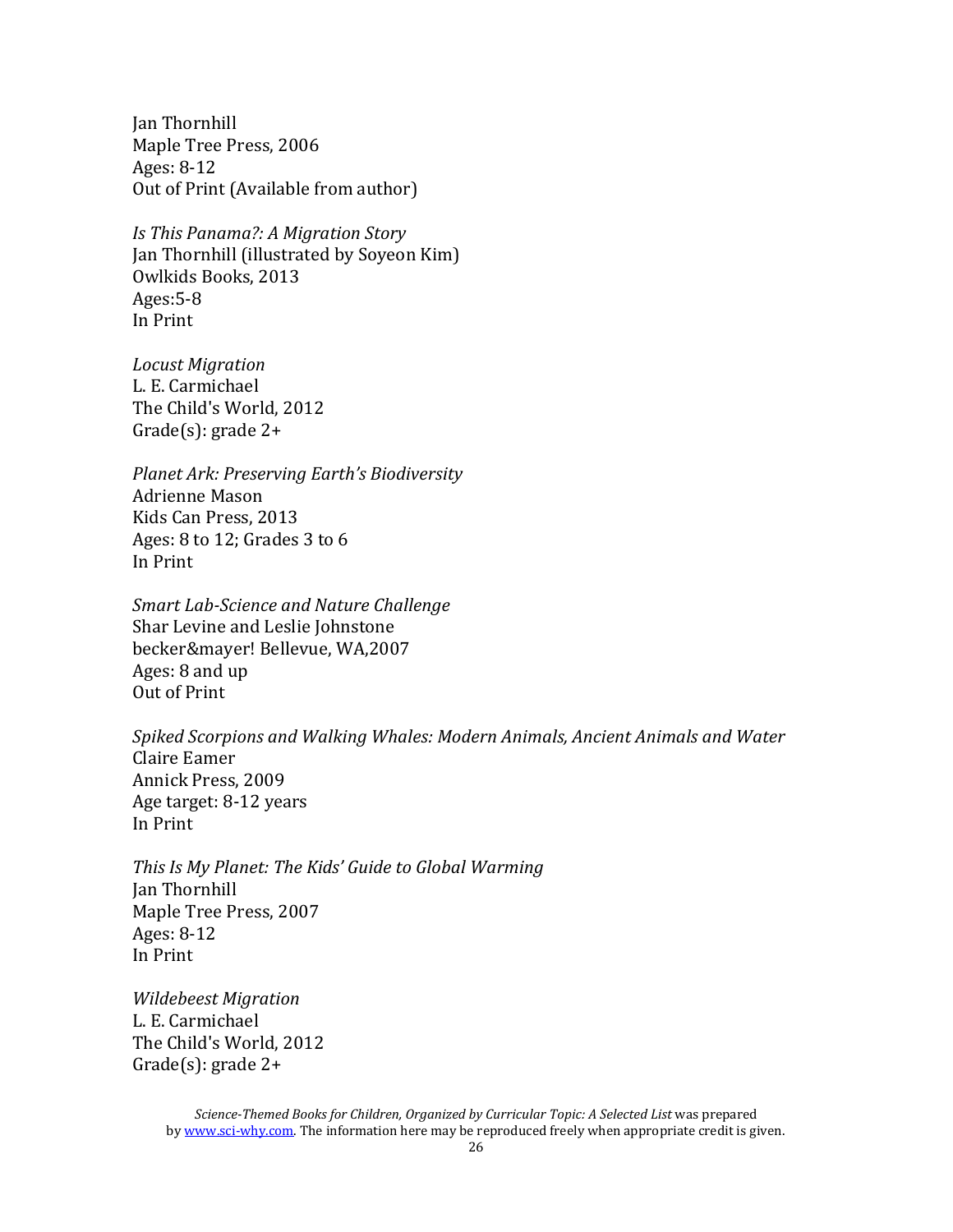*The World of Marine Mammals* Adrienne Mason Orca Book Publishers, 1990 Ages 7+ Out of print; look for this title in your library

*Wormworld* Shar Levine Somerville House, 1997 Ages: 6-10 Out of Print

# **Electricity (see Physical Science)**

# **Energy/Alternative Energy**

*Biofuels: Sustainable Energy in the 21st Century* Paula Johanson Rosen Publishing, 2010 Grades 7-12 In Print

*Hybrid and Electric Vehicles* L. E. Carmichael ABDO Publishing, 2013 Grade(s): grade 8+ In Print

*Solar Oven* Shar Levine and Leslie Johnstone becker & mayer!, 2000 Ages: 6-9 Out of Print

# **Engineering**

*Amazing Feats of Civil Engineering* L. E. Carmichael ABDO Publishing, 2014 Grade(s): grade 8+ In Print

*Robots: From Everyday to Out of This World* Adrienne Mason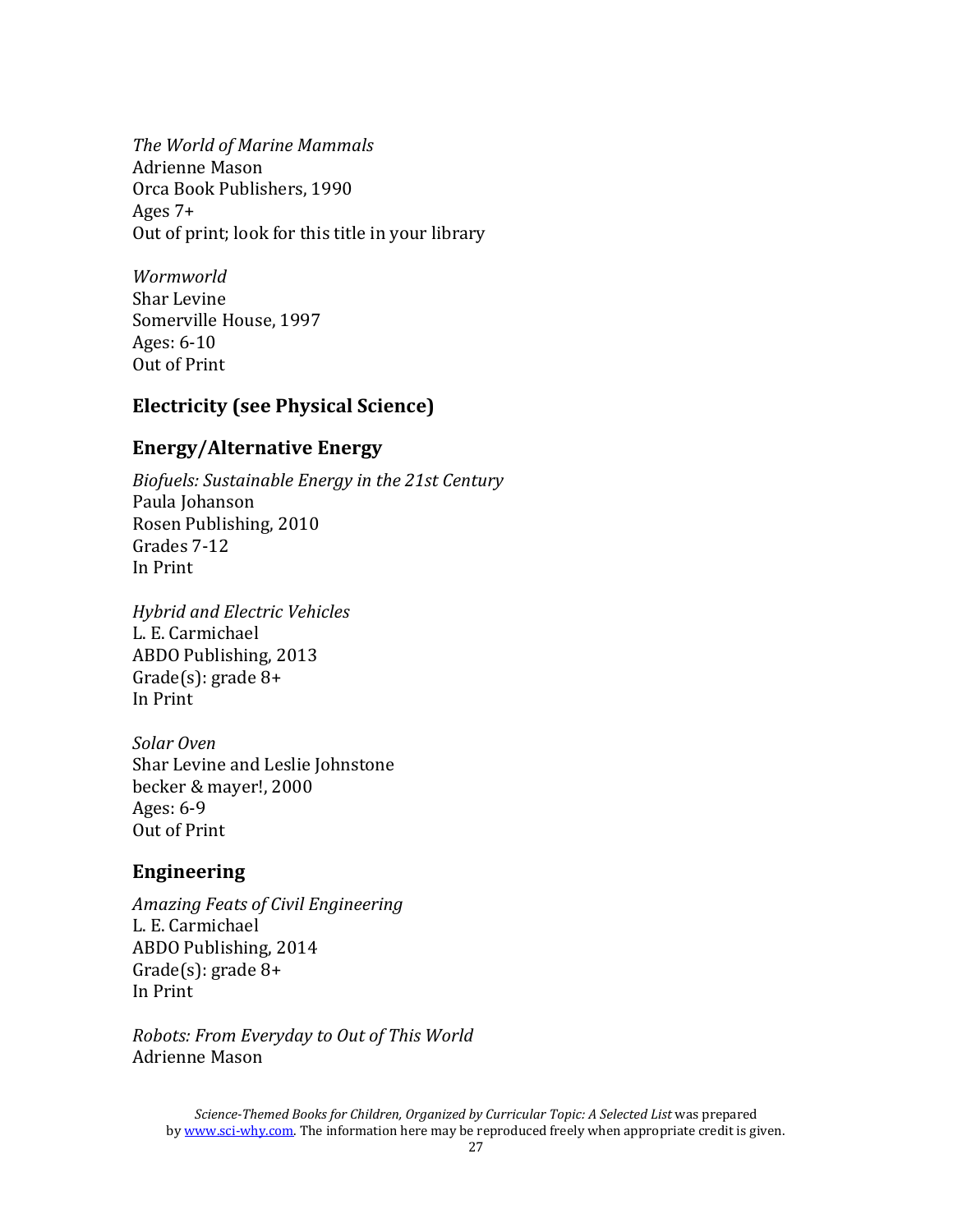Kids Can Press, 2008 Ages: 8 and up In Print

*Zoobots* Helaine Becker Kids Can Press, 2014 Ages: 8 and up In Print

#### **Environment/Environmental Science**

*Before & After: A Book of Nature Timescapes* Jan Thornhill Owl Books, 1997 Ages: 3-7 Out of Print (Available from author)

*Before the World Was Ready: Stories of Daring Genius in Science* Claire Eamer Annick Press, 2013 Ages: 9-13 years In Print

*The Big Green Book of the Big Blue Sea* Helaine Becker Kids Can Press, 2012 Ages: 8 and up In Print

*Dirty Science* Shar Levine and Leslie Johnstone Scholastic Canada, 2013 Ages 8-12 In Print

*First Science Experiments with Nature, Senses, Weather and Machines* Shar Levine and Leslie Johnstone Sterling Pub., 2005 Ages: 5-8 Out of Print

*First Science-Wonderful Weather* Shar Levine and Leslie Johnstone Sterling Publishing , 2003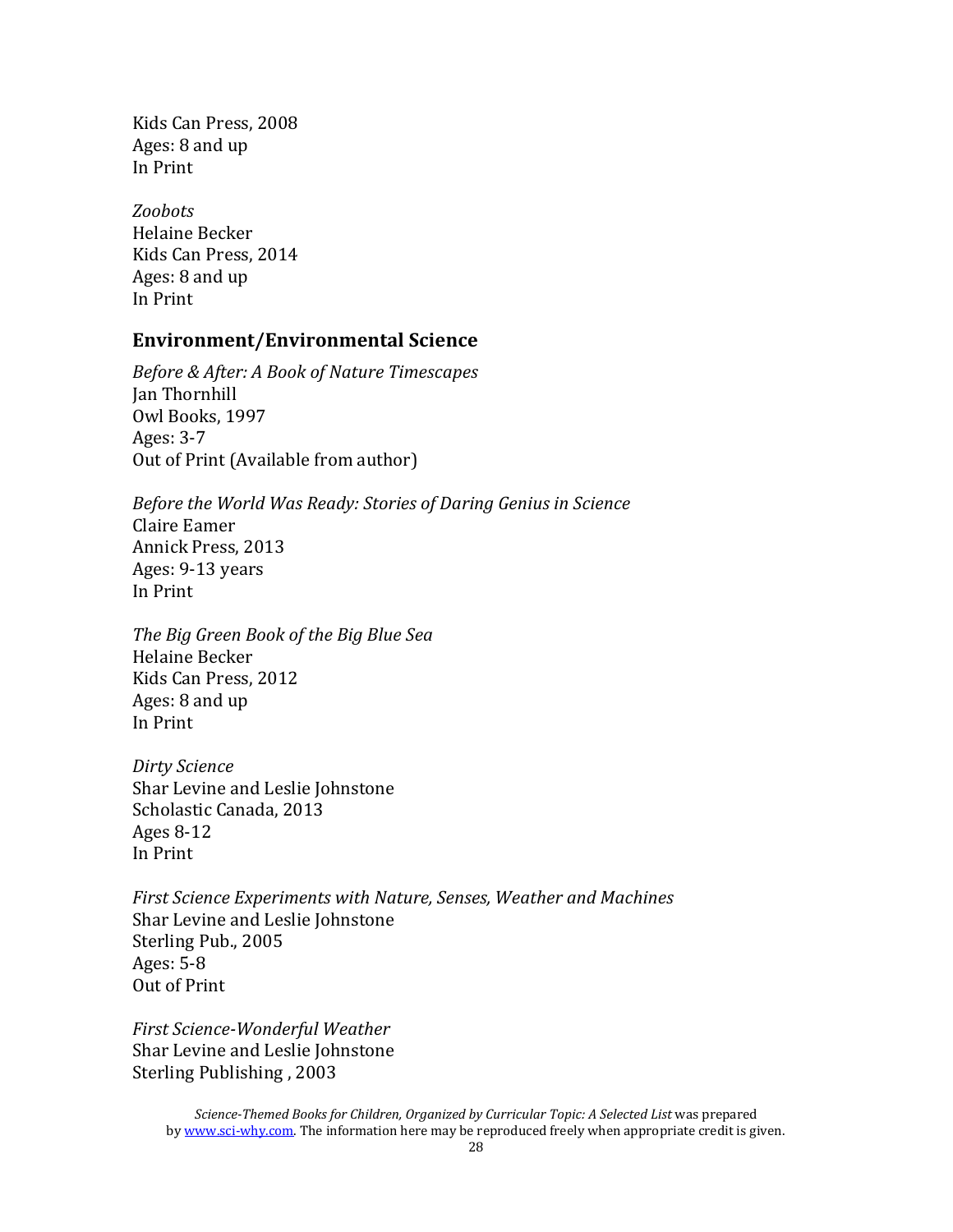Ages: 5-8 Out of Print

*Is This Panama?: A Migration Story* Jan Thornhill (illustrated by Soyeon Kim) Owlkids Books, 2013 Ages: 5-8 In Print

*Planet Ark: Preserving Earth's Biodiversity* Adrienne Mason Kids Can Press, 2013 Ages: 8 to 12; Grades 3 to 6 In Print

*Snowy Science* Shar Levine and Leslie Johnstone Scholastic Canada, 2011 Ages 8-12 In Print

*This Is My Planet: The Kids' Guide to Global Warming* Jan Thornhill Maple Tree Press, 2007 Ages: 8-12 In Print

*A Tree in a Forest* Jan Thornhill Greey de Pencier, 1991 Ages: 5-10 Out of Print (Available from author)

*USA Today: Weather Wonders* Shar Levine and Leslie Johnstone Sterling Publishers Ltd., 2009 Ages 8-12 In Print

*Wild in the City* Jan Thornhill Owl Books, 1996 Ages: 3-7 Out of Print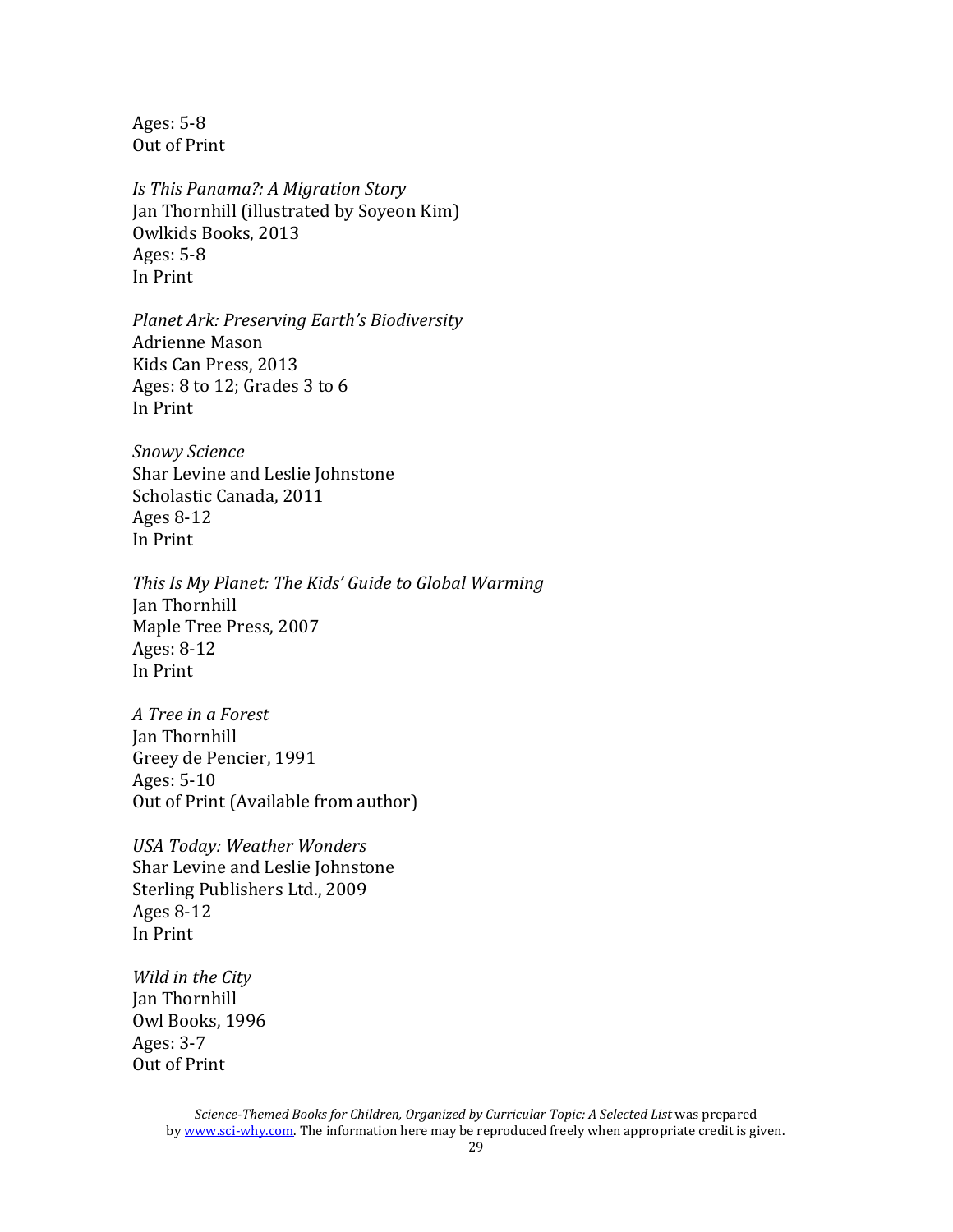*Wormworld* Shar Levine Somerville House, 1997 Ages: 6-10 Out of Print

# **Evolution**

*Before the World Was Ready: Stories of Daring Genius in Science* Claire Eamer Annick Press, 2013 Age target: 9-13 years In Print

*Fox Talk: How Some Very Special Animals Helped Scientists Understand Communication* L. E. Carmichael Ashby-BP Publishing, 2013 Grade(s): grade 4+ In Print

*Super Crocs and Monster Wings: Modern Animals' Ancient Past* Claire Eamer Annick Press, 2008 Age target: 8-12 years Out of Print. Available from the author and from some bookstores.

*Spiked Scorpions and Walking Whales: Modern Animals, Ancient Animals and Water* Claire Eamer Annick Press, 2009 Age target: 8-12 years In Print

# **Experiments - see Science (Experiments)**

# **Fiction (science-related)**

*Case Closed? Nine Mysteries Unlocked by Modern Science* Susan Hughes Kids Can Press, 2010 Ages 9-12 and up In Print

# **Fisheries/Aquaculture**

*Fish: From The Catch To Your Table: The Truth About The Food Supply*

*Science-Themed Books for Children, Organized by Curricular Topic: A Selected List* was prepared b[y www.sci-why.com.](http://www.sci-why.com/) The information here may be reproduced freely when appropriate credit is given.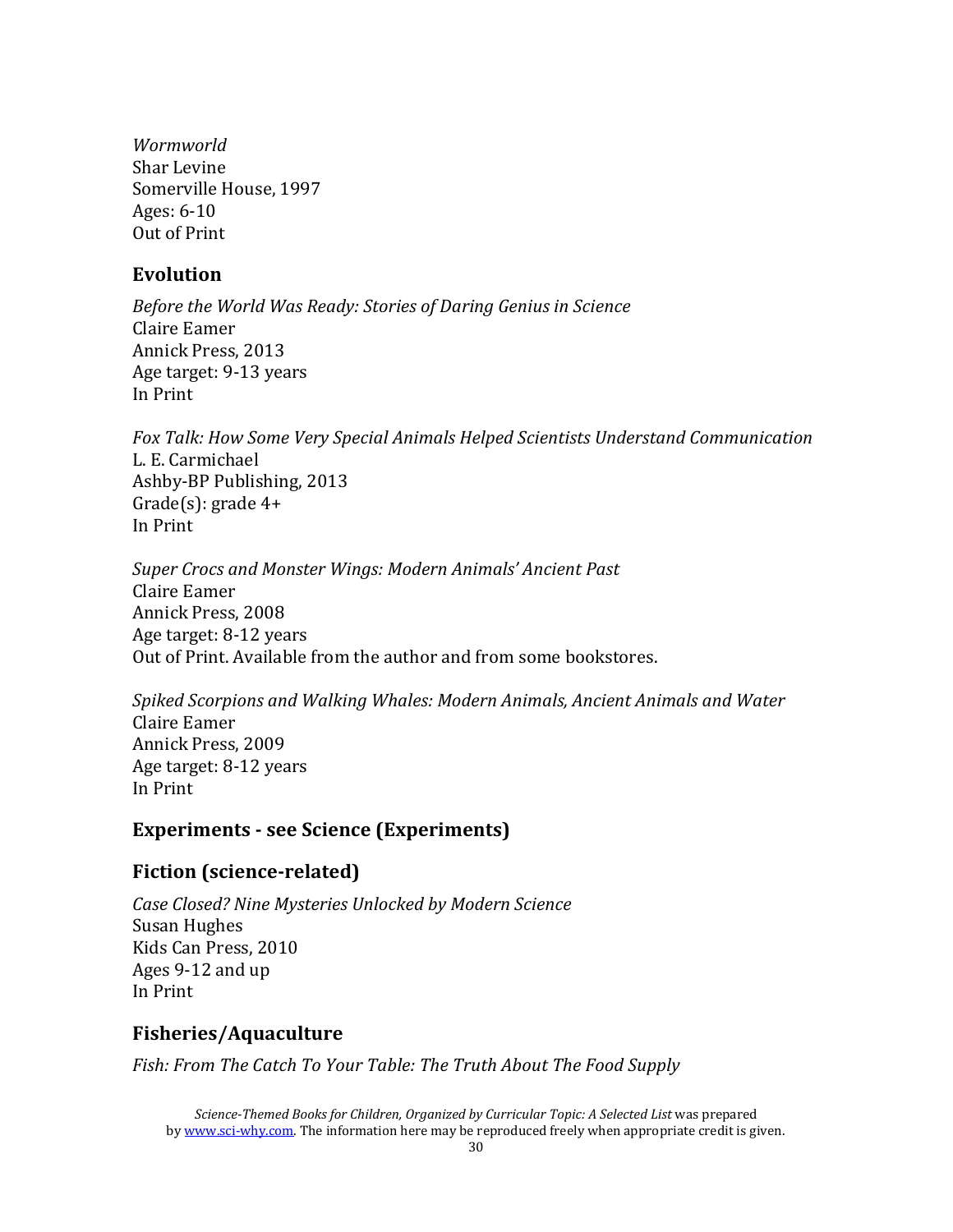Paula Johanson Rosen Publishing, 2012 Grades 5-8 In Print

# **Food Science/Food Security**

*Fake Foods: Fried, Fast, and Processed* Paula Johanson Rosen Publishing, 2011 Grades 5-8 In Print

*Fish: From The Catch To Your Table: The Truth About The Food Supply* Paula Johanson Rosen Publishing, 2012 Grades 5-8 In Print

*Incredible Ice Cream Machine* Shar Levine and Leslie Johnstone becker&mayer! 2001 Ages: 7-12 Out of Print

*Processed Food: What's in Your Food? Recipe for Disaster* Paula Johanson Rosen Publishing, 2008 Grades 5-8 In Print

*Who Wants Pizza?: The Kids' Guide to the History, Science & Culture of Food* Jan Thornhill Maple Tree Press, 2010 Ages: 8-12 In Print

*The World in Your Lunch Box: The Wacky History and Weird Science of Everyday Foods* Claire Eamer Annick Press, 2012 Ages: 8-12 years In Print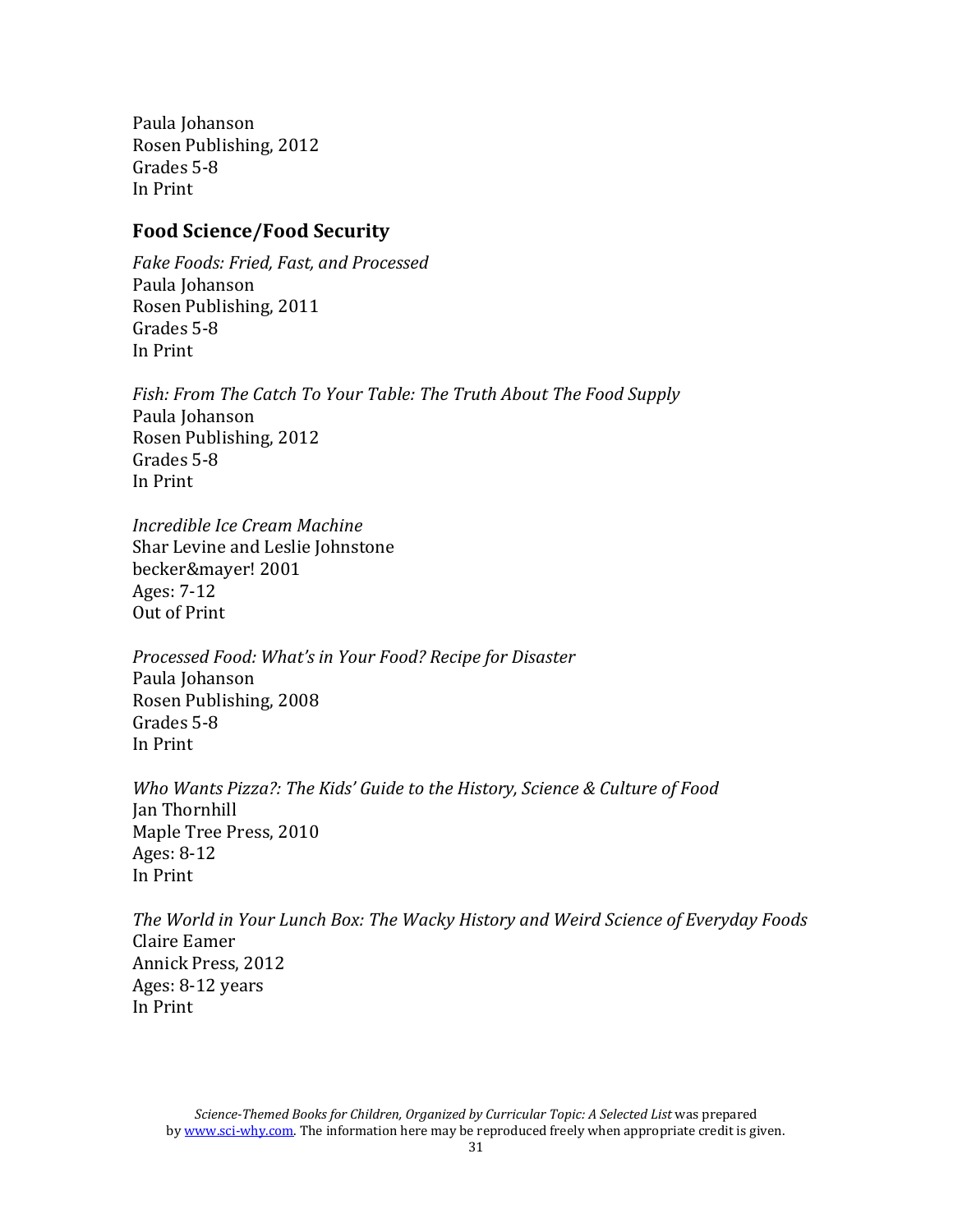# **Forensics (see Crime Science)**

# **Genetics**

*Fuzzy Forensics: DNA Fingerprinting Gets Wild* L. E. Carmichael Ashby-BP Publishing, 2014 Grades 7+ In Print

*Gene Therapy* L. E. Carmichael ABDO Publishing, 2013 Grade(s): grade 8+ In Print

*Muscular Dystrophy: Genetic and Developmental Diseases* Paula Johanson Rosen Publishing, 2008 Grades 5-8 In Print

# **Health/Health Care**

*Amphetamines: Teen Health and Wellness: Real Life, Real Answers* Paula Johanson Rosen Publishing, 2007 Grades 7-12 In Print

*Antidepressants: Teen Health and Wellness: Real Life, Real Answers* Paula Johanson Rosen Publishing, 2007 Grades 7-12 In Print

*Breast Health: Teen Health and Wellness: Real Life, Real Answers* Paula Johanson Rosen Publishing, 2007 Grades 7-12 In Print

*The Complete Idiot's Guide to Conquering Obsessive-Compulsive Behavior* Bruce Mansbridge and Paula Johanson Alpha Books/Penguin Group USA, 2009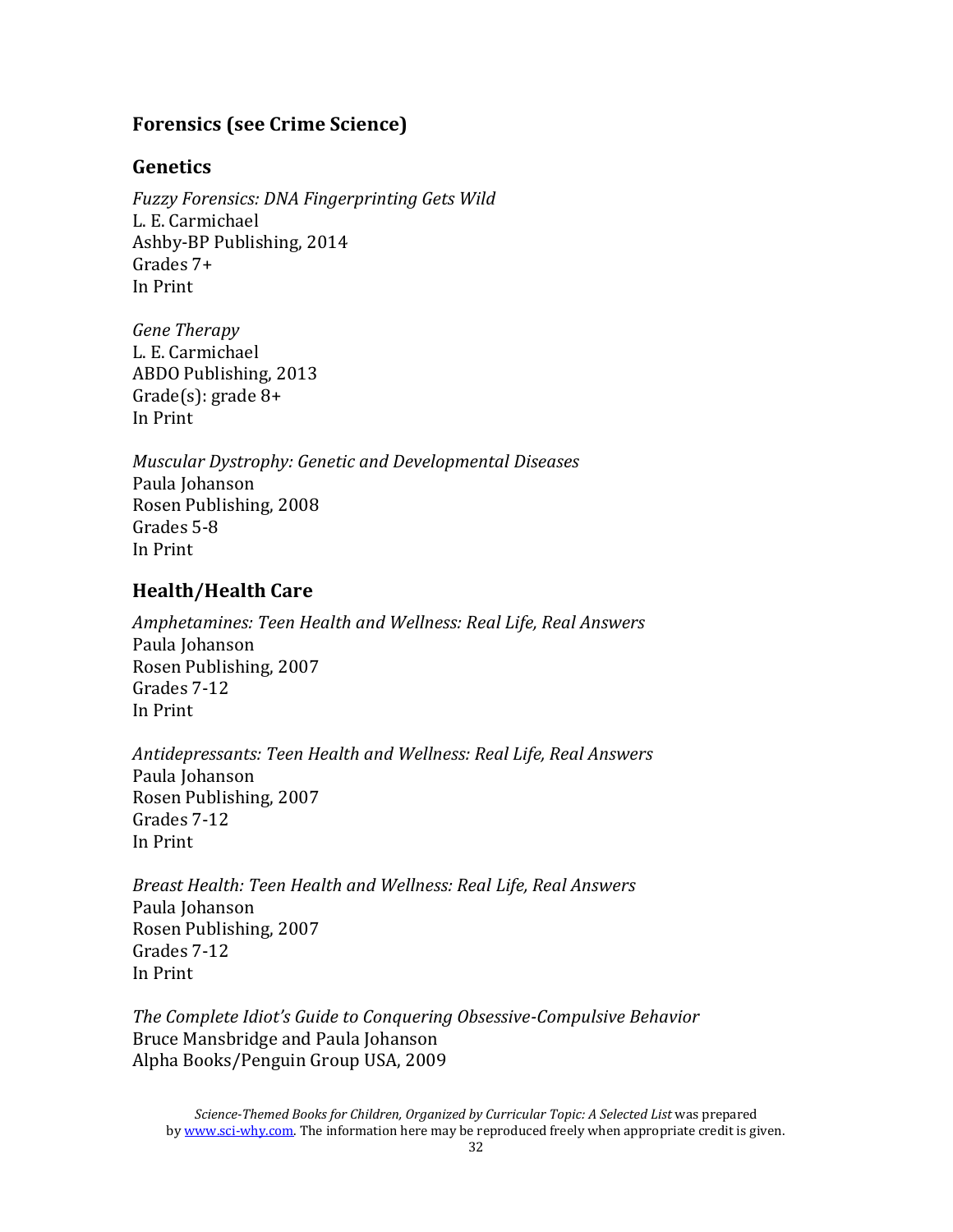High School/Adult In Print

*Fake Foods: Fried, Fast, and Processed* Paula Johanson Rosen Publishing, 2011 Grades 5-8 In Print

*Frequently Asked Questions About Breast Cancer* Paula Johanson Rosen Publishing, 2007 Grades 7-12 In Print

*Frequently Asked Questions About Testicular Cancer* Paula Johanson Rosen Publishing, 2007 Grades 7-12 In Print

*Gene Therapy* L. E. Carmichael ABDO Publishing, 2013 Grade(s): grade 8+ In Print

*HIV and AIDS: Coping in a Changing World* Paula Johanson Rosen Publishing, 2007 Grades 7-12 In Print

*Living With Obesity* L. E. Carmichael ABDO Publishing, 2014 Grade(s): grade 8+ In Print

*Living With Scoliosis* L. E. Carmichael ABDO Publishing, 2014 Grade(s): grade 8+ In Print

> *Science-Themed Books for Children, Organized by Curricular Topic: A Selected List* was prepared b[y www.sci-why.com.](http://www.sci-why.com/) The information here may be reproduced freely when appropriate credit is given.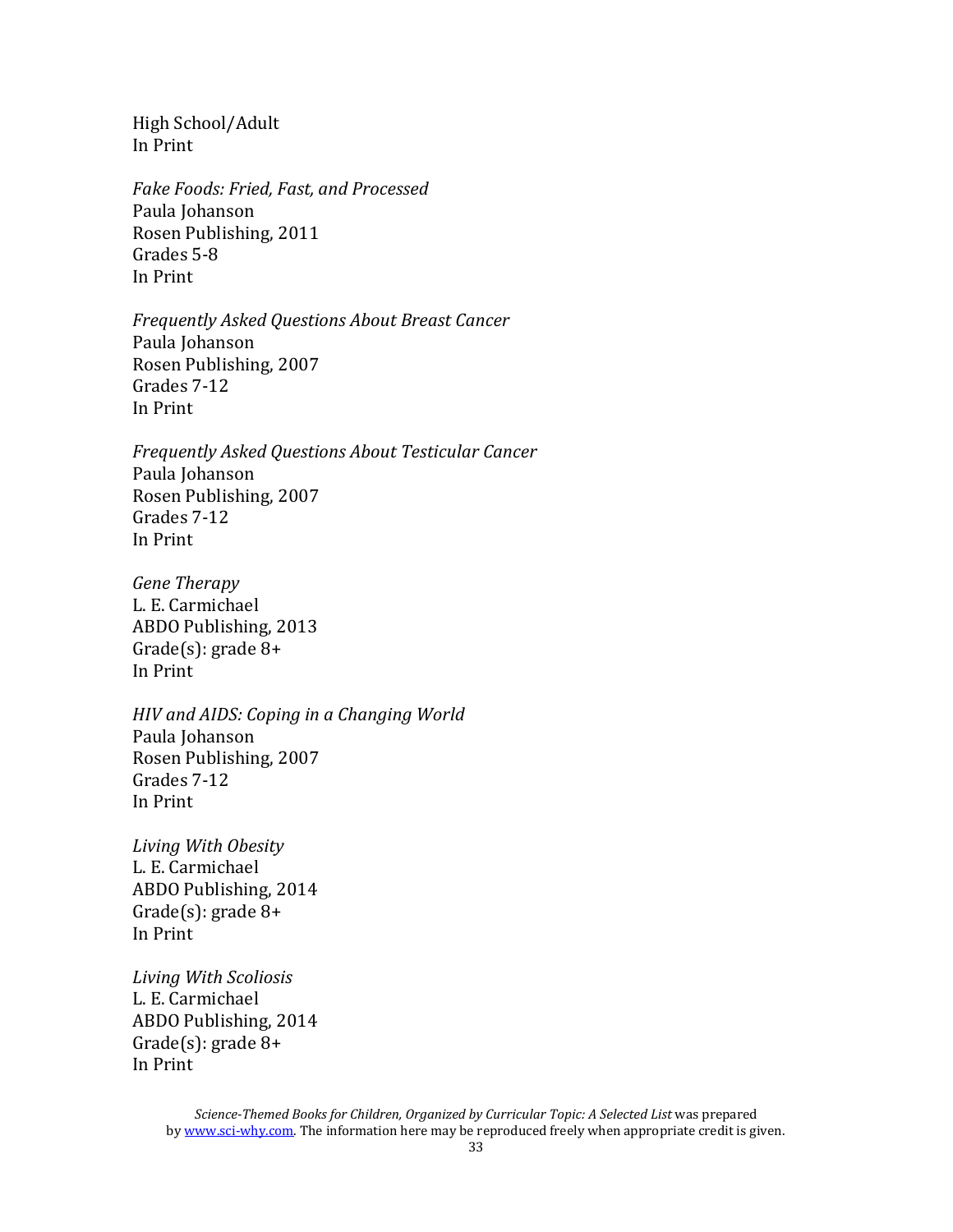*Muscular Dystrophy: Genetic and Developmental Diseases* Paula Johanson Rosen Publishing, 2008 Grades 5-8 In Print

*Processed Food: What's in Your Food? Recipe for Disaster* Paula Johanson Rosen Publishing, 2008 Grades 5-8 In Print

*Sleep Disorders: Teen Health and Wellness: Real Life, Real Answers* Paula Johanson Rosen Publishing, 2007 Grades 7-12 In Print

*Sports Science* Shar Levine and Leslie Johnstone Sterling Publishing , 2006 Ages: 8-12 In Print

*Testicular Cancer: Teen Health and Wellness: Real Life, Real Answers* Paula Johanson Rosen Publishing, 2007 Grades 7-12 In Print

*Vegetarianism/Veganism: Teen Health and Wellness: Real Life, Real Answers* Paula Johanson Rosen Publishing, 2007 Grades 7-12 In Print

#### **History of Science**

*Before the World Was Ready: Stories of Daring Genius in Science* Claire Eamer Annick Press, 2013 Age target: 9-13 years In Print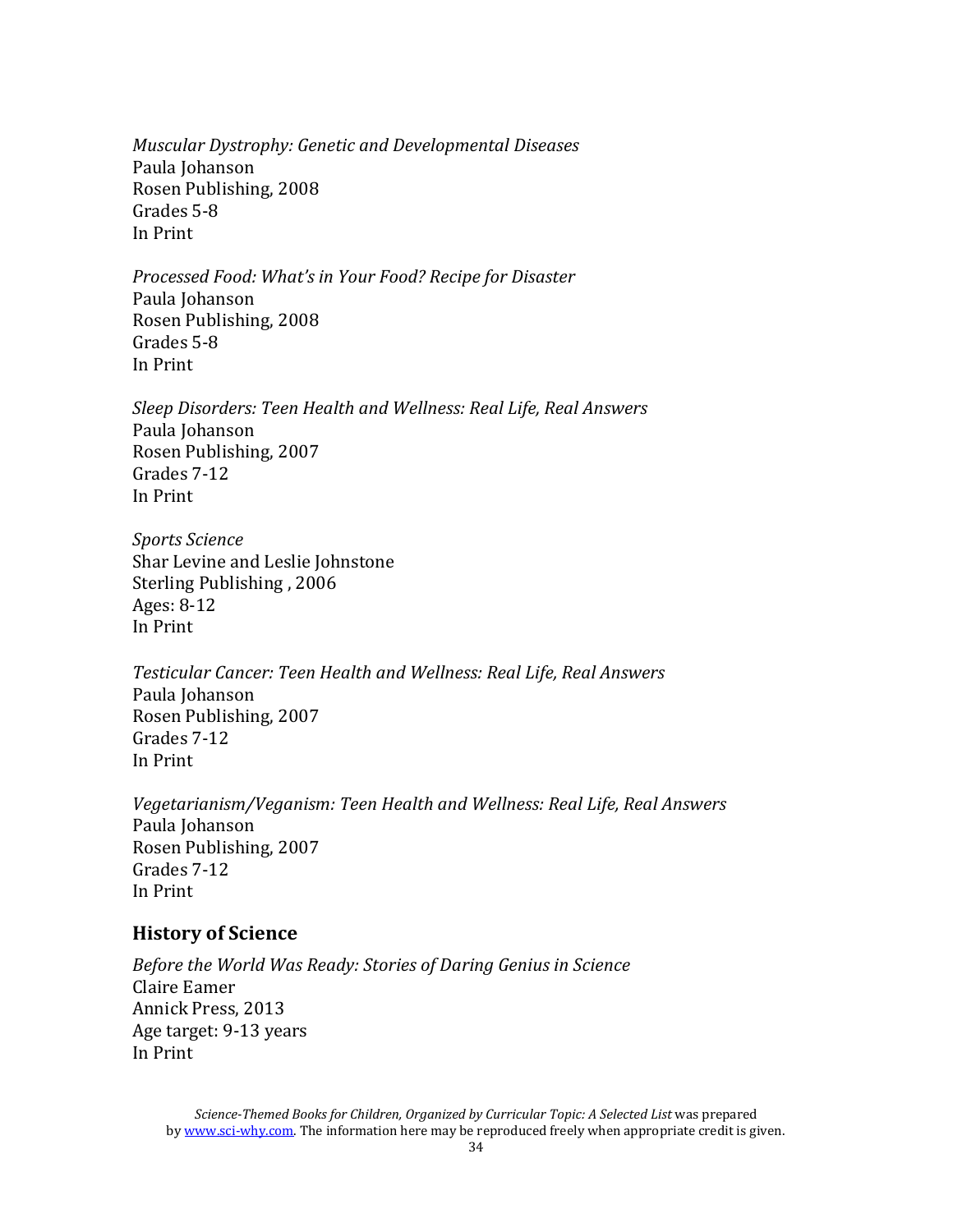*Case Closed?: Nine Mysteries Unlocked by Modern Science* Susan Hughes Kids Can Press, 2010 Ages 9-12 and up In Print

*Forensic Science: In Pursuit of Justice* L. E. Carmichael ABDO Publishing, 2015 Grades 8+ In Print

*Gene Therapy* L. E. Carmichael ABDO Publishing, 2013 Grade(s): grade 8+ In Print

*The Microscope Book*  Shar Levine and Leslie Johnstone Sterling Publishing , 1996 Ages: 8-12 Out of Print

*Science Around the World* Shar Levine and Leslie Johnstone John Wiley and Sons, 1996 Ages: 8-12 Out of Print

*The Science of Sound and Music* Shar Levine and Leslie Johnstone Sterling Publishing , 2000 Ages: 8-12 Out of Print

*The Scientific Method in the Real World* L. E. Carmichael ABDO Publishing, 2013 Grade(s): grade 4+ In Print

*Shocking Science* Author Shar Levine and Leslie Johnstone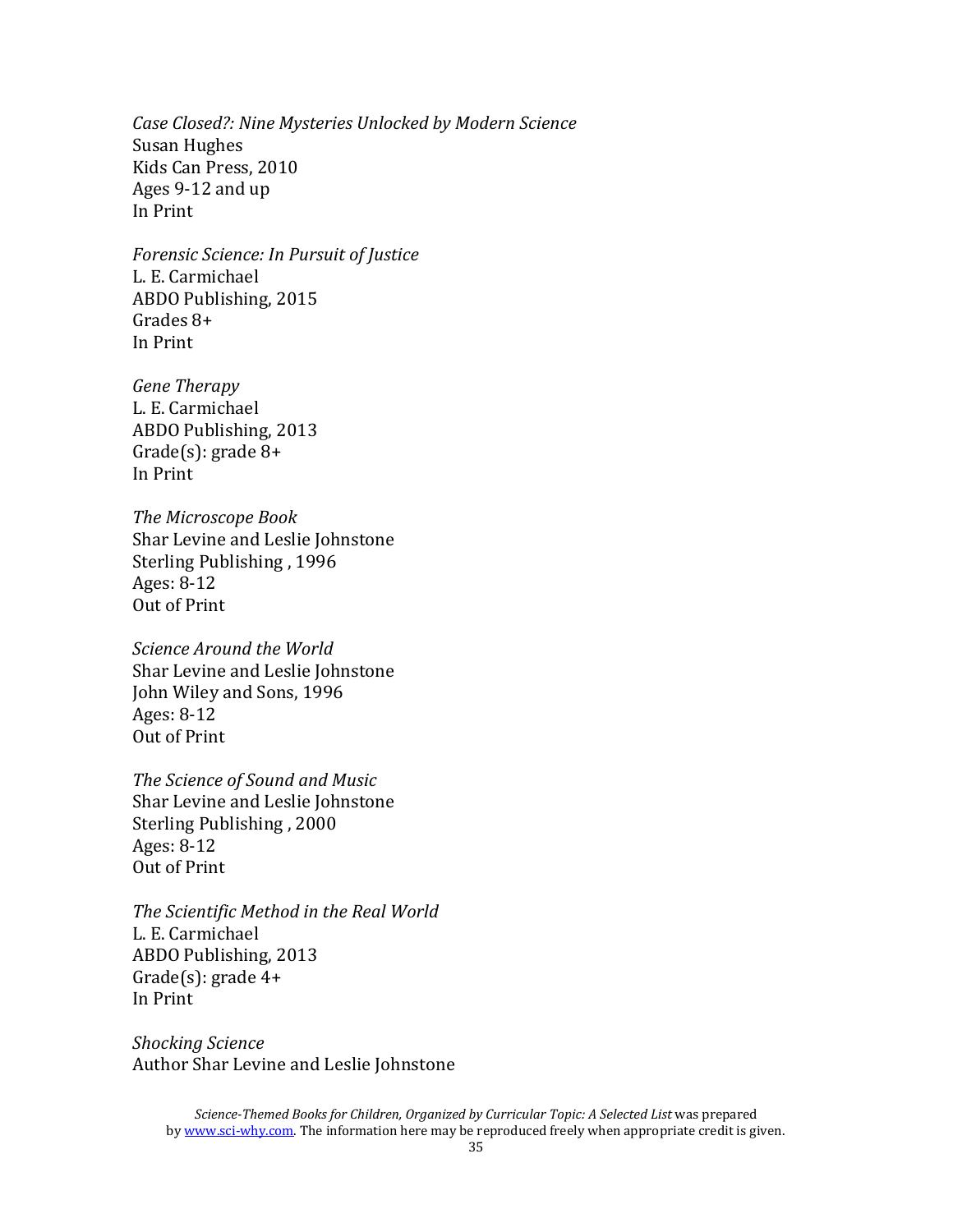Sterling Publishing , 2000 Ages: 8-12 Out of Print

*Traitors' Gate and Other Doorways to the Past* Claire Eamer Annick Press, 2008 Ages: 10-14 years Out of Print. Available from the author and some bookstores.

*What's the Big Idea?* Helaine Becker Mapletree Press/Owl**,** 2009 Ages: 8+ In Print

*Who Wants Pizza?: The Kids' Guide to the History, Science & Culture of Food* Jan Thornhill Maple Tree Press, 2010 Ages: 8-12 In Print

*The World in Your Lunch Box: The Wacky History and Weird Science of Everyday Foods* Claire Eamer Annick Press, 2012 Age target: 8-12 years In Print

#### **Life Science**

A*re You Psychic?* Helaine Becker Mapletree Press/Owl, 2005 Ages:  $8+$ In Print

*Bats* Adrienne Mason Kids Can Press, 2003 Grades: K to 5; Ages 5 to 10 In Print

*Before & After: A Book of Nature Timescapes* Jan Thornhill Owl Books, 1997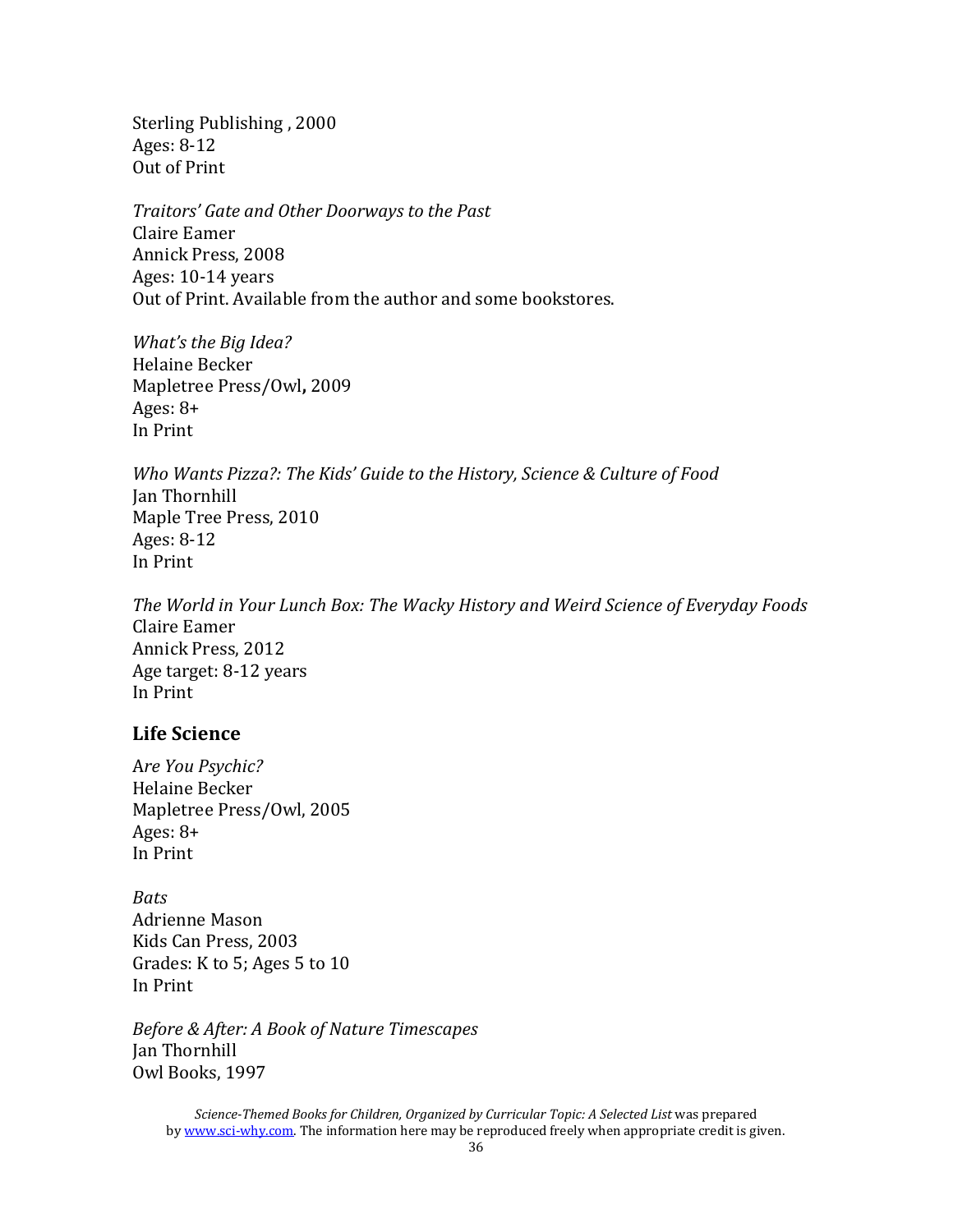Ages: 3-7 Out of Print (Available from author)

*The Big Green Book of the Big Blue Sea* Helaine Becker Kids Can Press, 2012 Ages: 8 and up In Print

*First Science Experiments with Nature, Senses, Weather and Machines* Shar Levine and Leslie Johnstone Sterling Pub. , 2005 Ages: 5-8 Out of Print

*I Found a Dead Bird: The Kids' Guide to the Cycle of Life & Death* Jan Thornhill Maple Tree Press, 2006 Ages: 8-12 Out of Print (Available from author)

*The Insecto-files*  Helaine Becker Mapletree Press/Owl, 2009 Ages:  $8+$ In Print

*Is This Panama?: A Migration Story* Jan Thornhill (illustrated by Soyeon Kim) Owlkids Books, 2013 5-8 yrs. In Print

*Living Things* Adrienne Mason Kids Can Press, 1997 Grades 2-3; Ages 7-10 Out of print; look for this title in your library

*Mealworms: Raise them, watch them, see them change* Adrienne Mason Kids Can Press, 1998 Grades: 2-3; Ages 7-10 In Print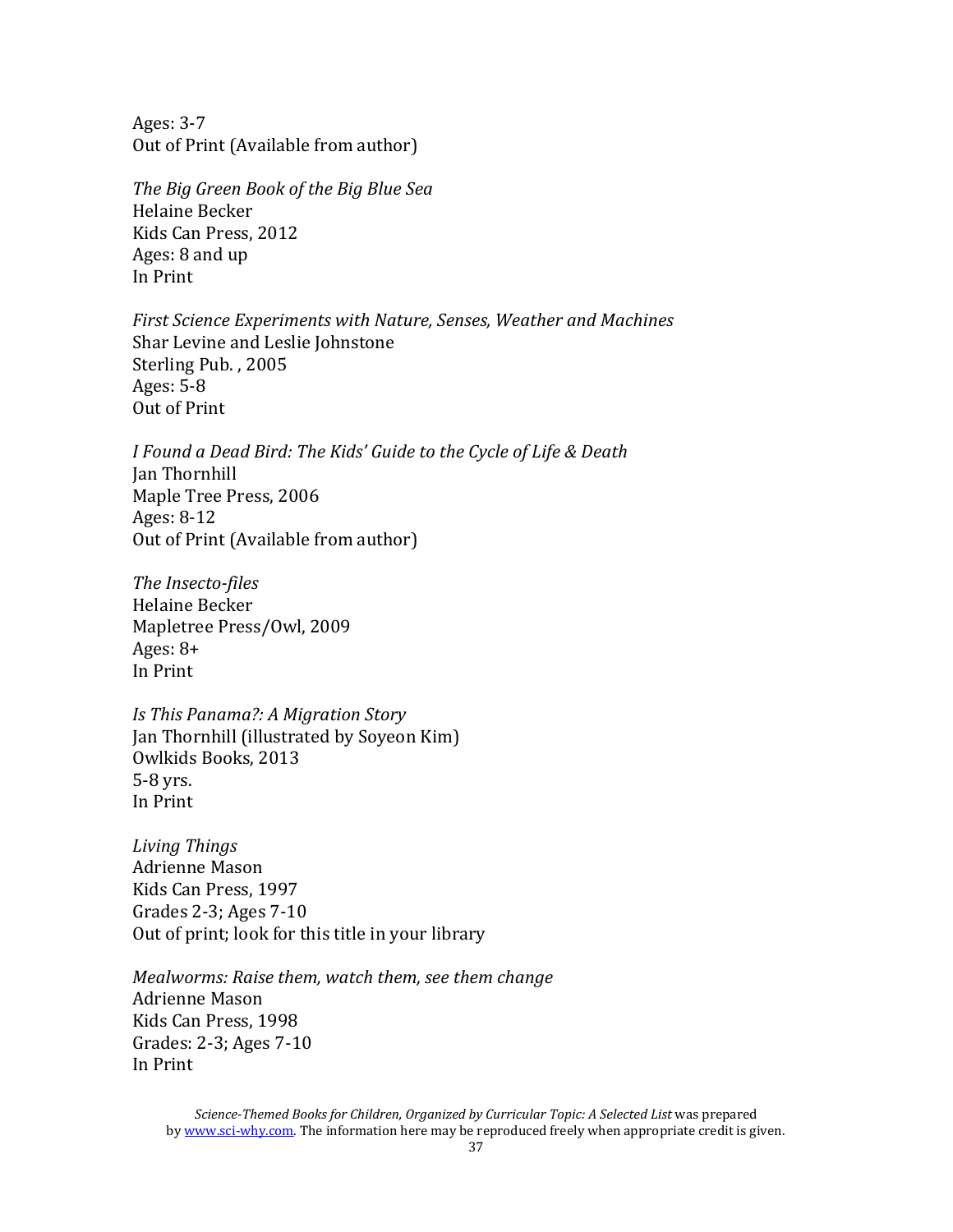*Oceans: Looking at beaches and coral reefs, tides and currents, sea mammals and seaweeds, and other ocean wonders* Adrienne Mason Kids Can Press, 1995 Ages 8 to 12; Grades 3 to 6 In Print

*Otters* Adrienne Mason Kids Can Press, 2003 Grades: K to 5; Ages 5 to 10 In Print

*Owls* Adrienne Mason Kids Can Press, 2004 Grades: K to 5; Ages 5 to 10 In Print

*Planet Ark: Preserving Earth's Biodiversity* Adrienne Mason Kids Can Press, 2013 Ages: 8 to 12; Grades 3 to 6 In Print

*Science on the Loose* Helaine Becker Mapletree Press/Owl, 2008 Ages 8+ In Print

*Skunks* Adrienne Mason Kids Can Press, 2006 Grades: K to 5; Ages 5 to 10 In Print

*Snakes* Adrienne Mason Kids Can Press, 2005 Grades: K to 5; Ages 5 to 10 In Print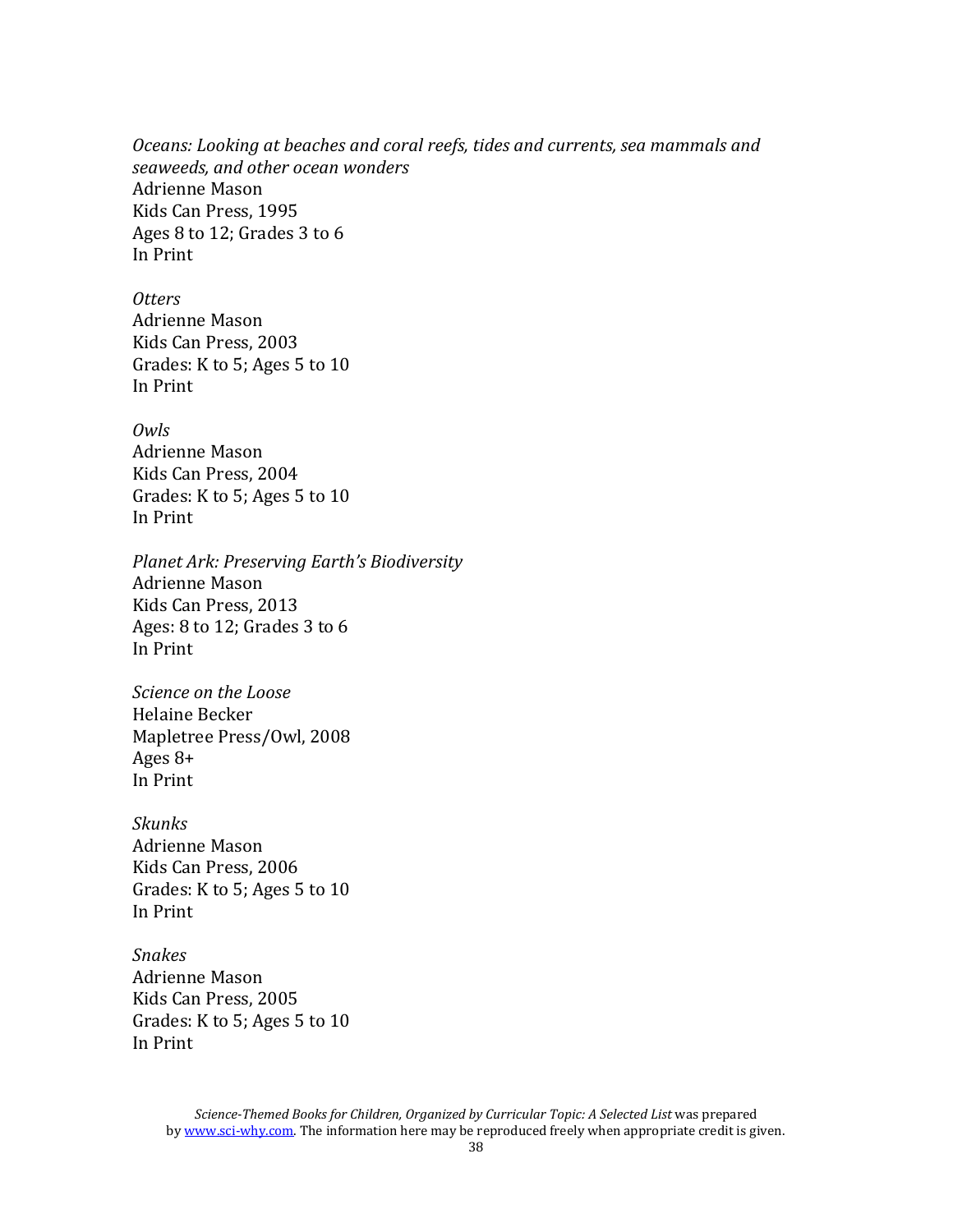*Super Smelly Lab* Shar Levine and Leslie Johnstone Scholastic, NY, 2008 Ages: 8-12 Out of Print

*A Tree in a Forest* Jan Thornhill Greey de Pencier, 1991 Ages: 5-10 Out of Print (Available from author)

*Zoobots* Helaine Becker Kids Can Press, 2014 Ages: 8 and up In Print

### **Marine Biology (see Ocean Science)**

# **Material Science (see Physical Science)**

#### **Mathematics**

A*re You Psychic?* Helaine Becker Mapletree Press/Owl, 2005 Ages:  $8+$ In Print

*Before & After: A Book of Nature Timescapes* Jan Thornhill Owl Books, 1997 Ages: 3-7 Out of Print (Available from author)

*The Great Number Rumble: A Story of Math in Surprising Places* Cora Lee and Gillian O'Reilly Annick Press, 2007 Grade 4 to 7 In Print

*Magic up Your Sleeve* Helaine Becker Mapletree Press/OWL, 2010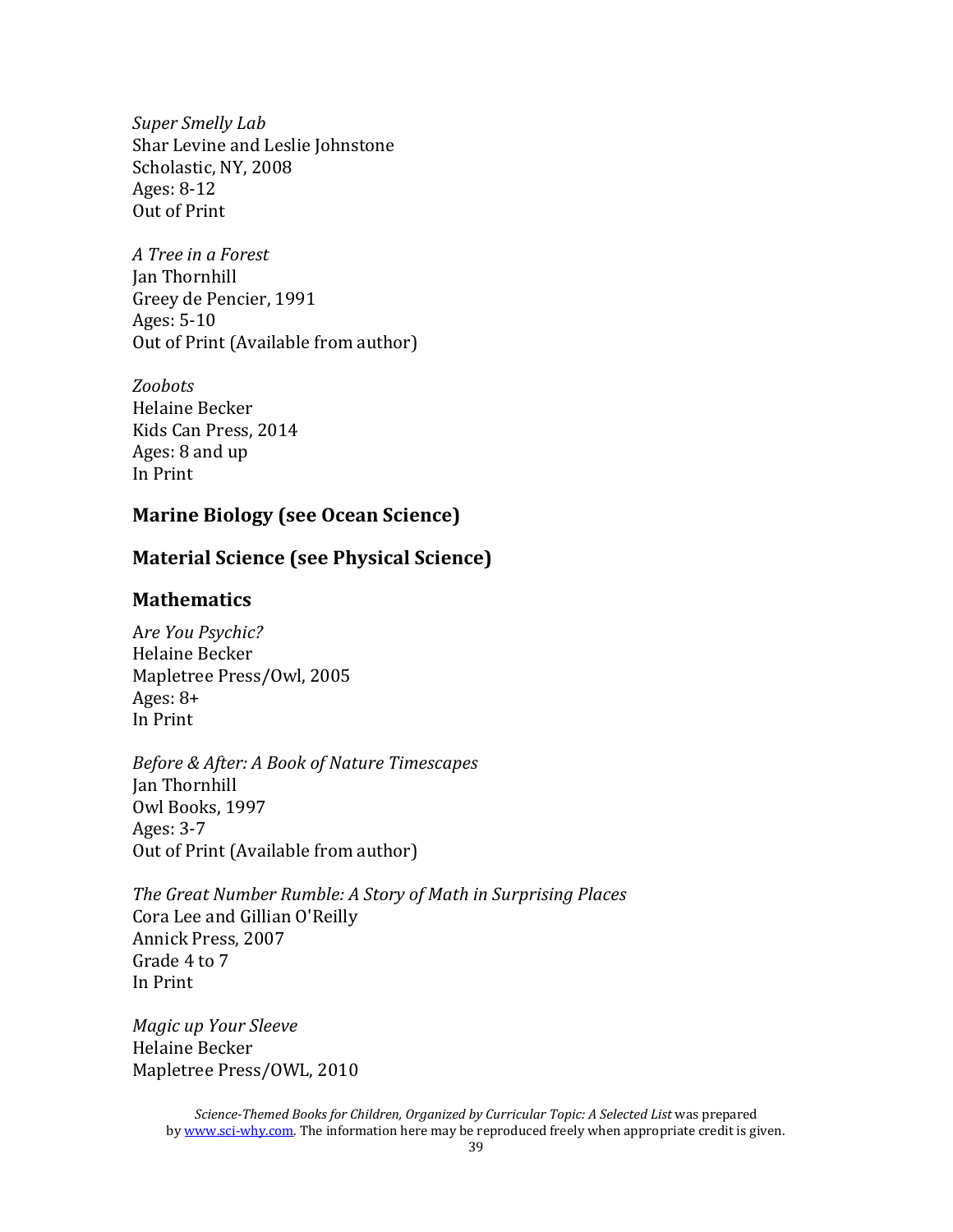Ages: 8+

*The Wildlife 123: A Nature Counting Book* Jan Thornhill Owlkids, 2012 Ages: 3-6 yrs. In Print

*The Wildlife ABC: A Nature Alphabet* Jan Thornhill Owlkids, 2012 Ages: 3-6 In Print

*The Wildlife ABC & 123: A Nature Alphabet & Counting Book*, Jan Thornhill Maple Trees Press, 2004 Ages: 3-6 Out of Print (Hardcover – available from author)

# **Medicine/Medical Science (see Health)**

# **Nutrition**

*Fake Foods: Fried, Fast, and Processed* Paula Johanson Rosen Publishing, 2011 Grades 5-8 In Print

*Hockey Science* Shar Levine and Leslie Johnstone Scholastic Canada, 2012 Ages 8-12 In Print

*I Found a Dead Bird: The Kids' Guide to the Cycle of Life & Death* Jan Thornhill Maple Tree Press, 2006 Ages: 8-12 Out of Print (Available from author)

*Processed Food: What's in Your Food? Recipe for Disaster* Paula Johanson Rosen Publishing, 2008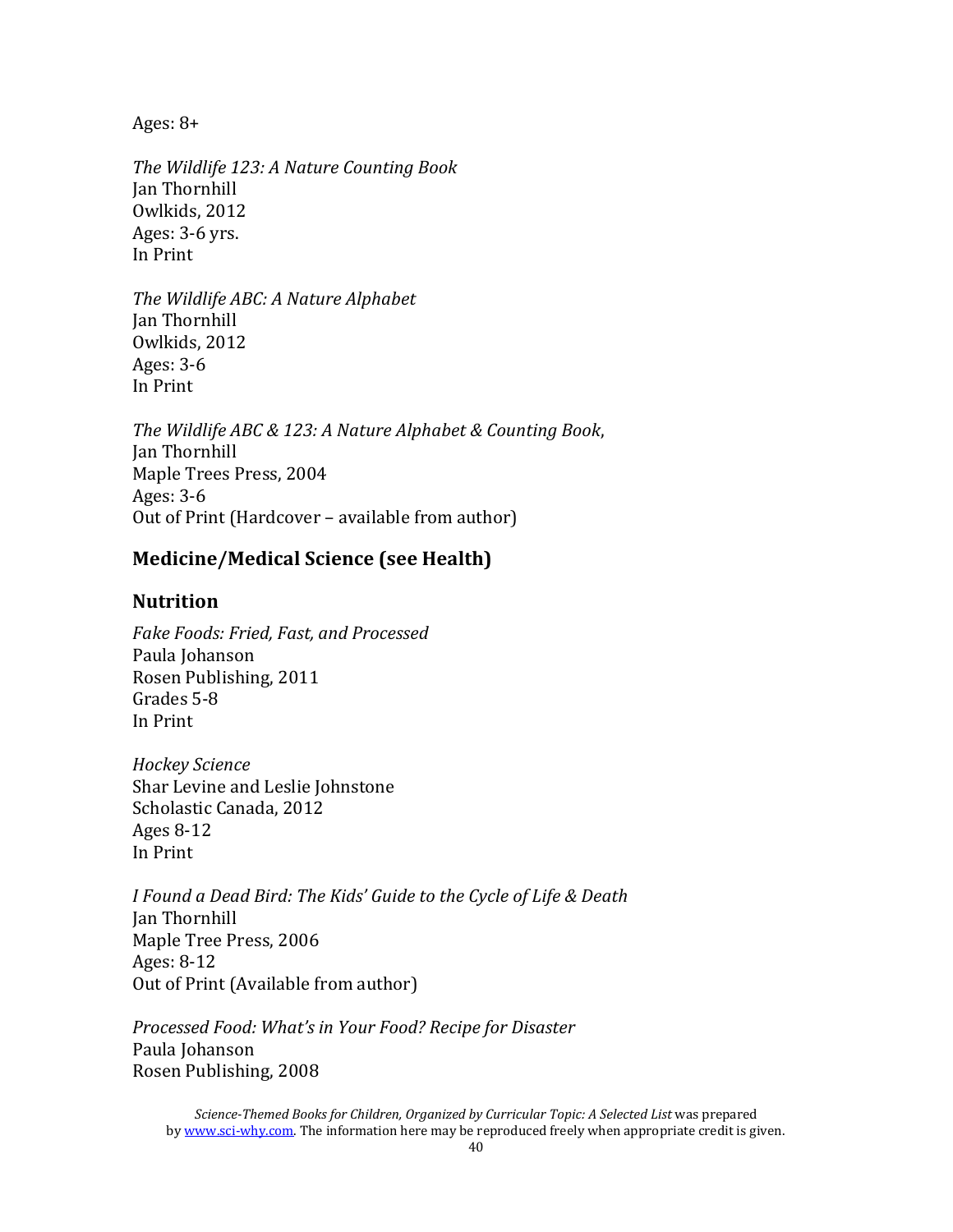Grades 5-8 In Print

*Sports Science* Shar Levine and Leslie Johnstone Sterling Publishing, 2006 Ages: 8-12 In Print

*Vegetarianism/Veganism: Teen Health and Wellness: Real Life, Real Answers* Paula Johanson Rosen Publishing, 2007 Grades 7-12 In Print

#### **Ocean Science**

*The Big Green Book of the Big Blue Sea* Helaine Becker Kids Can Press, 2012 Ages: 8 and up In Print

*Humpback Whale Migration* L. E. Carmichael The Child's World, 2012 Grade(s): grade 2+

*Oceans: Looking at beaches and coral reefs, tides and currents, sea mammals and seaweeds, and other ocean wonders* Adrienne Mason Kids Can Press, 1995 Ages 8 to 12; Grades 3 to 6 In Print

*Otters* Adrienne Mason Kids Can Press, 2003 Grades: K to 5; Ages 5 to 10 In Print

*Spiked Scorpions and Walking Whales: Modern Animals, Ancient Animals and Water* Claire Eamer Annick Press, 2009 Age target: 8-12 years

*Science-Themed Books for Children, Organized by Curricular Topic: A Selected List* was prepared b[y www.sci-why.com.](http://www.sci-why.com/) The information here may be reproduced freely when appropriate credit is given.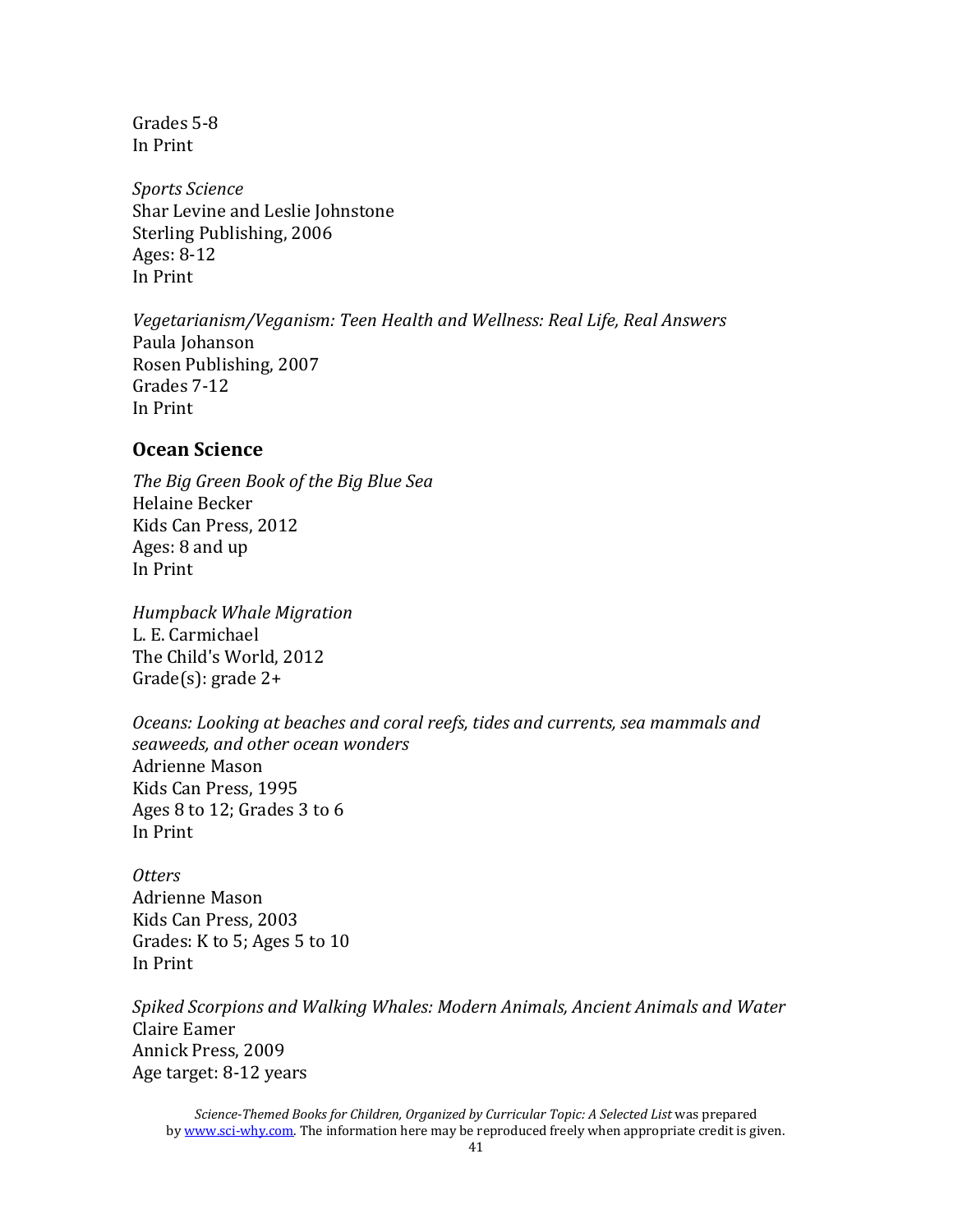In Print

*The World of Marine Mammals* Adrienne Mason Orca Book Publishers, 1990 Ages 7+ Out of print; look for this title in your library

### **Physical Science**

A*re You Psychic?* Helaine Becker Mapletree Press/Owl, 2005 Ages: 8+ In Print

*Bathtub Science* Shar Levine and Leslie Johnstone Harper Collins, 2011 Ages 5-8 In Print

*Before the World Was Ready: Stories of Daring Genius in Science* Claire Eamer Annick Press, 2013 Ages: 9-13 years In Print

*The Big Green Book of the Big Blue Sea* Helaine Becker Kids Can Press, 2012 Ages: 8 and up In Print

*Blast Off, a Rocket Science kit and book* Shar Levine and Leslie Johnstone becker & mayer!, 2000 Ages: 8-12 Out of Print

*Build It: structures, systems and you* Adrienne Mason Kids Can Press: 2006 Ages: 4 to 7; Grades Pre-K to 2 In Print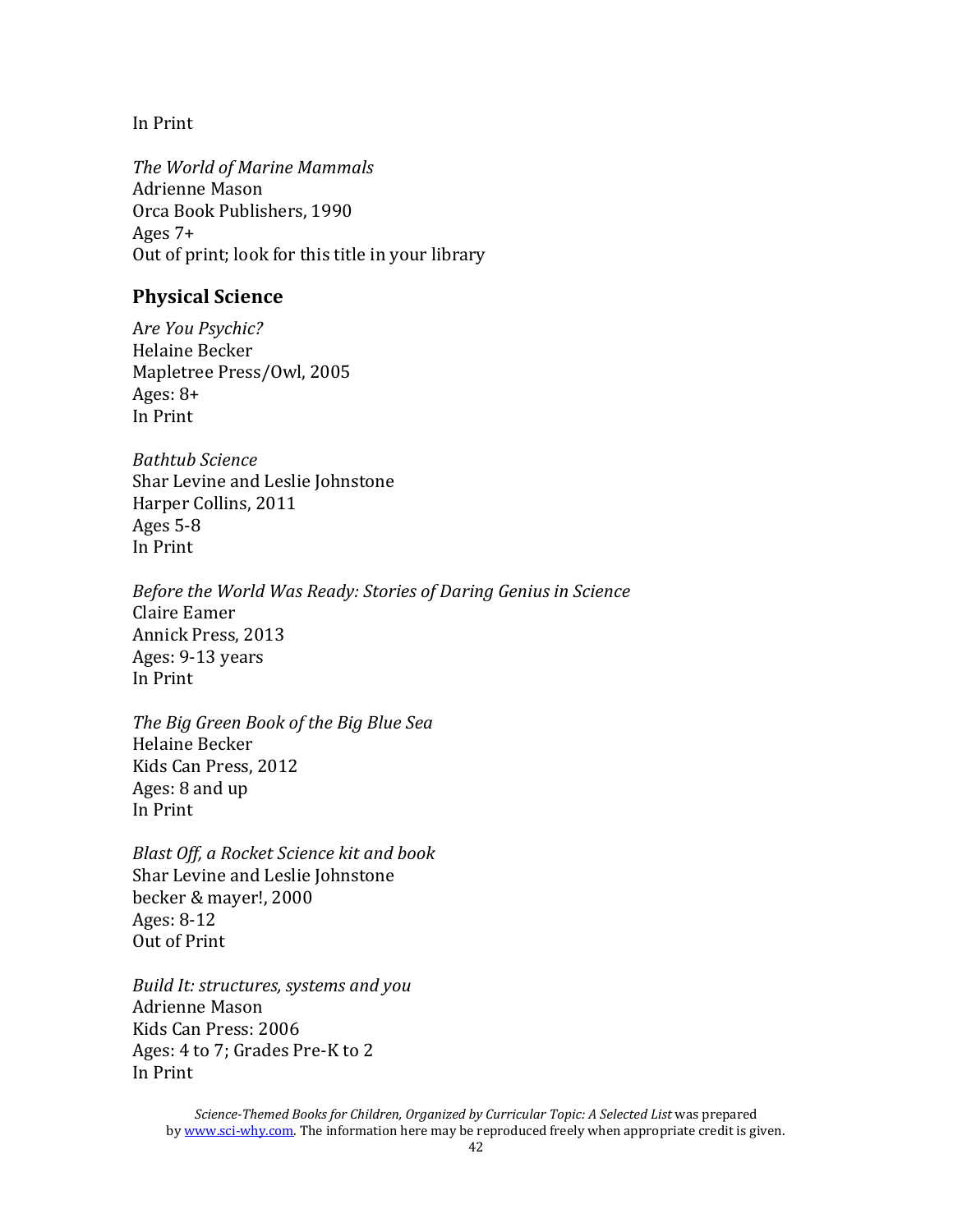*Build Your Own Portable Doorbell* Shar Levine and Leslie Johnstone becker&mayer! 2004 Ages: 8-12 Out of Print

*Build Your Own TV Remote Control* Author Shar Levine and Leslie Johnstone becker & mayer! 2001 Ages: 8 to 12 Out of Print

*Build your own Spyscope* Shar Levine and Leslie Johnstone becker & mayer! 2002 Ages: 8-12

*Change It: solids, liquids, gases and you* Adrienne Mason Kids Can Press, 2006 Grades: Pre-K to 2; Ages 4 to 7 In Print

*Everyday Science* Shar Levine and Leslie Johnstone John Wiley and Sons, 1995 Ages: 8-12 Out of Print

*First Science Experiments with Nature, Senses, Weather and Machines* Shar Levine and Leslie Johnstone Sterling Pub. , 2005 Ages: 5-8 Out of Print

*First Science- Magnet Power* Shar Levine and Leslie Johnstone Sterling Publishing , 2006 Ages: 5-8 Out of Print

*First Science-Mighty Machines* Shar Levine and Leslie Johnstone

*Science-Themed Books for Children, Organized by Curricular Topic: A Selected List* was prepared b[y www.sci-why.com.](http://www.sci-why.com/) The information here may be reproduced freely when appropriate credit is given.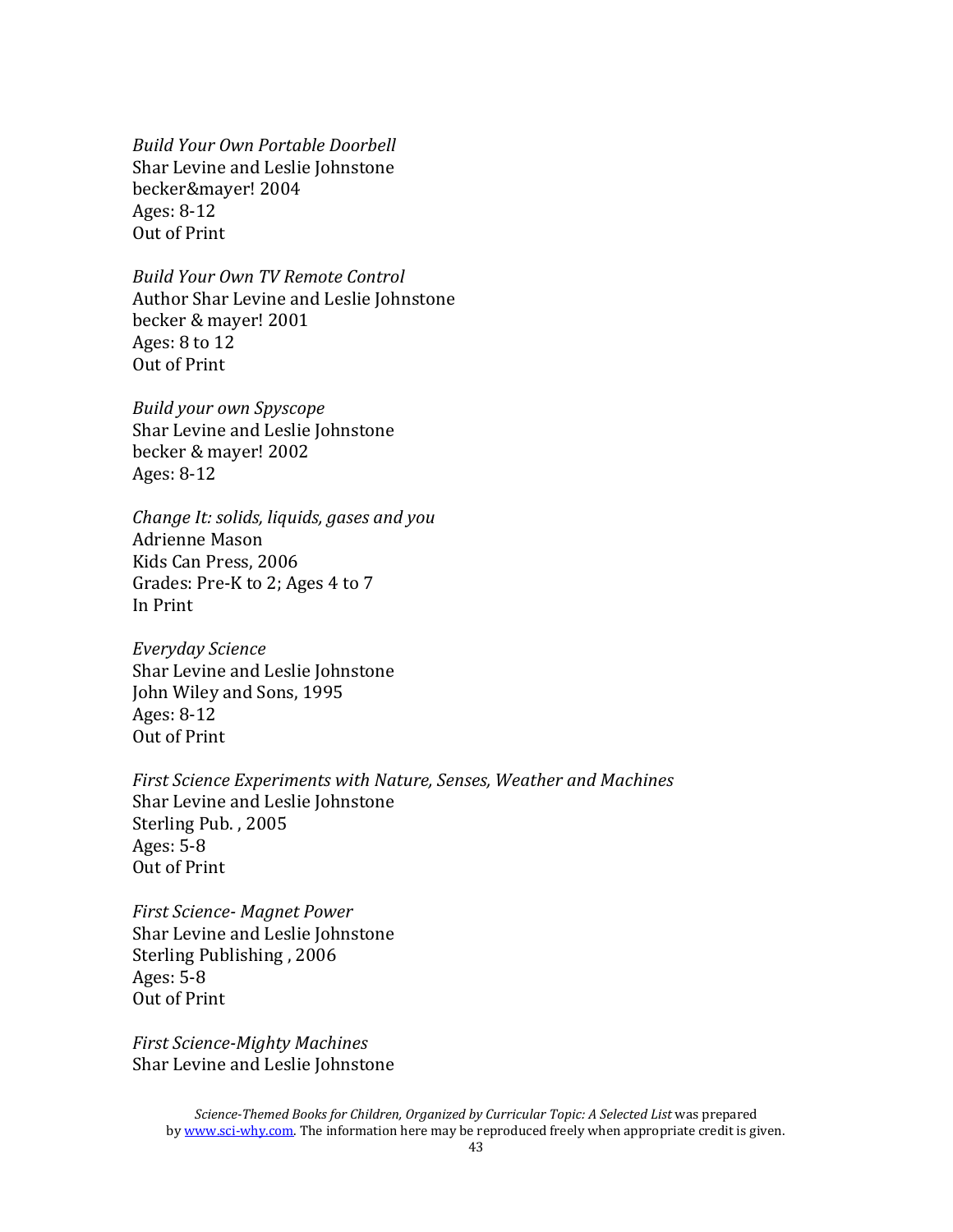Sterling Publishing , 2004 Ages: 5-8 Out of Print

*Fun with your Microscope* Shar Levine and Leslie Johnstone Sterling Publishing , 1998 Ages: 8-12 Out of Print

*The Great Motion Mission: A Surprising Story of Physics in Everyday Life* Cora Lee Annick Press, 2009 Grades: 4 to 7 In Print

*Hockey Science* Shar Levine and Leslie Johnstone Scholastic Canada, 2012 Ages 8-12 In Print

*Incredible Ice Cream Machine* Shar Levine and Leslie Johnstone becker&mayer! 2001 Ages: 7-12 Out of Print

*Is it hard or soft?* Helen Mason Crabtree, 2014 Grades 1-3 In Print

*Is it natural or human-made?* Helen Mason Crabtree, 2014 Grades 1-3 In Print

*Kitchen Science* Shar Levine and Leslie Johnstone Sterling Publishing , 2003 Age target 8-12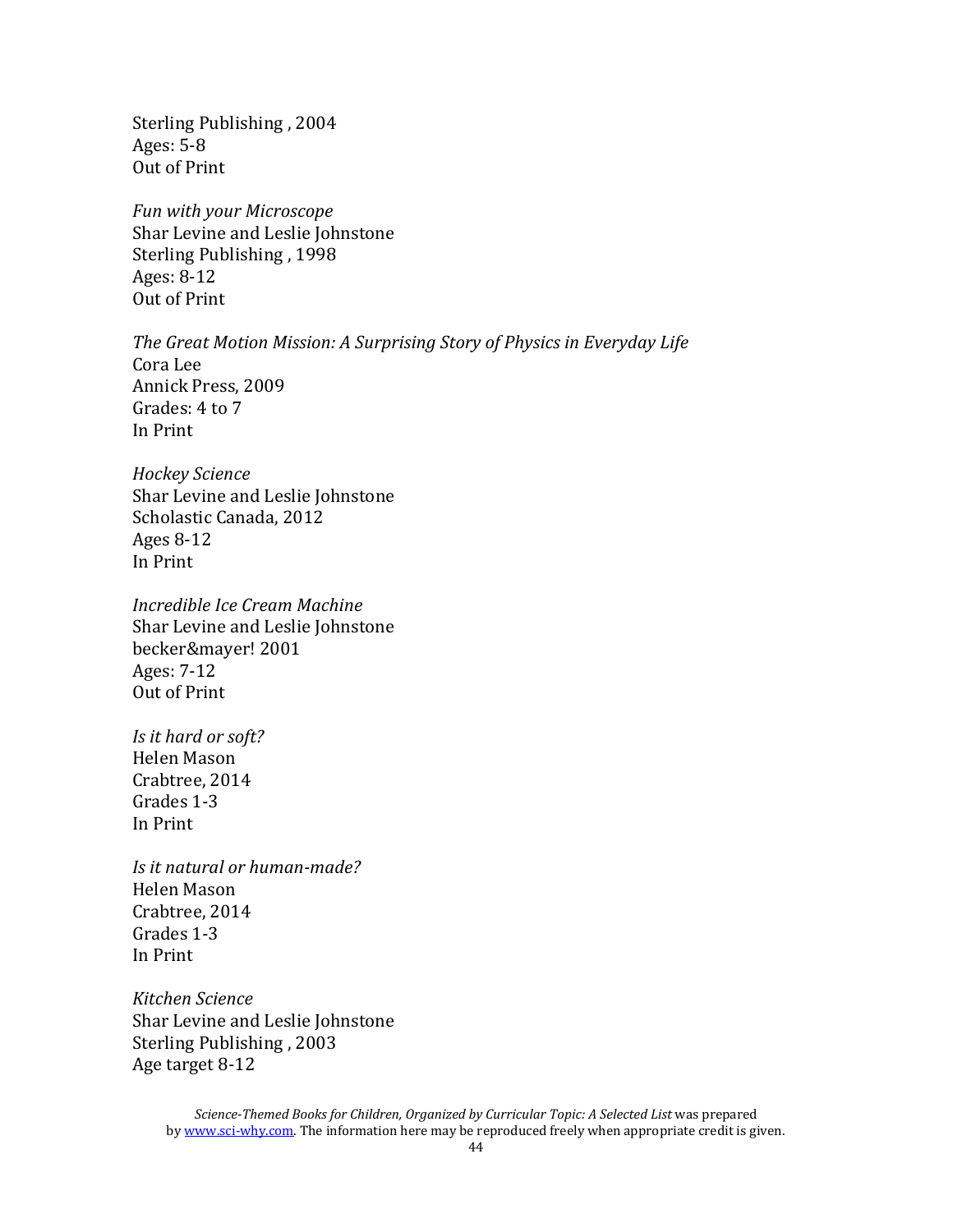#### Out of Print

*Magic up Your Sleeve* Helaine Becker Mapletree Press/OWL, 2010 Ages: 8+ In Print

*The Magnets Book* Shar Levine and Leslie Johnstone Sterling Publishing , 1997 Ages: 8-12 Out of Print

*The Microscope Book*  Shar Levine and Leslie Johnstone Sterling Publishing , 1996 Ages: 8-12

*Motion, Magnets and More* Adrienne Mason Kids Can Press, 2011 Grades: Pre-K to 2; Ages 4 to 7 In Print

*Move It: motion, forces and you* Adrienne Mason Kids Can Press, 2005 Grades: Pre-K to 2; Ages 4 to 7 In Print

*The Optics Book* Shar Levine and Leslie Johnstone Sterling Publishing, 1998 Ages: 8-12 Out of Print

*Scary Science* Shar Levine and Leslie Johnstone Scholastic Canada, 2010 Ages 8-12 In Print

*Science on the Loose*

*Science-Themed Books for Children, Organized by Curricular Topic: A Selected List* was prepared b[y www.sci-why.com.](http://www.sci-why.com/) The information here may be reproduced freely when appropriate credit is given.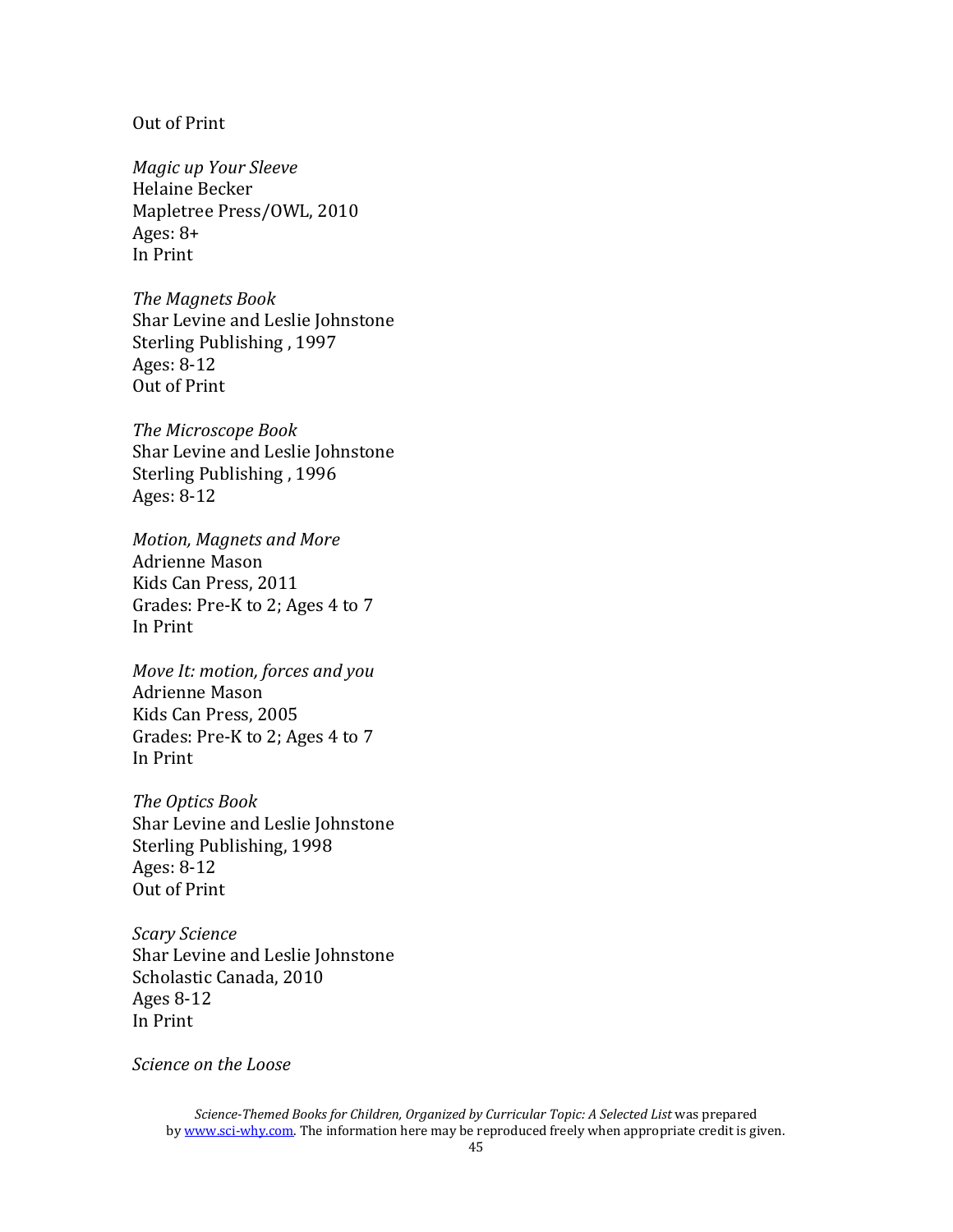Helaine Becker Mapletree Press/Owl, 2008 Ages 8+ In Print

*The Science of Sound and Music* Shar Levine and Leslie Johnstone Sterling Publishing, 2000 Ages: 8-12 Out of Print

*Shocking Science* Author Shar Levine and Leslie Johnstone Sterling Publishing , 2000 Ages: 8-12 Out of Print

*Silly Science* Shar Levine and Leslie Johnstone John Wiley and Sons, 1995 Ages: 8-12 Out of Print

*Skateboarding Science* Helaine Becker Crabtree Press, 2009 Ages: 8+ In Print

*Sports Science* Shar Levine and Leslie Johnstone Sterling Publishing , 2006 Ages: 8-12 In Print

*Stop Thief! Build Your Own Backpack Alarm* Shar Levine and Leslie Johnstone Scholastic Press, 2006 Ages: 8-12 Out of Print

*Touch it: materials, matter and you* Adrienne Mason Kids Can Press, 2005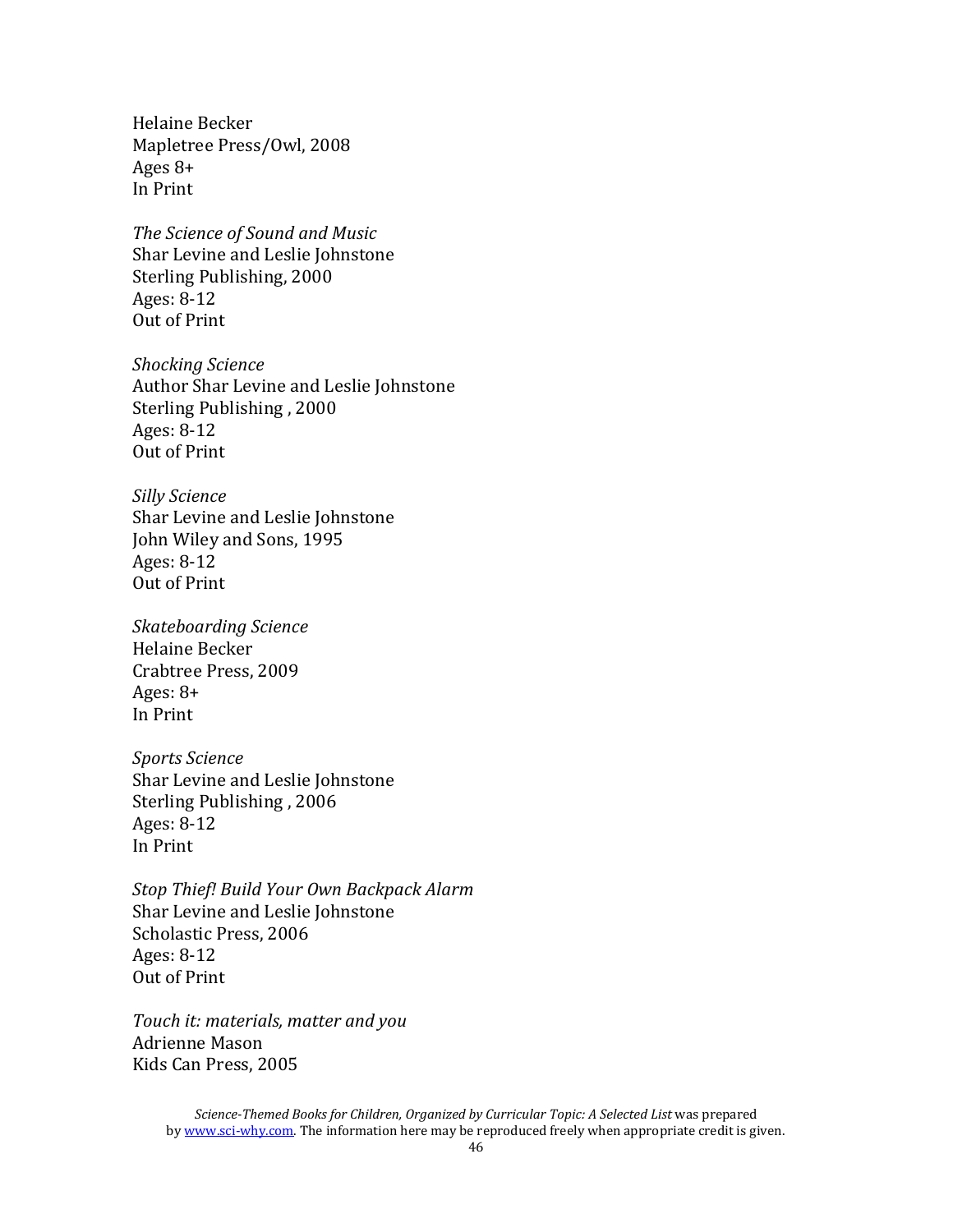Grades: Pre-K to 2; Ages 4 to 7 In Print

*The Ultimate Bubble Book* Shar Levine and Leslie Johnstone Sterling Publishing , 2003 Ages: 8 and up Out of Print

*What Is Energy?* Paula Johanson Rosen Publishing/Britannica Educational Publishing, 2014 Intermediate grades In Print

*You Build It Remote Control* Shar Levine and Leslie Johnstone becker&mayer!, 2204 Ages: 8-12 Out of Print

#### **Plants**

*In a Class of Their Own: Plants* Shar Levine and Leslie Johnstone Crabtree Publishing, 2010 Ages 8-12 In Print

*A Tree in a Forest* Jan Thornhill Greey de Pencier, 1991 Ages: 5-10 Out of Print (Available from author)

#### **Resource Extraction**

*Making Good Choices About Nonrenewable Resources: Green Matters* Paula Johanson Rosen Publishing, 2010 Grades 7-12 In Print

#### **Robotics**

*Robots: From Everyday to Out of This World*

*Science-Themed Books for Children, Organized by Curricular Topic: A Selected List* was prepared b[y www.sci-why.com.](http://www.sci-why.com/) The information here may be reproduced freely when appropriate credit is given.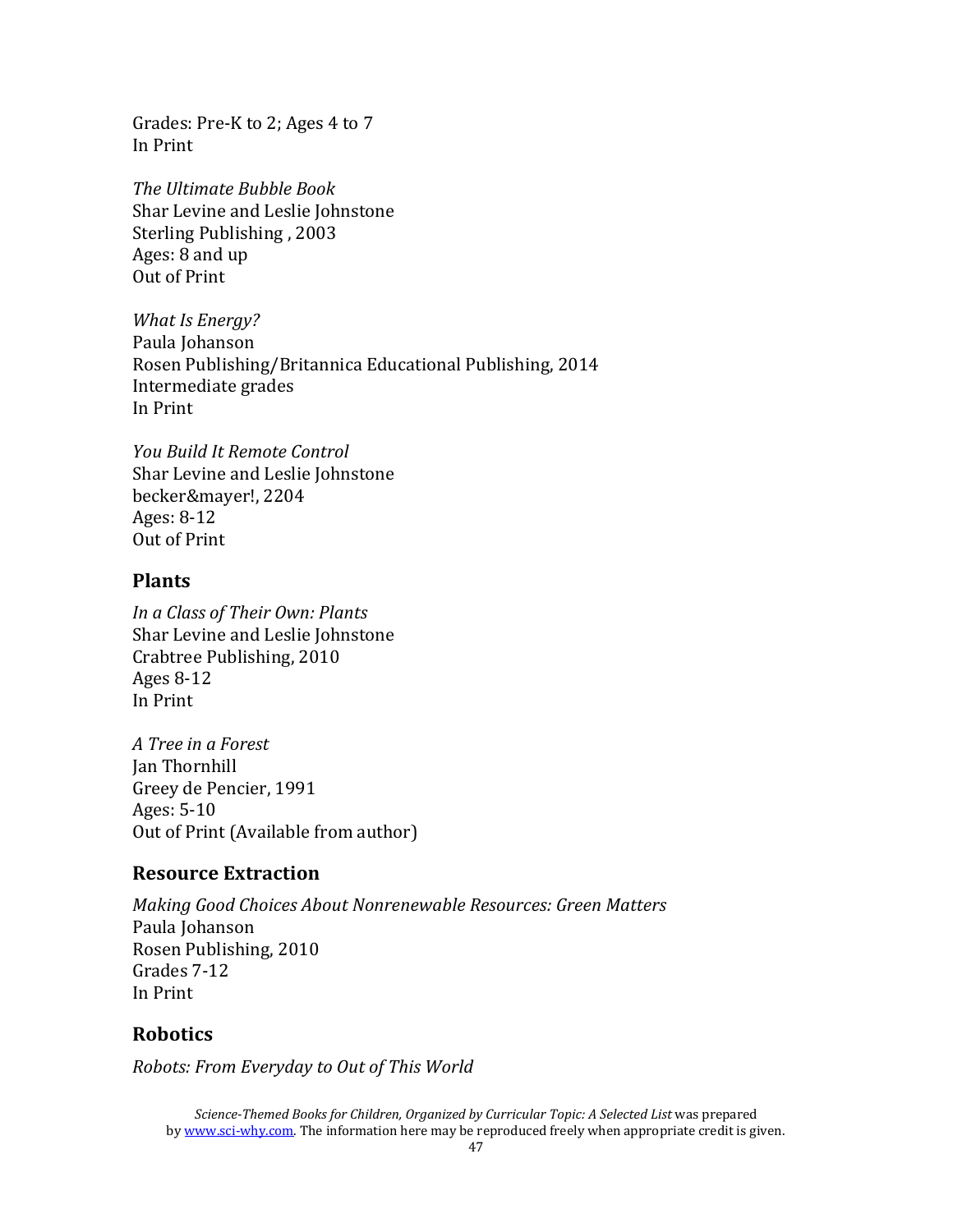Adrienne Mason Kids Can Press, 2008 Ages: 8 and up In Print

*Zoobots* Helaine Becker Kids Can Press, 2014 Ages: 8 and up In Print

#### **Seasons**

*Before & After: A Book of Nature Timescapes* Jan Thornhill Owl Books, 1997 Ages: 3-7 Out of Print (Available from author)

*A Tree in a Forest* Jan Thornhill Greey de Pencier, 1991 Ages: 5-10 Out of Print (Available from author)

*Winter's Coming: A Story of Seasonal Change* Jan Thornhill (illustrated by Josée Bisaillon) Owlkids Books, 2013 Ages:5-8 In Print

# **Science (Experiments)**

*Bathtub Science* Shar Levine and Leslie Johnstone Harper Collins, 2011 Ages 5-8 In Print

*The Big Green Book of the Big Blue Sea* Helaine Becker Kids Can Press, 2012 Ages: 8 and up In Print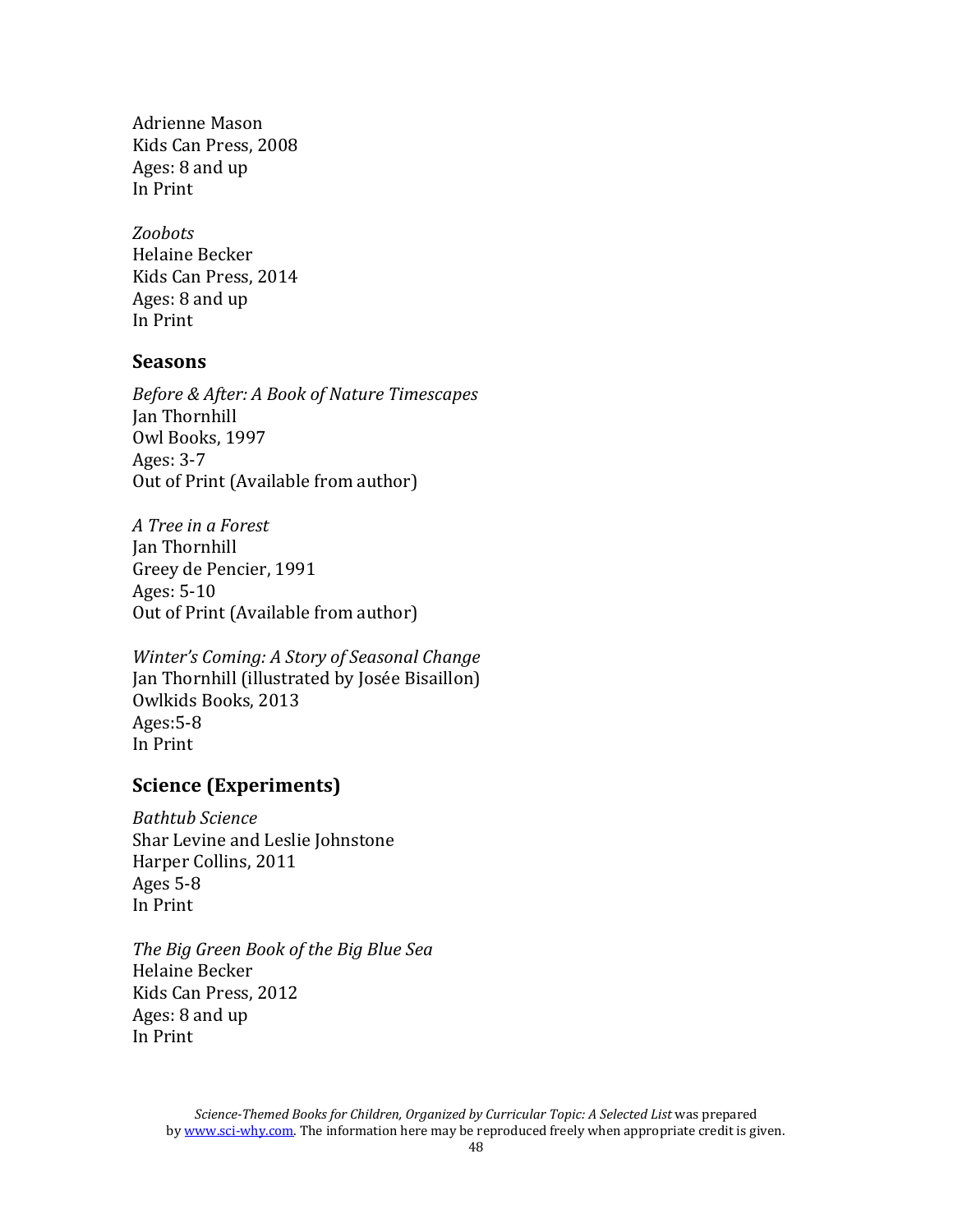*Blast Off, a Rocket Science kit and book* Shar Levine and Leslie Johnstone becker & mayer!, 2000 Ages: 8-12 Out of Print

*Build It: structures, systems and you* Adrienne Mason Kids Can Press: 2006 Ages: 4 to 7; Grades Pre-K to 2 In Print

*Build Your Own Portable Doorbell* Shar Levine and Leslie Johnstone becker&mayer! 2004 Ages: 8-12 Out of Print

*Build your own Spyscope* Shar Levine and Leslie Johnstone becker & mayer! 2002 Ages: 8-12

*Change It: solids, liquids, gases and you* Adrienne Mason Kids Can Press, 2006 Grades: Pre-K to 2; Ages 4 to 7 In Print

*Dirty Science* Shar Levine and Leslie Johnstone Scholastic Canada, 2012 Ages 8-12 In Print

*Einstein's Science Parties* Shar Levine and Alison Grafton John Wiley and Sons, NY, 1993 Ages: 10 and up Out of Print - print on demand

*Everyday Science* Shar Levine and Leslie Johnstone John Wiley and Sons, 1995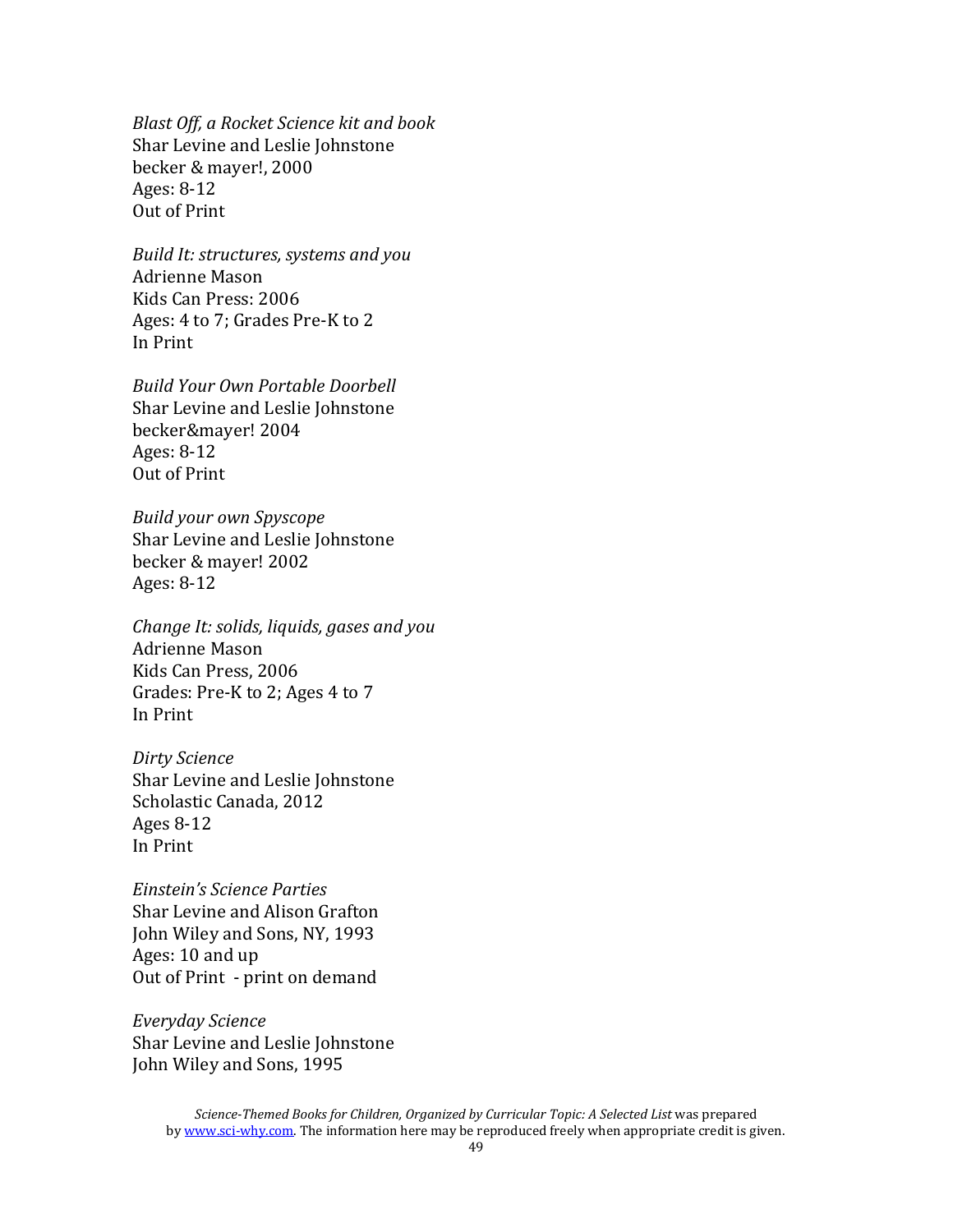Ages: 8-12 Out of Print

*First Science - The Amazing Human Body* Shar Levine and Leslie Johnstone Sterling Publishing , 2006 Ages: 5-8 Out of Print

*First Science Experiments with Nature, Senses, Weather and Machines* Shar Levine and Leslie Johnstone Sterling Pub. , 2005 Ages: 5-8 Out of Print

*First Science- Magnet Power* Shar Levine and Leslie Johnstone Sterling Publishing , 2006 Ages: 5-8 Out of Print

*First Science-Mighty Machines* Shar Levine and Leslie Johnstone Sterling Publishing , 2004 Ages: 5-8 Out of Print

*First Science-Nifty Nature* Shar Levine and Leslie Johnstone Sterling Publishing , 2004 Ages: 5-8 Out of Print

*First Science-Wonderful Weather* Shar Levine and Leslie Johnstone Sterling Publishing , 2003 Ages: 5-8 Out of Print

*Fuzzy Forensics: DNA Fingerprinting Gets Wild* L. E. Carmichael Ashby-BP Publishing, 2014 Grades 7+ In Print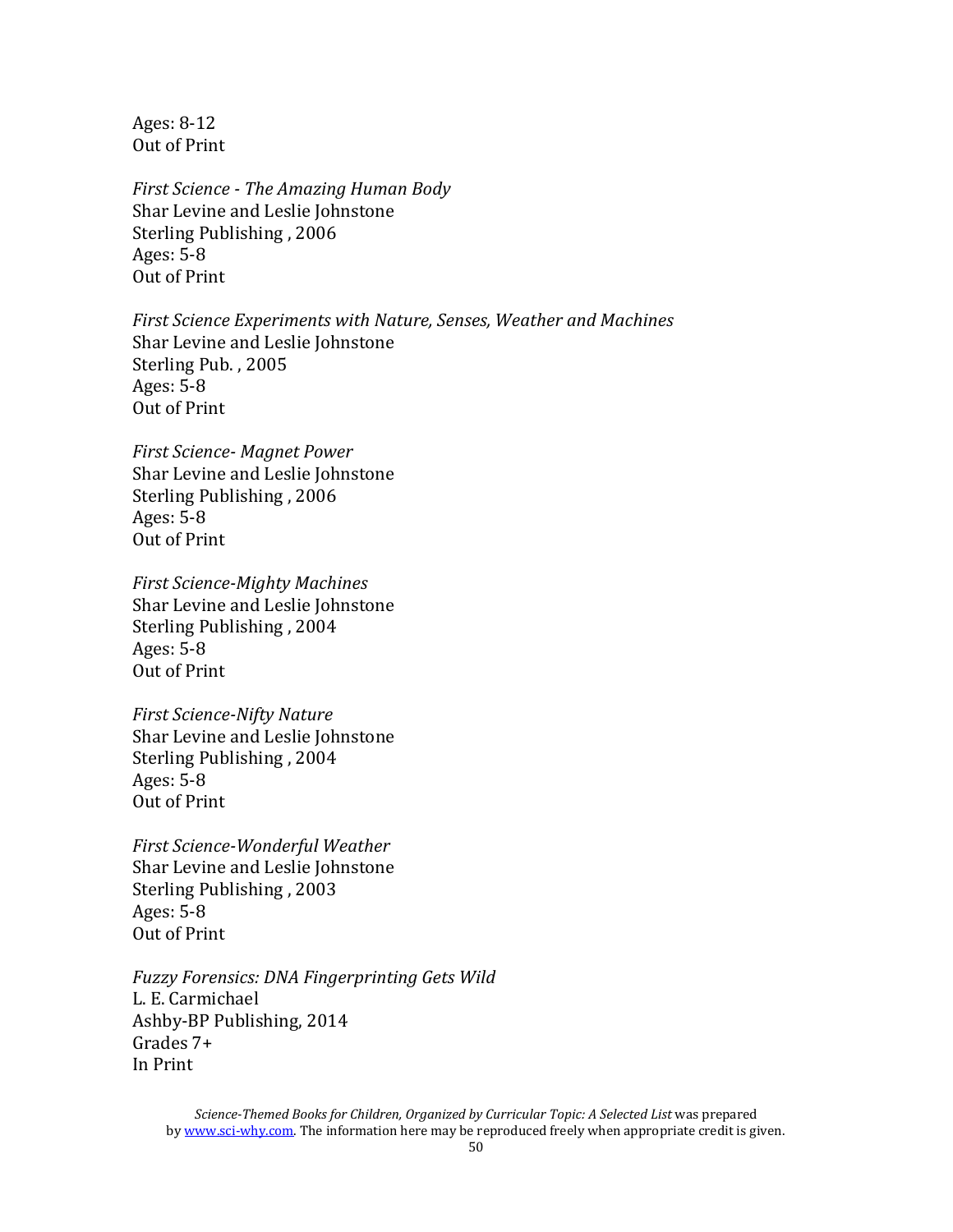*Gross Lab* Shar Levine and Leslie Johnstone Wild Planet Toys, , 1999 Age target 8-12 Out of Print

*Hockey Science* Shar Levine and Leslie Johnstone Scholastic Canada, 2012 Ages 8-12 In Print

*The Incredible Secret Formula Book* Shar Levine and Leslie Johnstone becker & mayer!, 2001 Ages: 8-12 Out of Print

*The Insecto-files*  Helaine Becker Mapletree Press/Owl, 2009 Ages: 8+ In Print

*Kitchen Science* Shar Levine and Leslie Johnstone Sterling Publishing , 2003 Age target 8-12 Out of Print

*Living Things* Adrienne Mason Kids Can Press, 1997 Grades 2-3; Ages 7-10 Out of print; look for this title in your library

*Magic up Your Sleeve* Helaine Becker Mapletree Press/OWL, 2010 Ages:  $8+$ In Print

*The Magnets Book*

*Science-Themed Books for Children, Organized by Curricular Topic: A Selected List* was prepared b[y www.sci-why.com.](http://www.sci-why.com/) The information here may be reproduced freely when appropriate credit is given.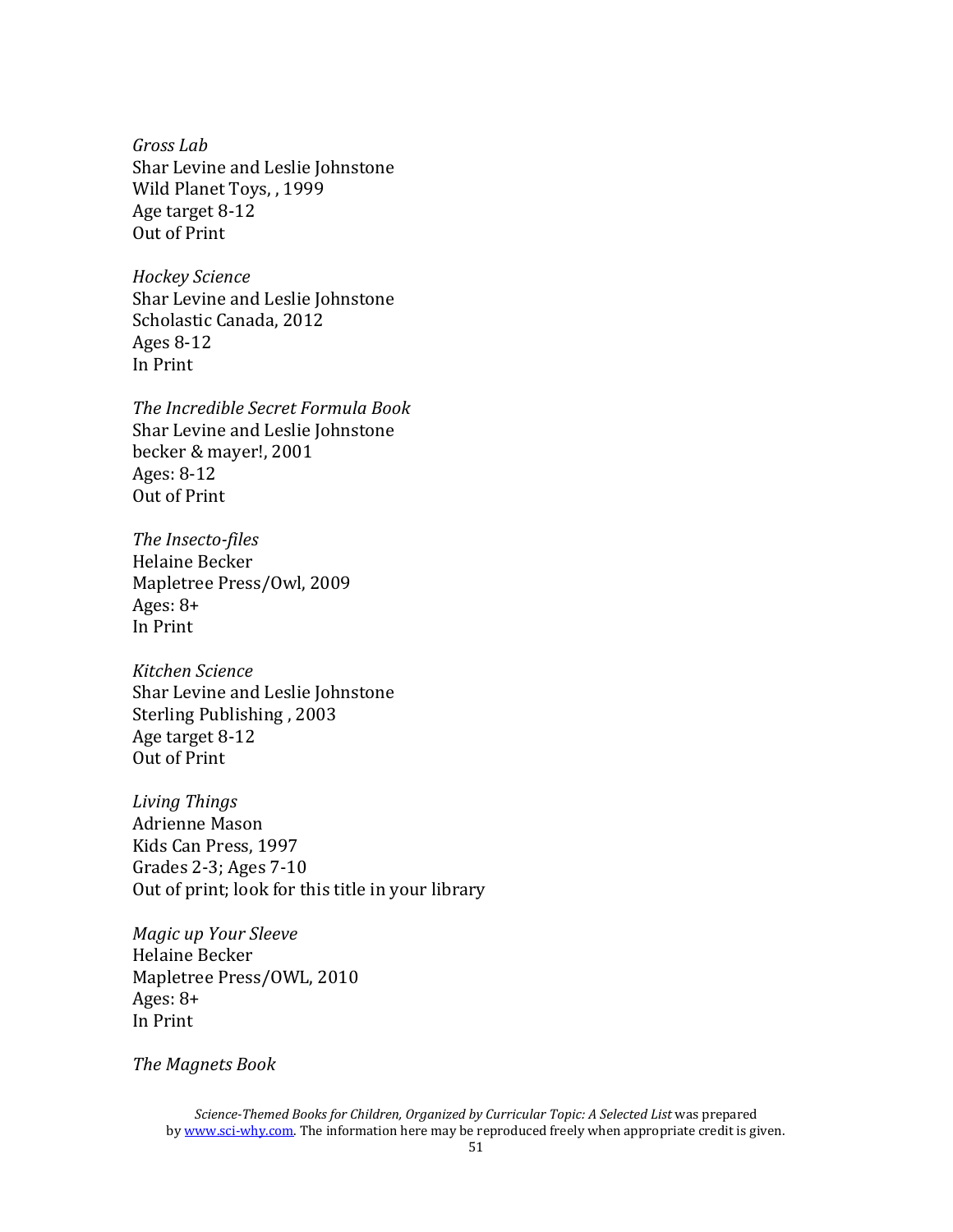Shar Levine and Leslie Johnstone Sterling Publishing , 1997 Ages: 8-12 Out of Print

*Mealworms: Raise them, watch them, see them change* Adrienne Mason Kids Can Press, 1998 Grades: 2-3; Ages 7-10 In Print

*The Mega Dome Chemistry Book* Shar Levine and Leslie Johnstone Wild Planet Toys, , 1999 Ages: 8 -12 Out of Print

*The Microscope Book*  Shar Levine and Leslie Johnstone Sterling Publishing , 1996 Ages: 8-12

*Motion, Magnets and More* Adrienne Mason Kids Can Press, 2011 Grades: Pre-K to 2; Ages 4 to 7 In Print

*Move It: motion, forces and you* Adrienne Mason Kids Can Press, 2005 Grades: Pre-K to 2; Ages 4 to 7 In Print

*Projects for a Healthy Planet* Shar Levine and Alison Grafton John Wiley and Sons, NY, 1991 Ages: 10 and up Out of Print – print on demand

*Quick-but-great Science Fair Projects* Shar Levine and Leslie Johnstone Sterling Publishing , 2000 Ages: 8-12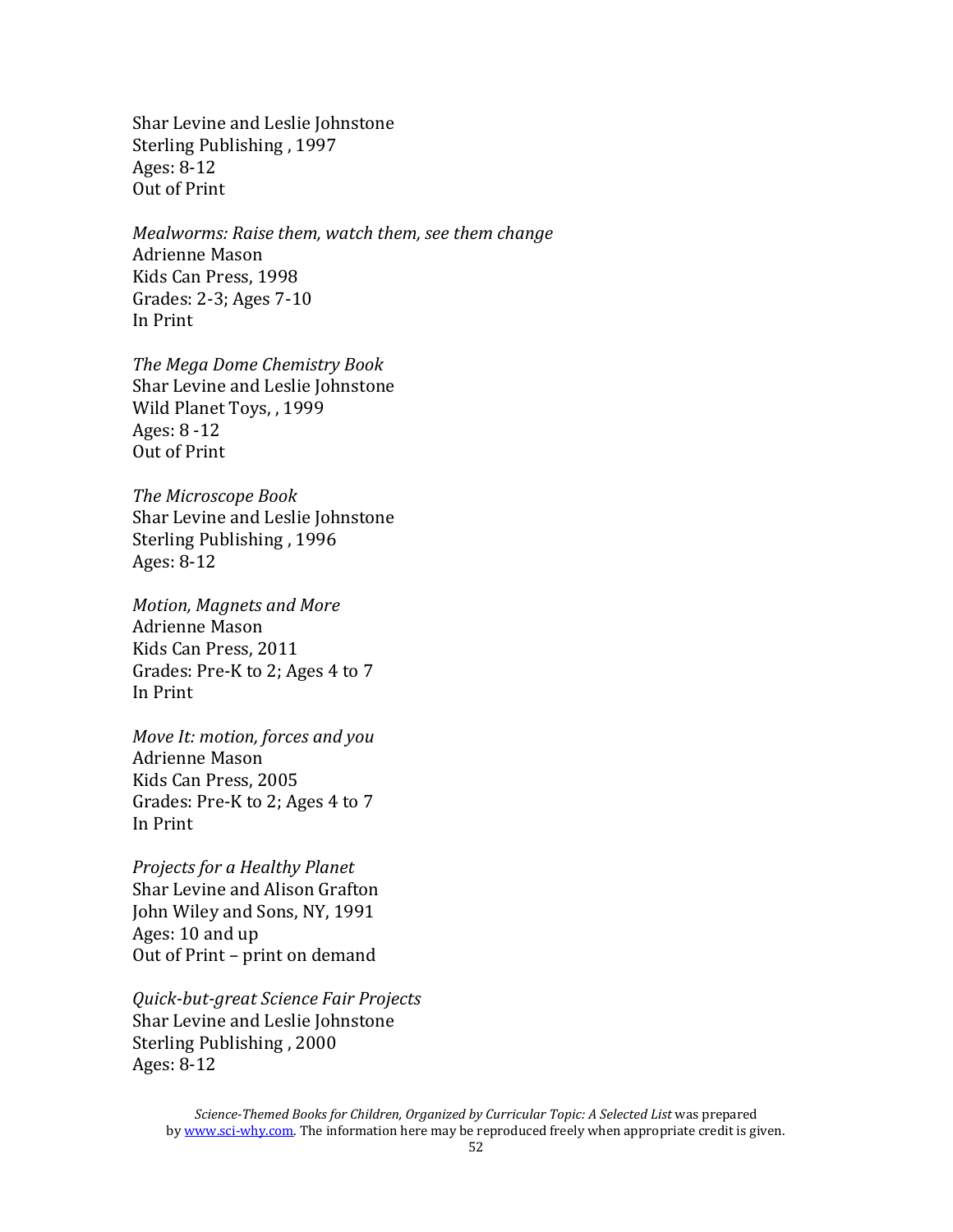*Scary Science* Shar Levine and Leslie Johnstone Scholastic Canada, 2010 Ages 8-12 In Print

*Science Around the World* Shar Levine and Leslie Johnstone John Wiley and Sons, 1996 Ages: 8-12 Out of Print

*Science on the Loose* Helaine Becker Mapletree Press/Owl, 2008 Ages 8+ In Print

*The Scientific Method in the Real World* L. E. Carmichael ABDO Publishing, 2013 Grade(s): grade 4+

*Secret Formula Lab: Smart Lab* Shar Levine and Leslie Johnstone becker & mayer! 2006 Ages: 8-12 Out of Print

*Silly Science* Shar Levine and Leslie Johnstone John Wiley and Sons, 1995 Ages: 8-12 Out of Print

*Snowy Science* Shar Levine and Leslie Johnstone Scholastic Canada, 2011 Ages 8-12 In Print

*Smart Lab- Indoor Outdoor Microscope* Shar Levine

*Science-Themed Books for Children, Organized by Curricular Topic: A Selected List* was prepared b[y www.sci-why.com.](http://www.sci-why.com/) The information here may be reproduced freely when appropriate credit is given.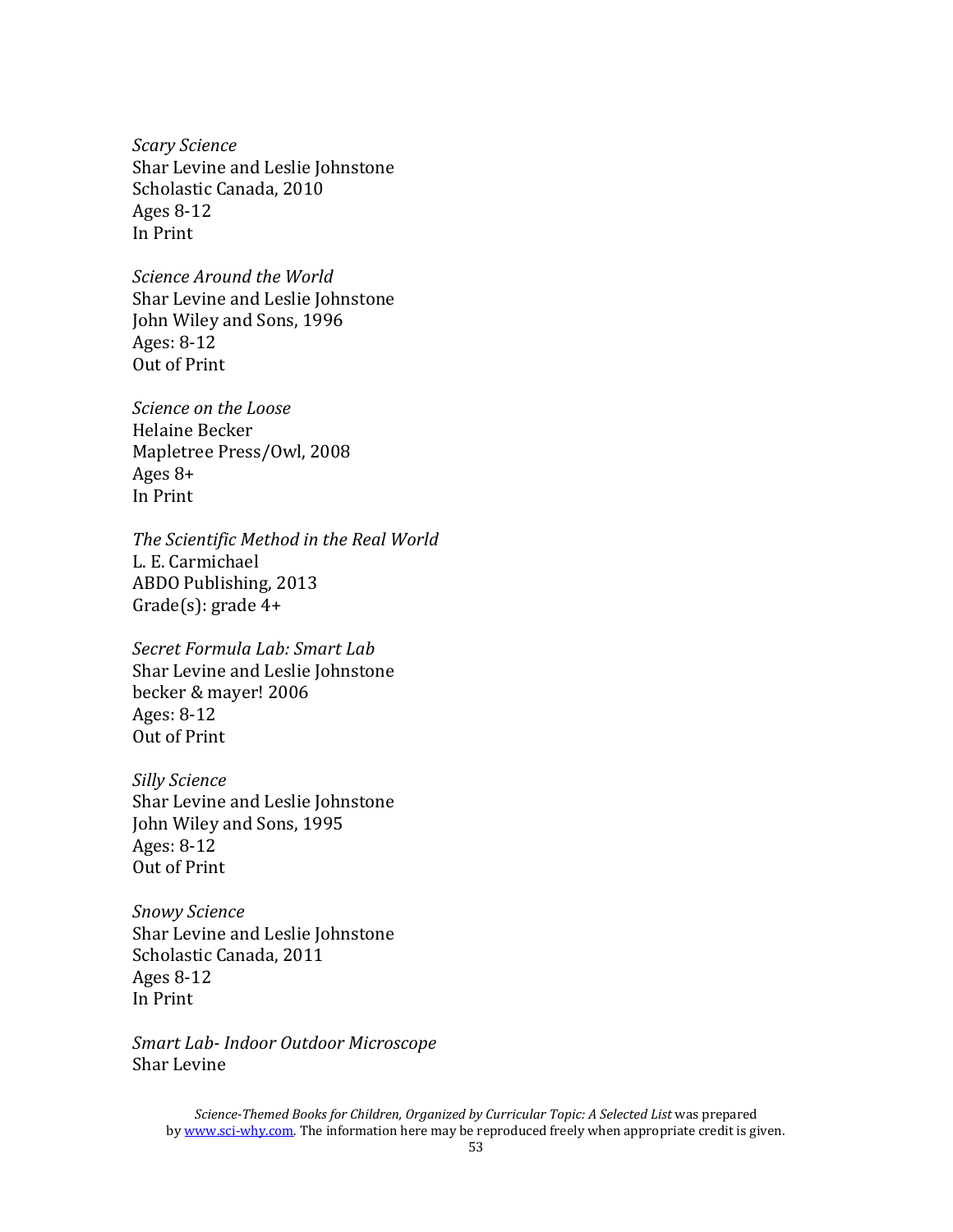becker&mayer! 2007 Ages: 8-12 Out of Print

*Smart Lab- Indoor-Outdoor Science Lab* Shar Levine becker&mayer! 2009 Ages 8-12 Out of Print

*Stop Thief! Build Your Own Backpack Alarm* Shar Levine and Leslie Johnstone Scholastic Press, 2006 Ages: 8-12 Out of Print

*Super Power Microscope* Shar Levine Scholastic, NY, 2007 Ages: 8-12 Out of Print

*Super Secret Formula Lab* Shar Levine and Leslie Johnstone Scholastic Press, 2006 Ages: 8-12 Out of Print

*Solar Oven* Shar Levine and Leslie Johnstone becker & mayer!, 2000 Ages: 6-9 Out of Print

*Super Smelly Lab* Shar Levine and Leslie Johnstone Scholastic, NY, 2008 Ages: 8-12 Out of Print

*Science on the Loose* Helaine Becker Mapletree Press/Owl, 2008 Ages 8+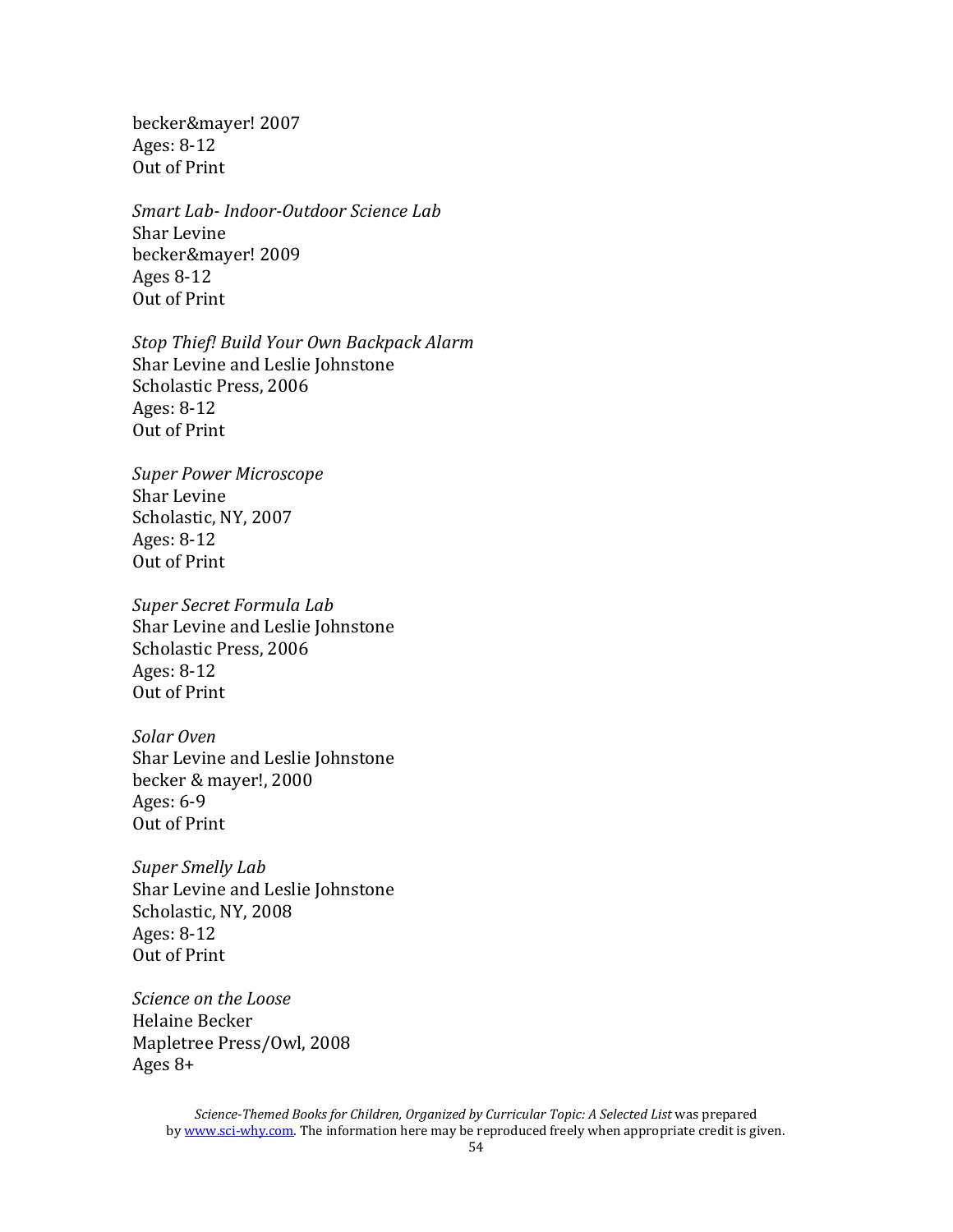#### In Print

*Touch it: materials, matter and you* Adrienne Mason Kids Can Press, 2005 Grades: Pre-K to 2; Ages 4 to 7 In Print

*USA Today: Weather Wonders* Shar Levine and Leslie Johnstone Sterling Publishers Ltd., 2009 Ages 8-12 In Print

*The Ultimate Bubble Book* Shar Levine and Leslie Johnstone Sterling Publishing , 2003 Ages: 8 and up Out of Print

*Ultimate Guide to Your Microscope* Shar Levine and Leslie Johnstone Sterling Publishing 2008 Ages: 8 and up In Print

*Volcano book and kit* Shar Levine and Leslie Johnstone Mud Puddle, 2007 Ages: 7 -12 Out of Print

*The World of Marine Mammals* Adrienne Mason Orca Book Publishers, 1990 Ages 7+ Out of print; look for this title in your library

*You Build It Remote Control* Shar Levine and Leslie Johnstone becker&mayer!, 2204 Ages: 8-12 Out of Print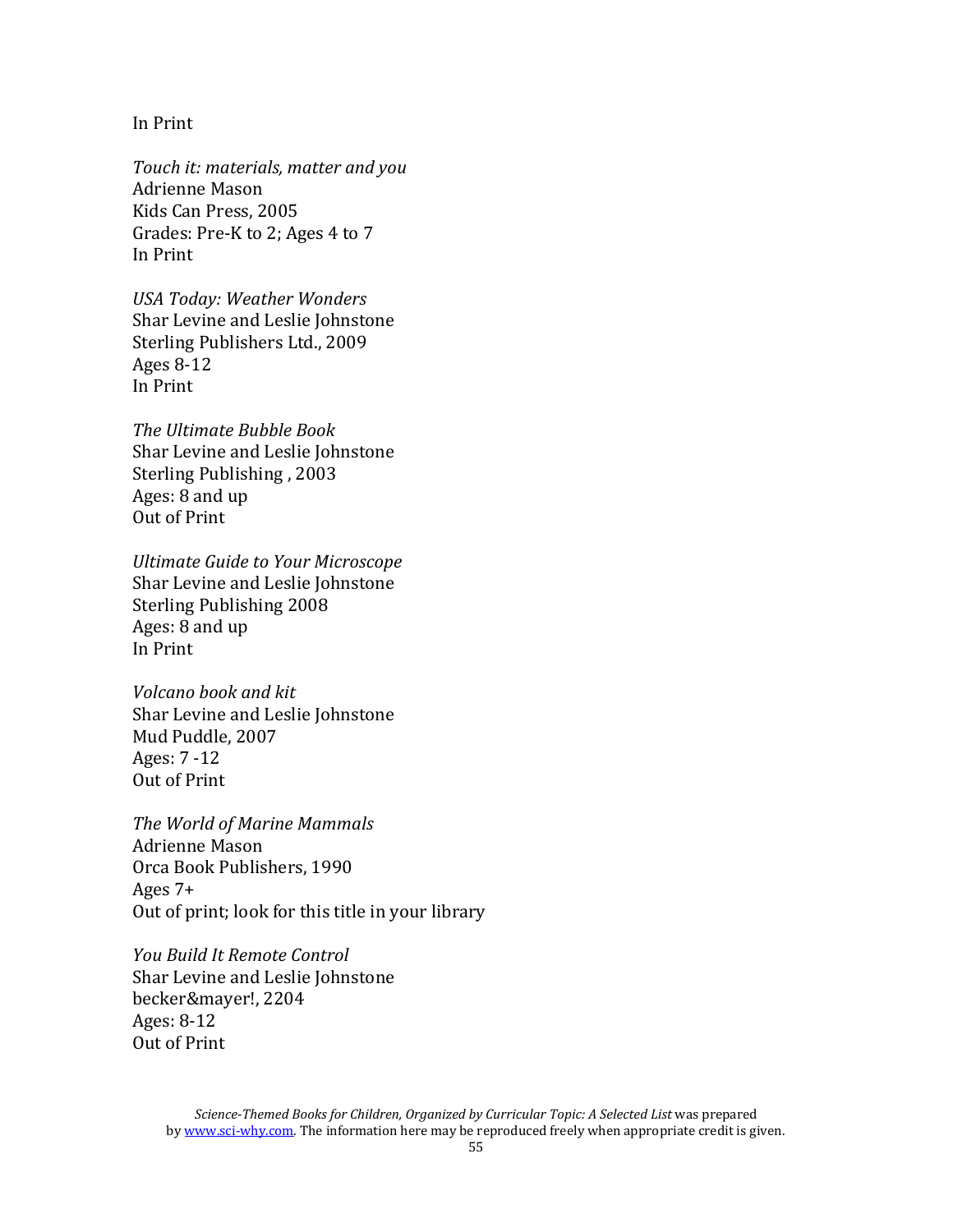# **Science (General)**

*Case Closed?: Nine Mysteries Unlocked by Modern Science* Susan Hughes Kids Can Press, 2010 Ages 9-12 and up In Print

*Smart Lab - Amazing Animal Challenge* Shar Levine and Leslie Johnstone becker&mayer!, 2008 Ages: 8-12 Out of Print

*Smart Lab - Weird and Gross Challenge* Shar Levine and Leslie Johnstone becker&mayer! 2006 Ages: 8 and up Out of Print

*The Icky, Sticky and Gross Fascinating Factbook* Shar Levine and Leslie Johnstone Mud Puddle Books, 2008 Ages:  $8+$ Out of Print

# **Space Science**

*Science on the Loose* Helaine Becker Mapletree Press/Owl, 2008 Ages 8+ In Print

# **Structures**

*Build It: structures, systems and you* Adrienne Mason Kids Can Press: 2006 Ages: 4 to 7; Grades Pre-K to 2 In Print

*Earth-Friendly Bridges, Building and More: the Eco-Journal of Corry Lapont* Etta Kaner Kids Can Press, 2012 Ages 8 to 12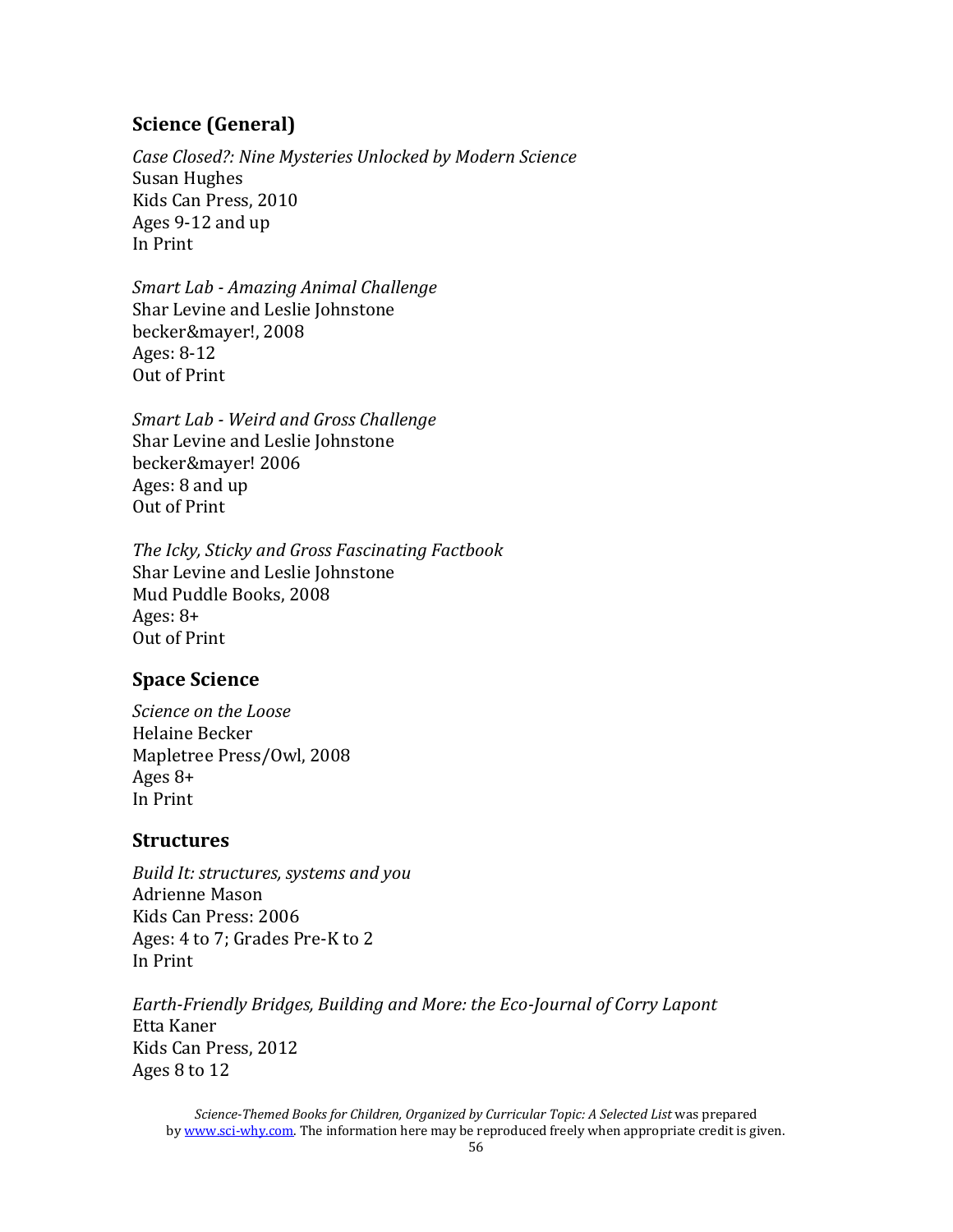In Print

*Motion, Magnets and More* Adrienne Mason Kids Can Press, 2011 Grades: Pre-K to 2; Ages 4 to 7 In Print

#### **Sustainability**

*Biofuels: Sustainable Energy in the 21st Century* Paula Johanson Rosen Publishing, 2010 Grades 7-12 In Print

*Fish: From The Catch To Your Table: The Truth About The Food Supply* Paula Johanson Rosen Publishing, 2012 Grades 5-8 In Print

*Jobs in Sustainable Agriculture: Green Careers* Paula Johanson Rosen Publishing, 2010 Grades 7-12 In Print

*Making Good Choices About Fair Trade: Green Matters* Paula Johanson Rosen Publishing, 2010 Grades 7-12 In Print

*Making Good Choices About Nonrenewable Resources: Green Matters* Paula Johanson Rosen Publishing, 2010 Grades 7-12 In Print

*The Paperbook and Papermaker* Shar Levine Somerville House, 1993 Age: 10 and up Out of Print

*Science-Themed Books for Children, Organized by Curricular Topic: A Selected List* was prepared b[y www.sci-why.com.](http://www.sci-why.com/) The information here may be reproduced freely when appropriate credit is given.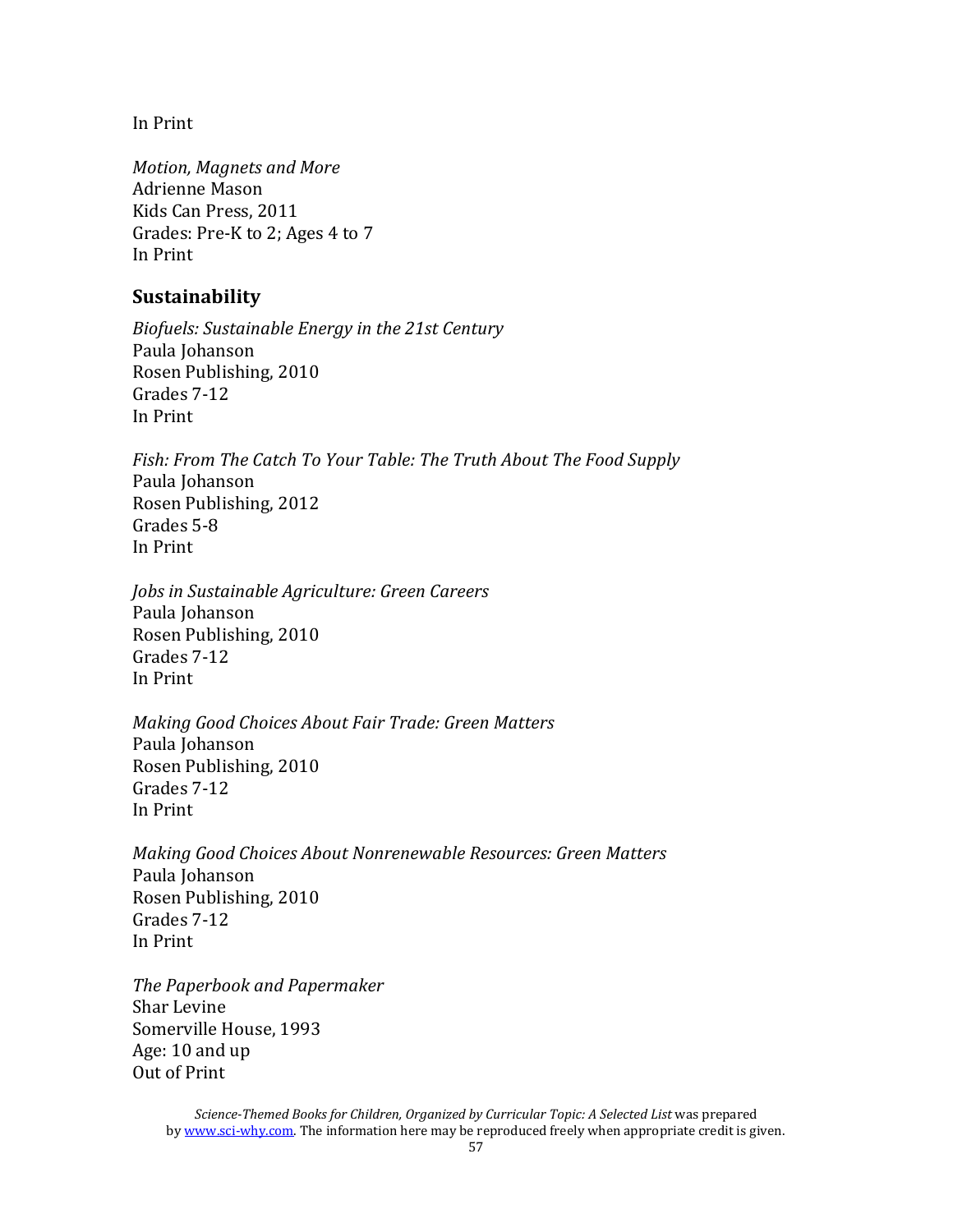*Projects for a Healthy Planet* Shar Levine and Alison Grafton John Wiley and Sons, NY, 1991 Ages: 10 and up Out of Print – print on demand

*This Is My Planet: The Kids' Guide to Global Warming* Jan Thornhill Maple Tree Press, 2007 Ages: 8-12 In Print

*Solar Oven* Shar Levine and Leslie Johnstone becker & mayer!, 2000 Ages: 6-9 Out of Print

#### **Technology**

*Build It: structures, systems and you* Adrienne Mason Kids Can Press: 2006 Ages: 4 to 7; Grades Pre-K to 2 In Print

*Case Closed? Nine Mysteries Unlocked by Modern Science* Susan Hughes Kids Can Press, 2010 Ages 9-12 and up In Print

*Hybrid and Electric Vehicles* L. E. Carmichael ABDO Publishing, 2013 Grade(s): grade 8+ In Print

*Motion, Magnets and More* Adrienne Mason Kids Can Press, 2011 Grades: Pre-K to 2; Ages 4 to 7 In Print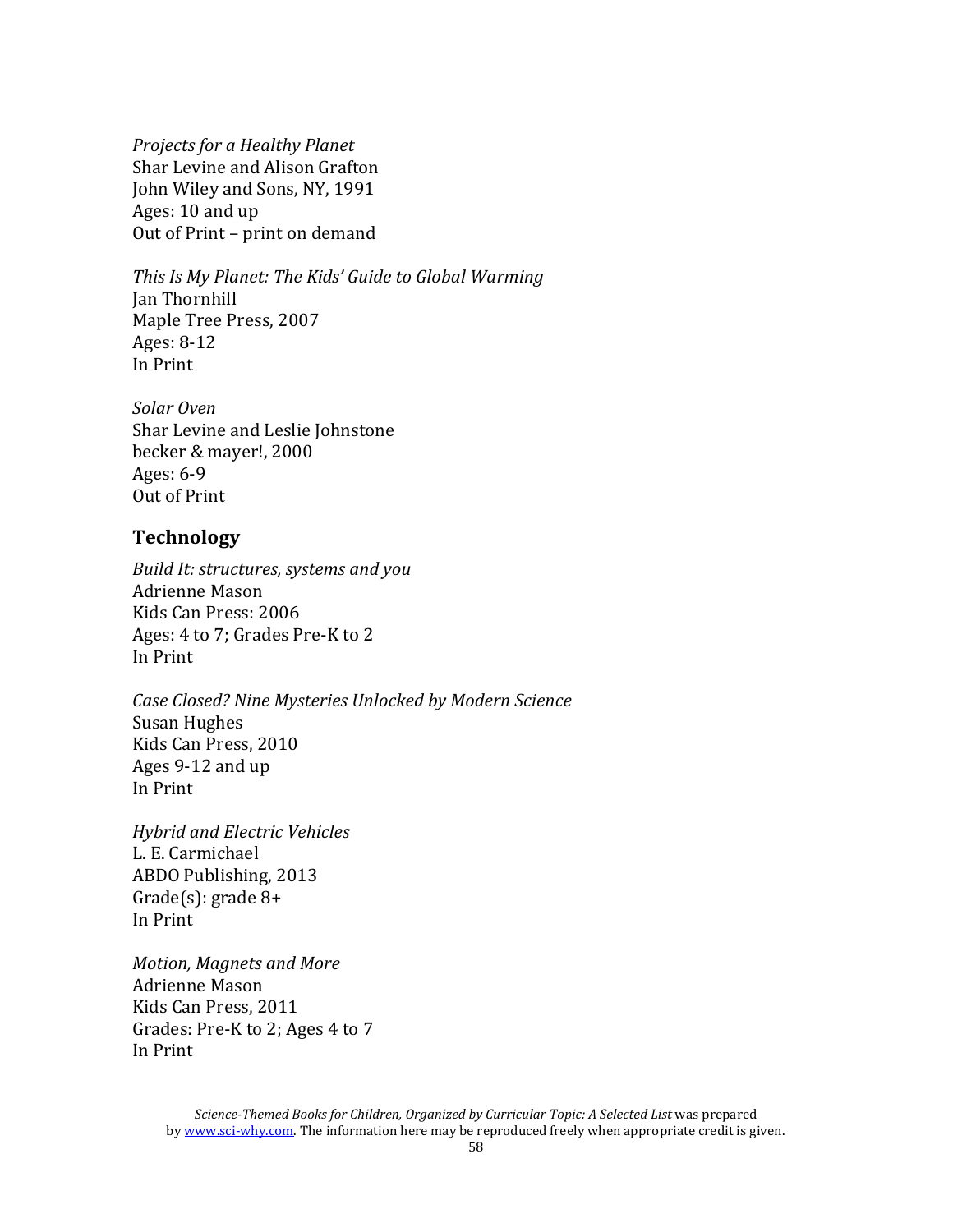*Robots: From Everyday to Out of This World* Adrienne Mason Kids Can Press, 2008 Ages: 8 and up In Print

*Solar Oven* Shar Levine and Leslie Johnstone becker & mayer!, 2000 Ages: 6-9 Out of Print

*What's the Big Idea?* Helaine Becker Mapletree Press/Owl**,** 2009 Ages 8+

*Zoobots* Helaine Becker Kids Can Press, 2014 Ages: 8 and up

# **Transportation**

*Hybrid and Electric Vehicles* L. E. Carmichael ABDO Publishing, 2013 Grade(s): grade 8+ In Print

# **Weather**

*Bathtub Science* Shar Levine and Leslie Johnstone Harper Collins, 2011 Ages 5-8 In Print

*This Is My Planet: The Kids' Guide to Global Warming* Jan Thornhill Maple Tree Press, 2007 Ages: 8-12 In Print

*USA Today: Weather Wonders*